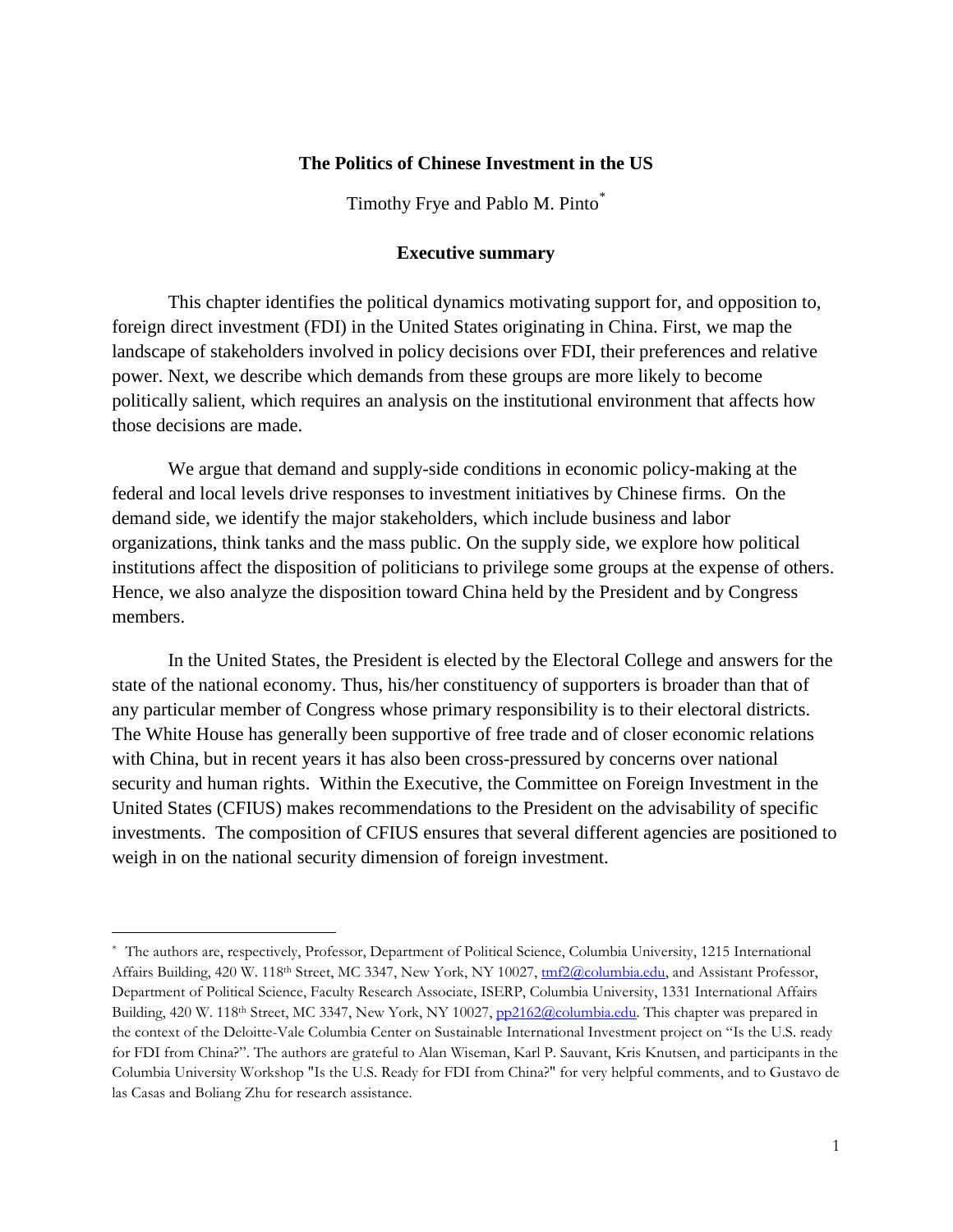Members of Congress, on the other hand, are elected in single-member districts, and therefore place more weight on delivering benefits to their constituents in their districts. It is critical to identify the preferences of constituents in particular legislative districts to determine their stance on the issue. For example, members from high-tech industrial districts are likely to be especially strong supporters of closer economic ties with China (e.g., Washington state, the research triangle in North Carolina), while members from districts whose industries compete with Chinese firms directly or indirectly may be less supportive. It is also important to determine whether representatives reside in safe or marginal seats. Long-serving members of Congress facing little electoral threat are likely to be especially influential. Lastly, Congress members create and participate in informal groups aimed at advancing their political agenda on specific issues, bolstering their reputation as trustworthy coalition partners and signaling to their constituents.

We identify two key political groups in Congress, namely the *Congressional China Caucus (CCC)* and the *US-China Working Group (USCWG)*. These groups have diverging political agendas and different motivations: Caucus members place emphasis on strategic and political concerns associated with China's emergence as a global power. Members of the Working Group, on the other hand, underscore the economic opportunities that could result from engaging China. Membership in these associations is a good predictor of the vote casted in two legislative initiatives associated with US-Chinese relations: the first one is a vote on a House resolution expressing the opposition to CNOOC's attempt to acquire Unocal; the second is a vote on a motion that sought to authorize the President to adopt measures to deter arms transfers by foreign countries to China.

Our statistical analyses of the determinants of voting in Congress suggests that the disposition of House members is affected by the intensity of economic links to China at the electoral district level. For example, complementary economic ties with China seem to predispose Congress members more favorably toward China: representatives from states with more employment in finance and professional activities, or those from districts that export to China tend to adopt a relatively pro-China stance. Representatives from states whose firms compete with Chinese imports or have large manufacturing sectors tend to cast anti-China votes on the key legislative issues identified for our analysis.

We also analyze how the strategies by Chinese investors at the local level could help assuage the concerns of different stakeholders, and hence reduce the sensitivity towards their activity. Our analyses of the successful case of Laiwu's purchase of the Eveleth Mine in Minnesota and of the mixed fate of the Wainxang Group's acquisition of several autoparts makers in the Midwest suggest that the motivation and form of entry by Chinese firms are likely to affect the disposition of economic and political actors toward Chinese investment at the local level. Local factors can help mitigate negative sentiments associated with national security,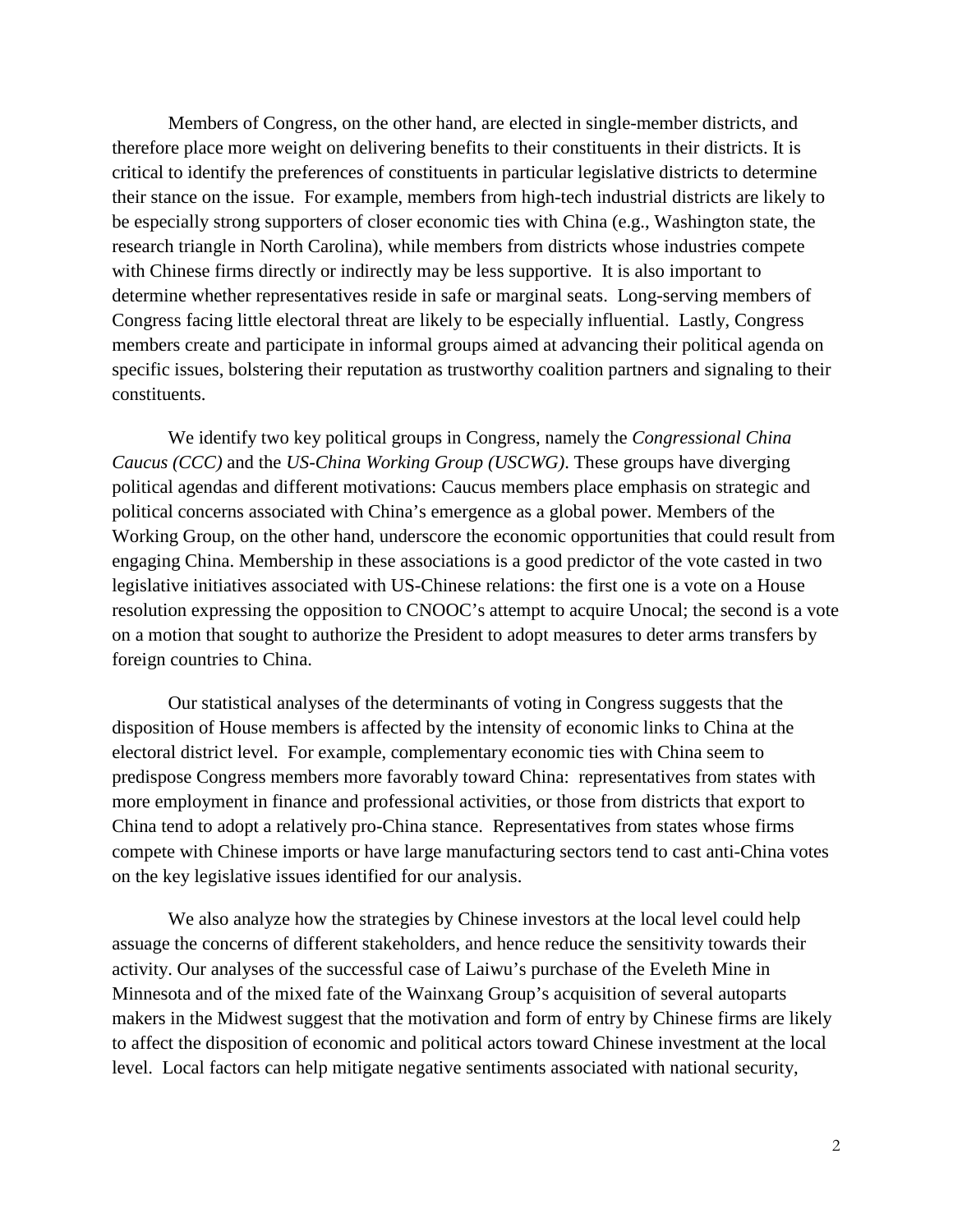strategic and other ideological concerns. Engaging local players has also helped Chinese firms draw the attention of elected officials at the state and federal levels.

Reassuring elected officials at the different decision-making levels and lining them up on their side is key for Chinese firms that aim at reducing local opposition. This is important as recent public opinion polls continue to express generally negative attitudes toward economic cooperation with China due to concerns about employment and wages, and a general concern with the rise of China as a strategic competitor.

In sum, our analysis shows that investment from China in the United States is as much a political as an economic issue. Investments that make economic sense may run into difficulties where they cut against important political and national security interests. Recognizing that "politics matters" is an important step; but it is important to identify which aspects of politics are especially important. First, investors need to find ways to navigate the committee network in Congress and the Executive. Second, they need to recognize that preferences are partly determined by local interests and constituencies. Hence, it is very important to cultivate local interests and engage local politicians. Potential investors need to invest in learning about the political game, be part of that game and monitor key players.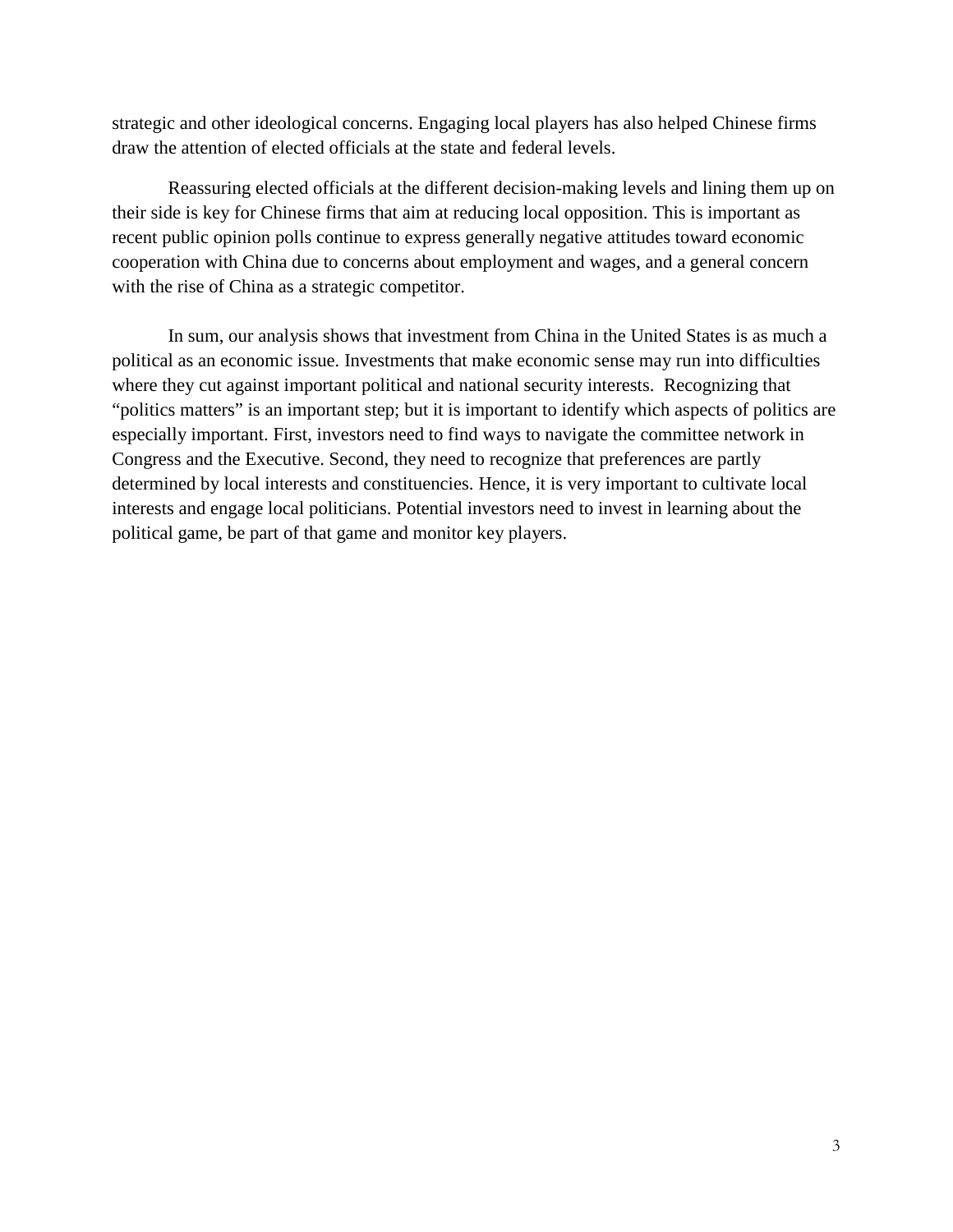#### Introduction

Why are economic policies that are widely believed to improve social welfare often not adopted? A consensus reigns among economists that restrictions on the free flow of foreign investment impair social welfare and that economies as a whole would grow larger where those restrictions are lifted. Yet, countries often raise barriers to the free flow of capital and goods to their economic detriment. Chinese investment in the U.S. illustrates this more general puzzle. For example, while Chinese companies have made several high profile investments in the U.S. in recent years (e.g., IBM), other efforts have failed (e.g., Maytag, Unocal). Whether additional barriers will be placed on investment from China in the future is very much an open question.<sup>[1](#page-3-0)</sup>

This chapter maps the landscape of stakeholders involved in policy decisions over Chinese foreign direct investment (FDI) in the United States, with the larger goal of identifying the political dynamics motivating support for and opposition to FDI from China. We analyze both the demand and the supply side of this issue. On the demand side, we identify the power and preferences of major stakeholders in decision-making, including business lobbies, labor organizations and the mass public. Which groups are most active and successful in lobbying for and against easier access for Chinese investment? In seeking to justify their positions, do they refer primarily to economic consequences, such as loss/gain of jobs, or prospects for reciprocal investment opportunities in China? Do they invoke national security concerns? Moreover, is there a systematic pattern of support for, and opposition to, Chinese FDI and, mergers and acquisitions (M&As)? Last, is this pattern rooted in sectoral or geographic considerations?

However, identifying individual and group preferences is not enough to explain (and forecast) policy outcomes. Policies are the output of the political process —hence they are shaped by the intersection of demand and supply conditions in policy-making. Political institutions mediate political demands and thereby determine the nature of policy-making in the U.S. Indeed, because political institutions privilege some groups at the expense others, policies are often only a reflection of the power and preferences of different stakeholders in civil society. What are the preferences of political representatives on easing access of FDI from China? How do political institutions aggregate and constrain these preferences? How does policy-making in the U.S. privilege some groups and disadvantage others? What political coalitions are forming on the issue of Chinese FDI? Do we expect legislators in safe seats or marginal seats to be more important on this issue?

In assessing the prospects for FDI from China, we take both the demand and supply sides into account by examining voting patterns in Congress. We find preliminary evidence that both material and non-material factors influence voting behavior in the House of Representatives. For

<span id="page-3-0"></span><sup>1</sup> A *New York Times* Op-ed from August 4, 2005 titled "No way to treat a dragon," concluded: "The Congressional hysteria over the CNOOC bid demonstrates that only too well. It is a sad example self-interested pandering for votes and contributions – with little regard for the dangerous dynamic it could set in motion."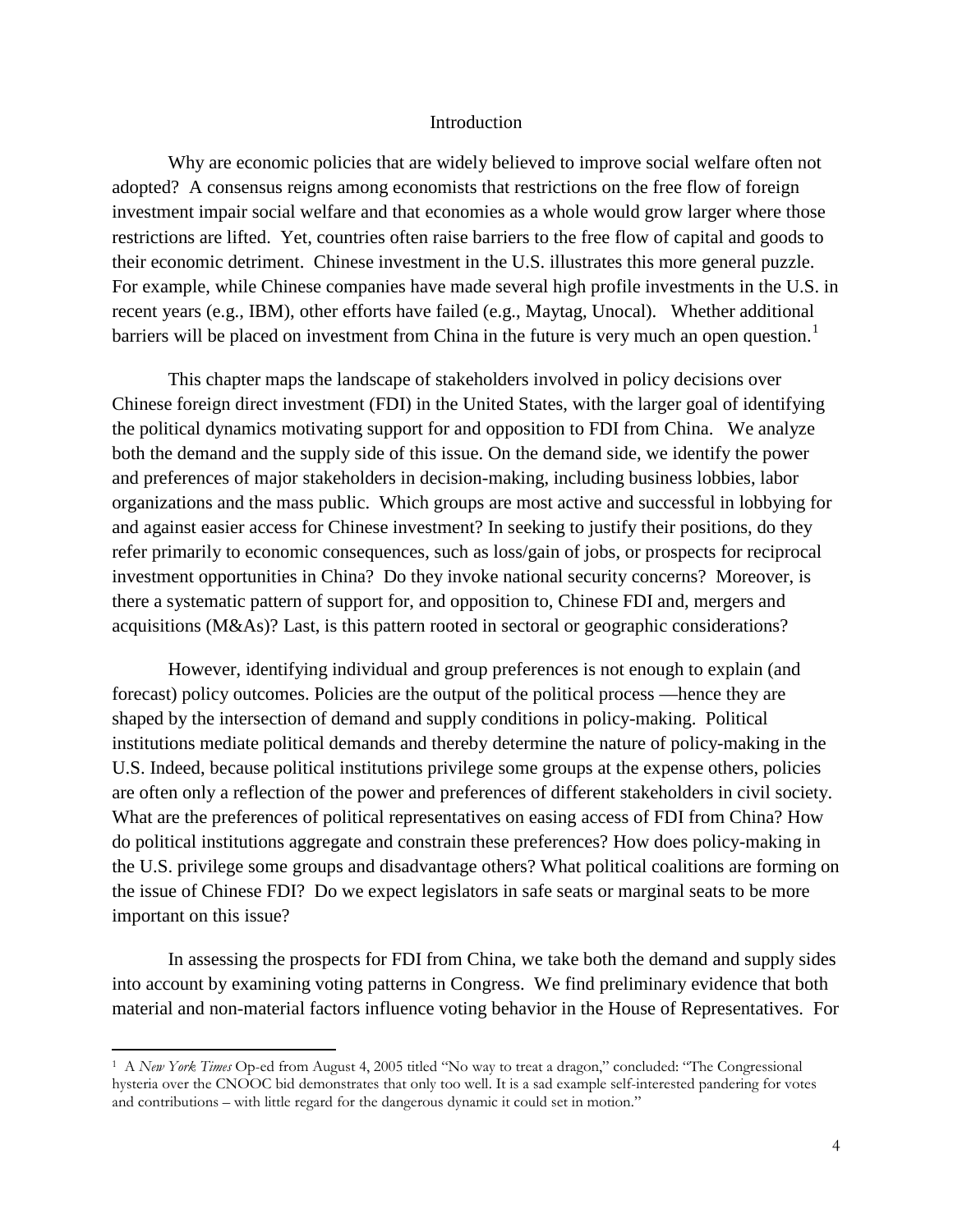example, economic ties with China shape the policy position of Congress members. Representatives from states with more employment in finance and professional activities whose economic links to China have increased in recent years, and those from states with more exports to China, tend to adopt a relatively pro-China stance. Representatives from states whose firms compete with Chinese imports or have large manufacturing sectors tend to cast anti-China votes on key legislative issues identified for our analysis. Representatives with links to the security community and those concerned about China's rise as a military power are associated with a more negative disposition toward China as well.

Moreover, our analysis shows that ideology and the distribution of employment and trade with China are also good predictors of membership in the *US-China Working Group (USCWG)* and in the *Congressional China Caucus (CCC)*, the two groups associated with pro-China and anti-China attitudes in the House. $^2$  $^2$  Our case study analysis also suggests that, at the local level, the motivation and form of entry by Chinese firms seem to affect the disposition of economic and political actors at the local level toward Chinese investment. These factors can mitigate negative sentiments associated with national security, strategic and other ideological concerns. At the national level, however, the public continues to express generally negative attitudes toward economic cooperation with China, due to concerns about the employment and wage effects of trade with China, and a general concern with the rise of China as a strategic competitor.

Our analysis shows that investment from China in the United States is as much a political as an economic issue. Investments that make economic sense may run into difficulties where they cut against important political and national security interests. Recognizing that "politics matters" is an important step, but it is important to identify which aspects of politics are especially important. First, investors need to find ways to navigate the committee network in Congress and the Executive. Second, they need to recognize that preferences are partly determined by local interests and constituencies. Hence, it is very important to cultivate local interests and engage local politicians. Potential investors need to invest in learning about the political game, be part of that game and monitor key players.

In the ensuing sections we begin with the demand side by examining the preferences of interest groups and the mass public on the issue in Sections A.1 and A.2, before turning to the supply side and a focus on political institutions in Section A.3. We then examine the impact of demand side factors on a roll call vote on issues related to the Chinese FDI in Section B. We present two brief case studies of attempts by Chinese firms to invest in the US in Section C, before concluding.

<span id="page-4-0"></span><sup>2</sup> CCC membership is positively associated with support for the East Asia Security Act, arguably an anti-China vote.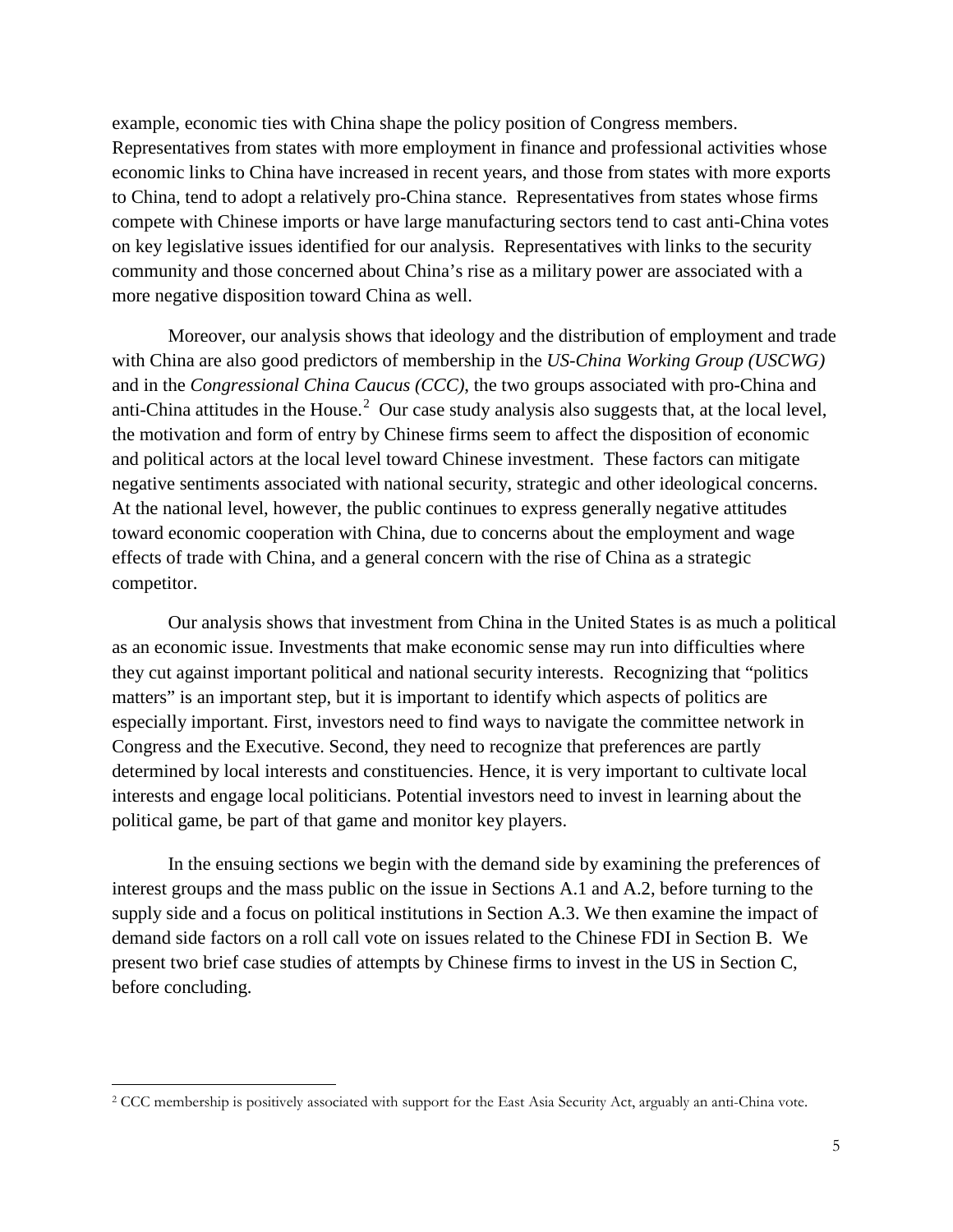#### A. The demand and supply risks of policy-making

In order to understand the demand side of politics we start by identifying the sources of individual preferences toward foreign investment and explore how these preferences get activated politically, i.e., which groups are more likely to become influential.<sup>[3](#page-5-0)</sup> We can treat their preferences as a function of income and ideology. Income effects are associated with the net welfare and distributive consequences of trade, investment and other economic interactions with a foreign country and its nationals. One key question in this analysis is how much do material interests (usually derived from individuals' position in the economy and/or ownership of assets affected by economic interactions with China) determine attitudes toward China. Ideational interests, on the other hand, are those related to nationalism and strategic concerns associated with the political externalities of economic relations and economic externalities of political relations.

#### 1. Preferences and the demand side of policy-making

 $\overline{\phantom{a}}$ 

What drives preferences towards foreign investment? We can identify two different sources: material/economic interests, related to the effect of investment on the well being of the economy and individuals, and non-material interests/ideological interests associated with nationalistic, security and cultural concerns. Material and non-material interests can, in turn, be classified as supporting or opposing closer economic relations with China. One potential material/economic source of conflict on the politics of inward investment is the technological relationship that determines the degree of complementarity and substitutability in production between foreign investment and factors of production owned by domestic actors in the host country. Where foreign investment complements local factors of production, stakeholders in the host country may be especially supportive[.](#page-5-1) For example, where labor is plentiful, but local capital is scarce, local stakeholders may welcome foreign investment. In contrast, where foreign investment substitutes for local factors of production, one might expect opposition from host country producers to be especially fierce. For example, where foreign investors seek to build firms from scratch that compete directly against local firms, local opposition from owners of capital is likely (Pinto 2004; Pinto and Pinto 2008).

More generally, foreign investment could affect the demand and relative prices paid to owners of capital and labor in the host country, creating incentives for these actors to try to

<span id="page-5-0"></span><sup>3</sup> The first step in the process is identifying individuals' objective functions, i.e., what they are trying to maximize. We assume that individuals prefer more, rather than less income, and that they are willing to trade off part of that income for non-material, ideological or psychological benefit.

<span id="page-5-1"></span><sup>4</sup> The role of inflexible policy is stressed in a recent body of literature in the transaction costs tradition: Williamson 1985; Henisz and Williamson 1999; Spiller and Tommasi 2003.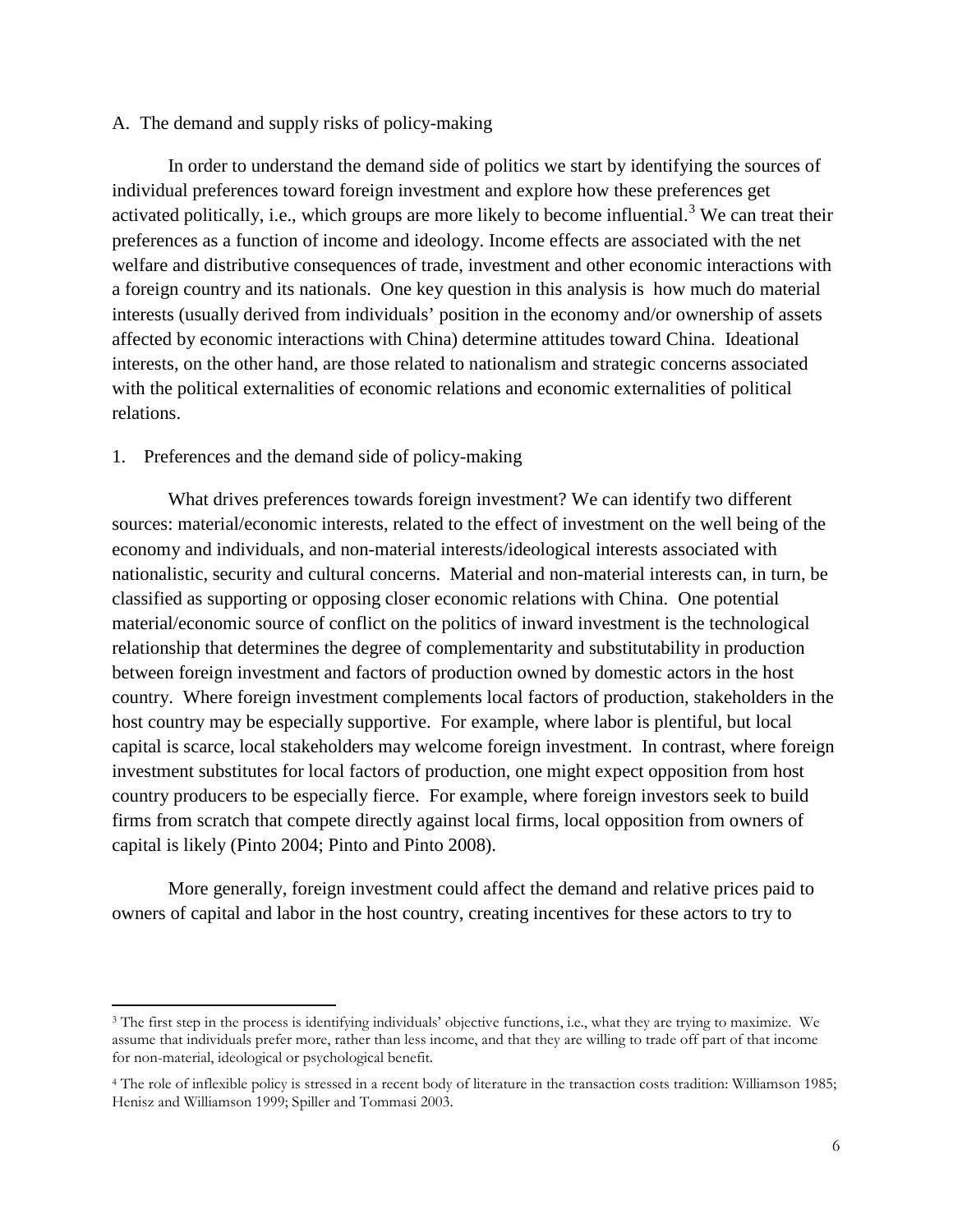influence government to adopt their preferred policies.<sup>[5](#page-6-0)</sup> Moreover, even though business owners irrespective of their nationality share an interest in creating a more favorable business environment, domestic investors who are likely to have better access to the policy-making process would prefer restricting inflows of foreign investment that are likely to compete their rents away. This would result in a direct economic incentive for agents to organize politically in support of, or opposition to, initiatives to prevent the acquisition of domestic assets by certain types of investors. Thus, the distributional consequences of FDI may motivate conflict.<sup>[6](#page-6-1)</sup>

In addition, non-economic concerns may lead to opposition to FDI. For example, a disposition toward more permissive or restrictive investment policies could be driven by security and political externalities associated with the type of investment, which in turn could depend on the sector, nationality and nature of the investor.<sup>[7](#page-6-2)</sup> The political and economic consequences of foreign investment are likely to resonate in the politics of investment, and consequently may be reflected in legislative and regulatory activity around the issue, creating one of the sources of liability of foreignness faced by foreign investors.<sup>[8](#page-6-3)</sup> The academic literature has also analyzed the effect of politics on investment decisions within an individual industry (Levy and Spiller 1994; Henisz and Zelner 2001; Henisz 2002, among others), but there is limited work on industries that may provide national security concerns.

Some individuals and groups who advocate economic nationalism, and hence restrictive policies, are confronted with a tradeoff that Harry Johnson (1965) eloquently described: "it is quite possible that the psychic enjoyment that the mass of the population derives from the collective consumption aspects of nationalism suffices to compensate them for the loss of material income imposed on them by nationalistic economic policies, so that nationalistic

<span id="page-6-0"></span><sup>5</sup> The consequences of restricting capital mobility are discussed in Quinn and Inclan 1997, Quinn 1997, Alfaro 2004 and Alesina and Tabellini 1989; these four papers focus on capital controls, but make contrary predictions. See also Alesina, Grilli and Milesi-Ferretti 1994.

<span id="page-6-1"></span><sup>6</sup> Trade relations could also predispose political actors positively or negatively toward China. Regions that are net exporters to China, for instance, are likely to support friendly Sino-U.S. relations, while individuals displaced by Chinese imports might harbor anti-China sentiment. Moreover, the distributive consequences of FDI inflows might be attenuated or magnified by trade linkages. Depending on its entry strategy and linkages with the local economy, a Chinese affiliate may reduce pressure on local competitors by selling its output back to the parent company or its affiliates abroad, help local businesses place their products in Chinese markets or it might increase import competing pressures when procuring directly from China. Given the dearth of micro-level data on Chinese investment at the state level in the U.S., this trade-investment linkage is a key in our strategy to identify connections to China in the roll call analyses conducted in section B.

<span id="page-6-2"></span><sup>7</sup> Security concerns in the regulation of FDI in the U.S. are far from new as reflected in the 1917 Trade with the Enemy Act discussed elsewhere in this volume. The source of the concern is different: in the early 1900s foreign investors dominated critical sectors and technologies that were not available to indigenous firms. The intent of the policy-makers was to guarantee access to that technology and know-how, and develop domestic firms that could master them to reduce foreign dependence (Graham and Krugman 1995; Graham and Marchick 2006, p. 28). Today, the source of the strategic concern is that foreign powers (China in particular) could come use M&As to acquire sensitive or dual-use technologies not previously available to them. This is the rationale behind the Exon-Florio Amendment of 1988, and the Byrd Amendment of 1991.

<span id="page-6-3"></span><sup>8</sup> See Lorraine Eden and Stewart Miller's chapter in this volume.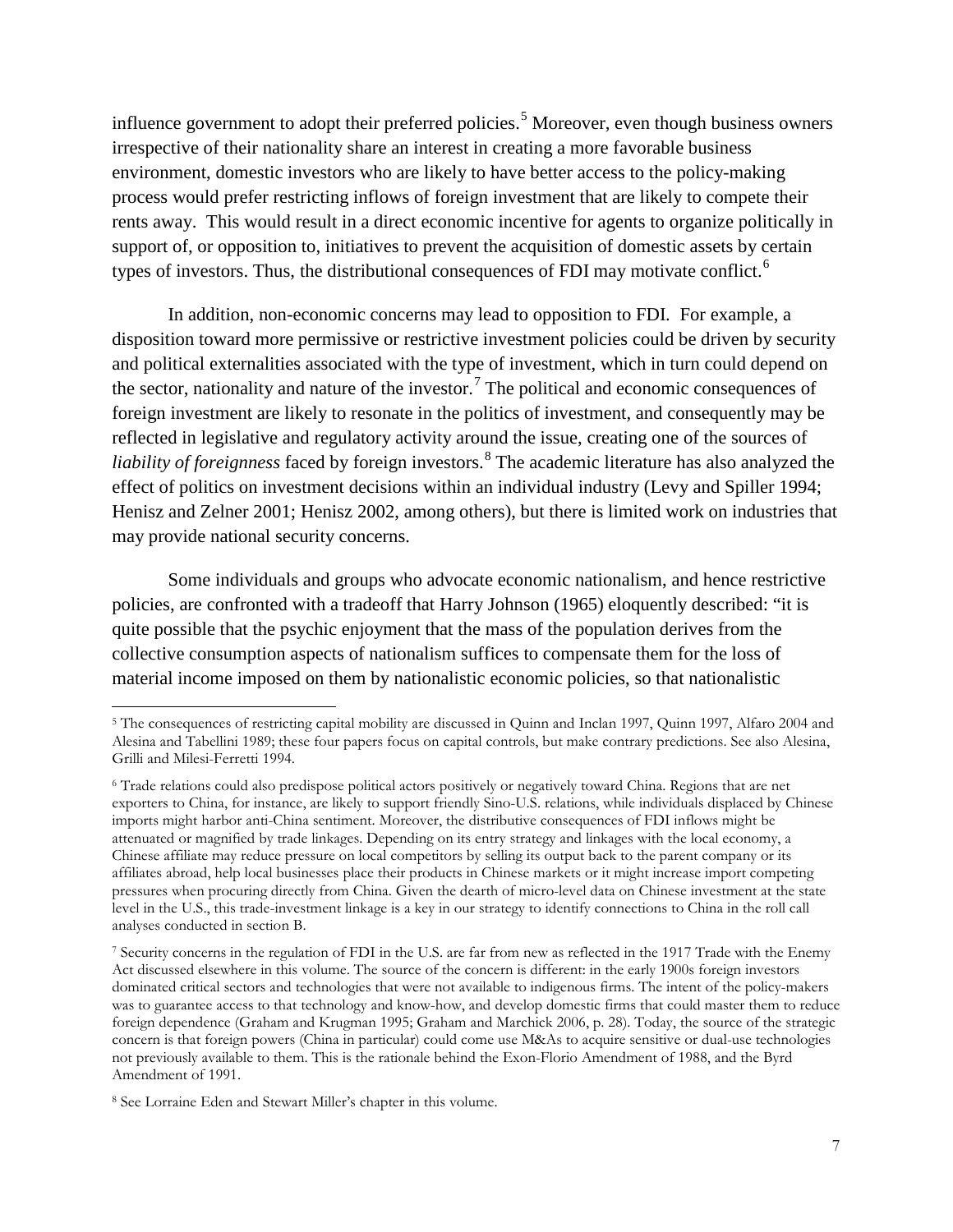policies arrive at a quite acceptable result from the standpoint of maximizing satisfaction" (Johnson 1[9](#page-7-0)65, p. 184). <sup>9</sup> The existence of this tradeoff at the individual and group level has important implications for coalition formation: some individuals might be willing to embrace economic nationalism purely on grounds of self-interest (reflected in the commercial manipulation of the CFIUS process identified by Graham and Marchick 2006), yet others will be forced to trade off material (net welfare and individual level losses) and ideological preferences in order to support a national industry.

Economic and security concerns with foreign direct investment originating in China are likely to differ depending on the form of entry (whether greenfield investment creating new facilities or acquisitions of existing assets),  $^{10}$  $^{10}$  $^{10}$  the characteristics of the sector and the firm, and an investor's relationship to other public and private actors.<sup>[11](#page-7-2)</sup> Hence we should expect attitudes toward Chinese investment in the US to vary depending on the instrument of choice: government bonds and greenfield investment are likely to be less sensitive than M&As and more easily tolerated, whereas sensitivity to political externalities and security concerns may make the public less likely to support investments in natural resources and technology.<sup>[12](#page-7-3)</sup> The perceived driving force behind Chinese investment into a developed country like the United States is likely to be access to technology and skill-intensive goods and services, but also natural resources, as the Lenovo-IBM and CNOOC-Unocal cases illustrate. This motivation might increase the strategic concern among individuals and leaders alike.<sup>[13](#page-7-4)</sup> Yet the Haier-Maytag and Huawei-3Com cases suggest that the response could also result from manipulation of the legislative and regulatory process even when strategic concerns are low.

The vehicle through which investment occurs is likely to affect the disposition of individual and collective political actors. Investment by a foreign state-owned enterprise (SOE) or by foreign government controlled firms could be more salient and sensitive. Ownership and governance structure of the parent is important in the case of Chinese investment as China

<span id="page-7-0"></span><sup>9</sup> Johnson defined nationalism as: "… a state of social psychology or political sentiment that attaches value to having property in this broad sense physical and financial assets, plus rights to certain kinds of jobs owned by members of the national group" (Johnson 1965, p. 176). However, economic nationalism should not be confounded with protectionism, since under some circumstances the national interest could be better served by promoting foreign investment, exports and imports and integrating with the world economy (Helleiner 2002; Pickel 2003). The conditions under which we would expect economic nationalism to be associated with a particular investment (and trade) policy orientation depend on the nature and characteristics of the investor (including nationality and other strategic considerations), target sector and assets, and on the size, location, level of investment resource endowment and other characteristics of the economy.

<span id="page-7-1"></span><sup>10</sup> See the chapter by Steven Globerman and Daniel Shapiro in this volume.

<span id="page-7-2"></span><sup>11</sup> There have been around 900 Chinese investments in small and medium-sized firms in the U.S., worth approximately \$1billion according to a Hildebrandt International report (Graham and Marchick 2006, p. 101)

<span id="page-7-3"></span><sup>&</sup>lt;sup>12</sup> The timing of decision of the Chinese government to encourage Chinese firms to "go out" (in the 10th 5-year Plan of 2001) is also a critical factor, since the U.S. government has tended to impose higher restrictions of inward investment and MNEs activity in times of international conflict and heightened insecurity.

<span id="page-7-4"></span><sup>&</sup>lt;sup>13</sup> It is worth noting that of the top ten largest U.S. economic partners, China is the only one that is not considered an ally (Graham and Marchick 2006, p. 102).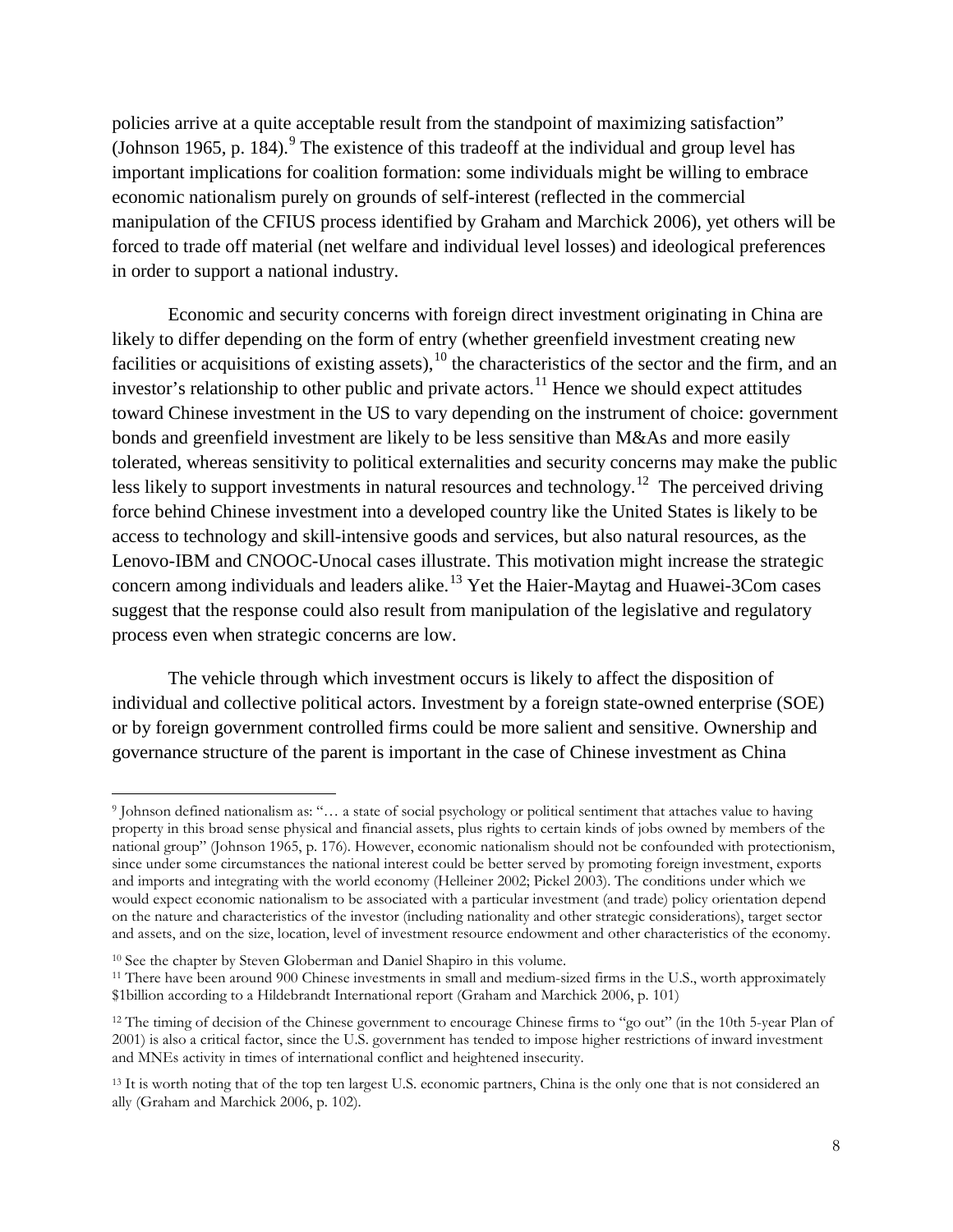recently created the China Investment Corporation, a sovereign wealth fund (SWF) worth over \$200 billion, to purchase assets abroad. Such SWFs have raised concerns that certain investments may have a political rather than an economic goal, particularly since most SWFs offer little information about their investments.[14](#page-8-0) Political responses in the US could be different if China funneled its investment through an investment agency, like Singapore or Dubai, and when sensitive assets in the US are sheltered from direct foreign control.<sup>[15](#page-8-1)</sup>

<span id="page-8-3"></span>Thus, individual and group responses toward Chinese FDI may be shaped by a variety factors, including whether the investment is a substitute or complement of local factors of production; commercial linkages with economic actors in China and the region; the extent to which it raises concerns for national security; whether it is a greenfield investment or an acquisition of an existing asset; and the property type of the organization making the investment.

The combination of material and non-material interests could result in a coalition of strange bedfellows around the politics of regulating investment in general, and Chinese acquisition of US assets in particular. Identifying individual and collective actors' preferences is key for understanding their political motivations and activity, and the stances of those political agents who aim at representing these groups.

#### 2. Individual and group attitudes toward Chinese investment

In this section, we explore the positions toward China of key stakeholders in the United States. For presentational purposes, we classify these stakeholders depending on their stance (pro or anti-China) and the motivation for their stance (economic or ideological/strategic). Table 1 presents a synopsis of this classification. One problem with this preliminary classification of material interests is that, on the economic dimension, we cannot separate whether the attitudes are driven by trade or investment concerns. However, we believe that both trade and investment are closely related in individuals' and groups' assessments of the benefit of engaging China.<sup>[16](#page-8-2)</sup>

<span id="page-8-4"></span><span id="page-8-0"></span><sup>14</sup> See Teslik (2008) for a discussion of sovereign wealth funds.

<span id="page-8-1"></span><sup>15</sup> Note, however, that ownership and form of entry are conditional on the effect that the investment has on different actors in the economy: policy-makers' disposition toward sovereign wealth funds, for instance, varies depending on the assets targeted by those funds. Despite strong rhetoric against sovereign wealth funds and SOEs in the U.S. in 2006 aimed at blocking the Dubai Ports deal, Senator Schumer was a supporter of the Abu Dhabi Investment Authority acquisition of a 4.9% stake in Citigroup and Singapore's state-run Temasek Holdings' purchase of \$5 billion of Merrill Lynch stocks. Bob Davis and Dennis K. Berman, "Lobbyists smoothed the way for a spate of foreign deals." *The Wall Street Journal*, January 25, 2008, A1. Schumer said in support of the Citigroup deal: "It seemed to me that this is good for Citigroup, it's good for jobs in New York. It bolsters their capital position, allows what is fundamentally a very strong company to weather a difficult time," Heather Timmons and Julia Werdigier, "For Abu Dhabi and Citi, credit crisis drove deal", *The New York Times*, November 28, 2007. Wall Street firms are a key constituency of Schumer's, who is also the chair of the Senate Banking Committee.

<span id="page-8-2"></span><sup>16</sup> Investment activity by Chinese firms in the United States is likely to be associated with higher trade with China, irrespective of the motivation of that investment: tariff jumping investment will create similar effects on product markets to Chinese imports, yet different effects on factor markets, since it could lead to higher demand for the factor that complements the Chinese firm in production. Resource and technology seeking foreign investment, on the other hand,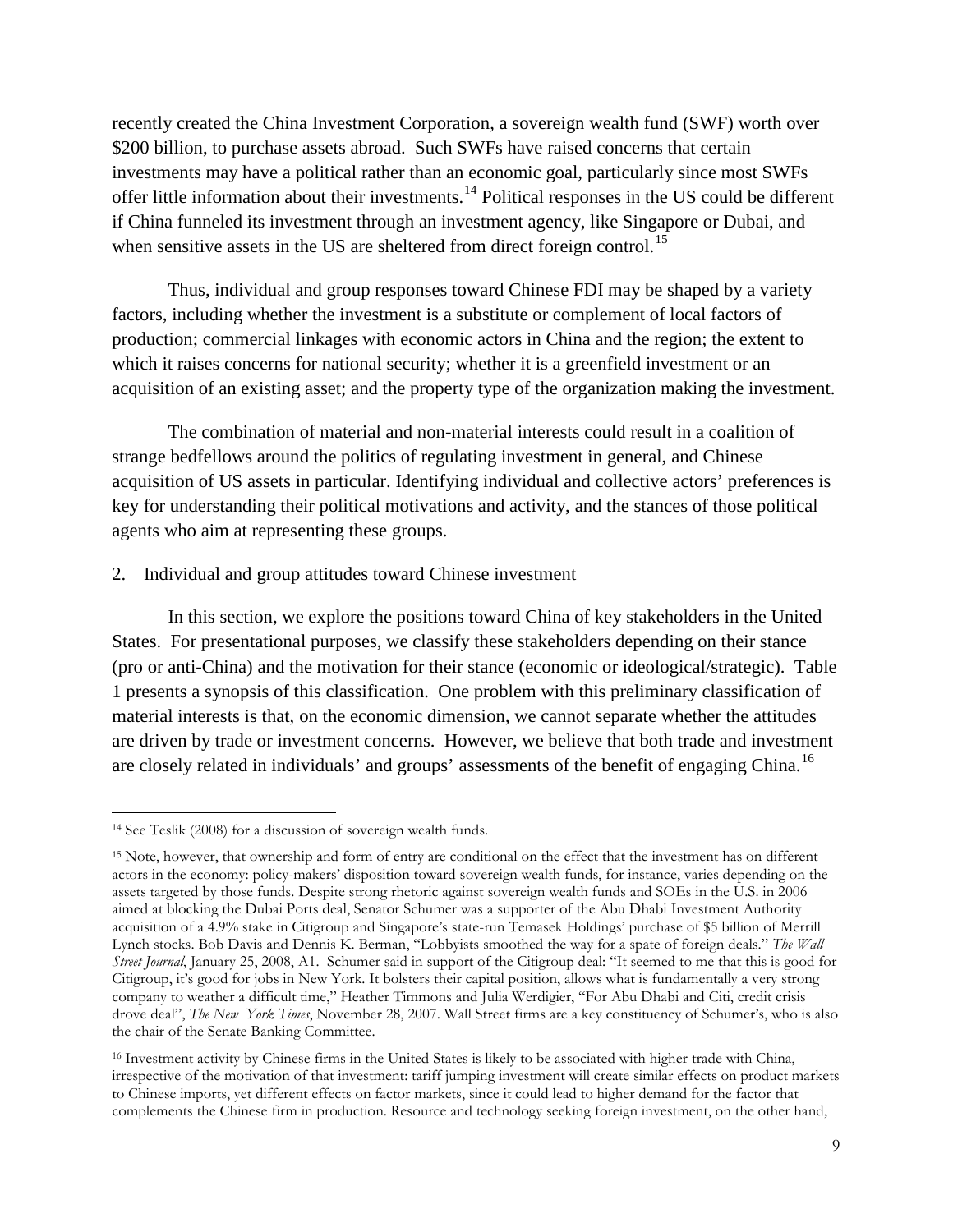#### **Table 1: American stakeholders' position on economic liberalization towards China**

|                   |                             | Otheral attitude<br><b>Relatively pro-China</b>                                                                                        | <b>Relatively anti-China</b>                                                                                      |
|-------------------|-----------------------------|----------------------------------------------------------------------------------------------------------------------------------------|-------------------------------------------------------------------------------------------------------------------|
| <b>Motivation</b> |                             | Financial firms (private equity, M&A<br>players)<br><b>Business associations (Business</b><br>Roundtable, Financial Services<br>Forum) | Labor leaders and unions                                                                                          |
|                   | Economic                    | Liberal think tanks (IIE; OFFI)                                                                                                        | Conservative think tanks (American<br>Enterprise Inst.; Heritage Foundation)<br>Labor-affiliated think tanks      |
|                   |                             | Congress: U.S.-China Working Group                                                                                                     | Congress: Congressional China Caucus                                                                              |
|                   |                             | U.S. states actively seeking foreign<br>investment                                                                                     | House membership                                                                                                  |
|                   |                             | The public: richer, more educated<br>people who value cosmopolitanism                                                                  | The public: anti-globalization and<br>concerned about trade with China and<br>"U.S. jobs"; human rights advocates |
|                   | Nationalistic/<br>strategic |                                                                                                                                        |                                                                                                                   |
|                   |                             | "Panda huggers" in defense<br>community (none identified)                                                                              | U.S. military; security community                                                                                 |
|                   |                             |                                                                                                                                        | Congress: Congressional China<br>Caucus                                                                           |
|                   |                             |                                                                                                                                        | The public: <i>slight</i> tendency to be wary<br>of China for people concerned about<br>U.S. military superiority |
|                   |                             |                                                                                                                                        |                                                                                                                   |

**General attitude**

*Source*: author's assessment

 $\overline{\phantom{a}}$ 

Among economically motivated groups in the pro-China camp we find business associations, such as the Business Roundtable, which includes a broad coalition of chief executive officers aimed at promoting a pro-business regulatory environment, and the Financial Services Forum, which brings together the chief executive officers of 21 leading financial institutions.<sup>[17](#page-9-0)</sup> The Business Roundtable and the Financial Services Forum have been staunch

is likely to lead to higher exports to China. This differential effect is central in the two case studies discussed in section  $C_{\cdot}$ 

<span id="page-9-0"></span><sup>17</sup> The Business Roundtable places emphasis on US-China trade relations and proposes a more conciliatory language aimed at promoting US exports. The group has taken positions against Congressional activity aimed at imposing tariffs on Chinese imports to force China to revalue its currency, in favor of easing technology export controls, and reforming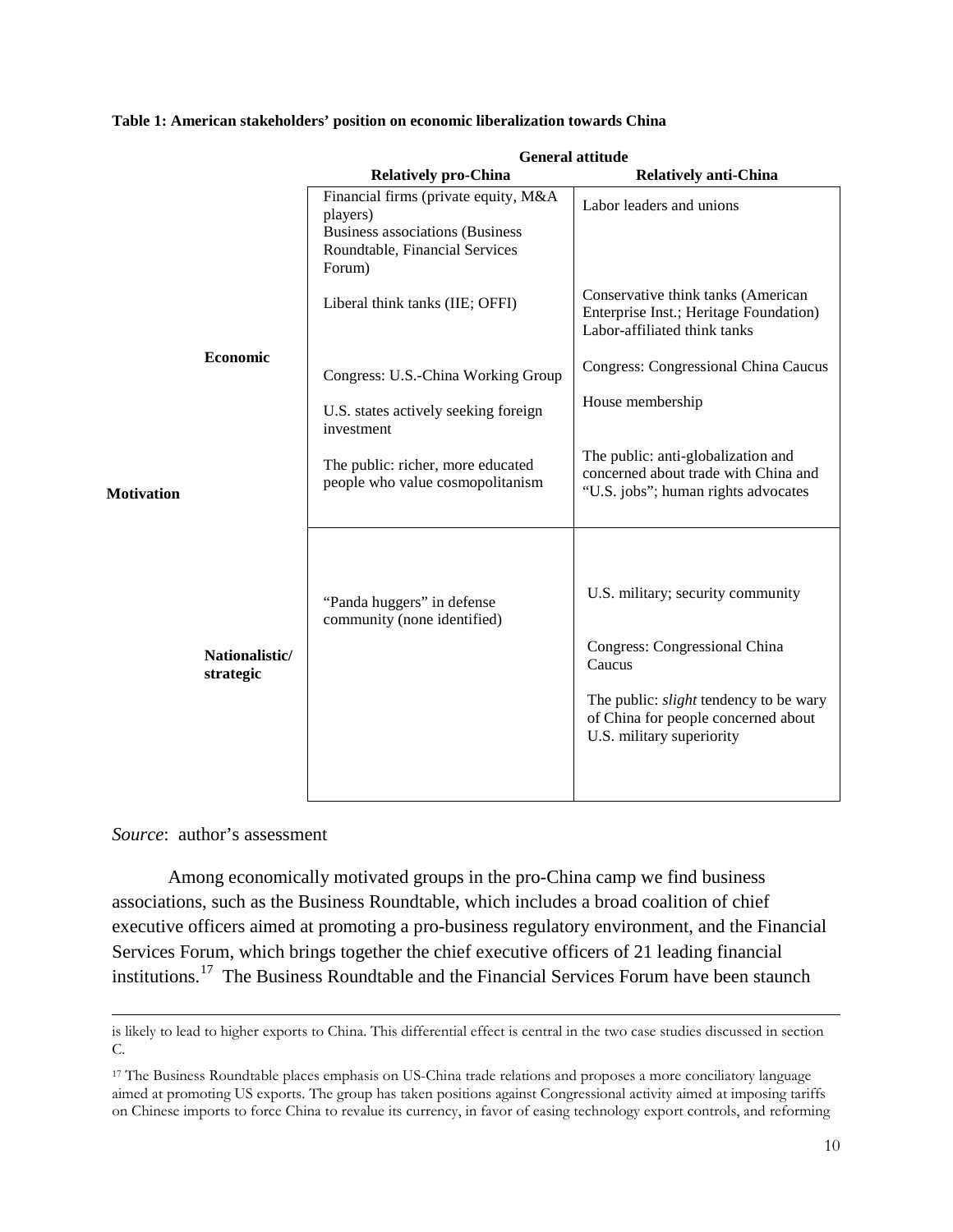supporters of Secretary Paulson's US-China Strategic Economic Dialogue, and strong advocates in public fora of initiatives aimed at "engaging" China.[18](#page-10-0)

Among political groupings in Congress that support closer economic ties with China, we find the U.S.-China Working Group (discussed in section A.3), and political leaders from states actively seeking Chinese investment, such as Washington and North Carolina.<sup>[19](#page-10-1)</sup> Liberal thinktanks, such as the Organization for International Investment and the Peterson Institute for International Economics have adopted either a pro-China or neutral stance.<sup>[20](#page-10-2)</sup> Among the public, surveys show that richer, more educated people tend to support economic liberalization in general, and opening to China in particular. This group is usually associated with a more cosmopolitan attitude.

Among those holding a relatively anti-China stance based on economic interests, we find labor leaders and other individuals and groups who tend to oppose economic liberalization due to concerns about jobs.<sup>[21](#page-10-3)</sup> The pharmaceutical, software and entertainment industries have adopted a negative stance toward Chinese investment in order to force the Chinese to crack down on piracy and enforce property rights protection. Big businesses in the auto, steel and furniture sector oppose investment by Chinese firms in their sector for self-interest: their biggest motivation is curbing competition from China and preventing Chinese firms from making further inroads in the domestic market. The labor-affiliated Economic Policy Institute is a key anti-China advocate; its motivations are mostly driven by the effects of Chinese imports on wages. Economic ideology associated with government intervention in the economy, lax property rights protection and restriction on market forces is the core motivation of the anti-China stances of the conservative Heritage Foundation, and of the American Enterprise Institute, a normally probusiness think-tank.

Among those adopting anti-China attitudes for nationalistic and strategic concerns, we find members of the U.S. Armed Forces and the defense community. The overall consensus of the defense community around the adoption of a hawkish stance toward China is driven by

 $\overline{\phantom{a}}$ 

<span id="page-10-3"></span><sup>21</sup> For a review of debate on the effect of trade on wages and inequality see Wood 1994; Lawrence and Slaughter 1993; Freeman 1995; Slaughter 1999; Bhagwati and Dehejia 1994.

CFIUS to promote Chinese investment aimed at protecting jobs at home and creating opportunities abroad. See http://www.businessroundtable.org//newsroom/index.aspx. The Financial Services Forum is a strong advocate of the free flow of capital and investment that would increase the demand for US assets. Robert Nichols, FSF's President and chief operating officer testified before the House Financial Services Committee on February 7, 2007 in favor of CFIUS reform. See http://financialservices.house.gov/pdf/HTNichols020707.pdf. Nichols argued that the vast majority of inward investment has no bearing on national security and advocated a complete overhaul of CFIUS, with special emphasis on reducing the scope of investment initiatives subject to review.

<span id="page-10-0"></span><sup>18</sup> The Financial Business Forum is a member of the *Engage China Coalition*, an association of nine associations in the financial sector. http://www.engagechina.com/.

<span id="page-10-1"></span><sup>19</sup> Several Washington state Democrats who voted "nay" for HR Resolution 344 regarding the CNOOC deal belong to this Group.

<span id="page-10-2"></span><sup>20</sup> See Edward M. Graham, and David M. Marchick, "A misplaced curb on investment," *Financial Times*, October 5, 2005.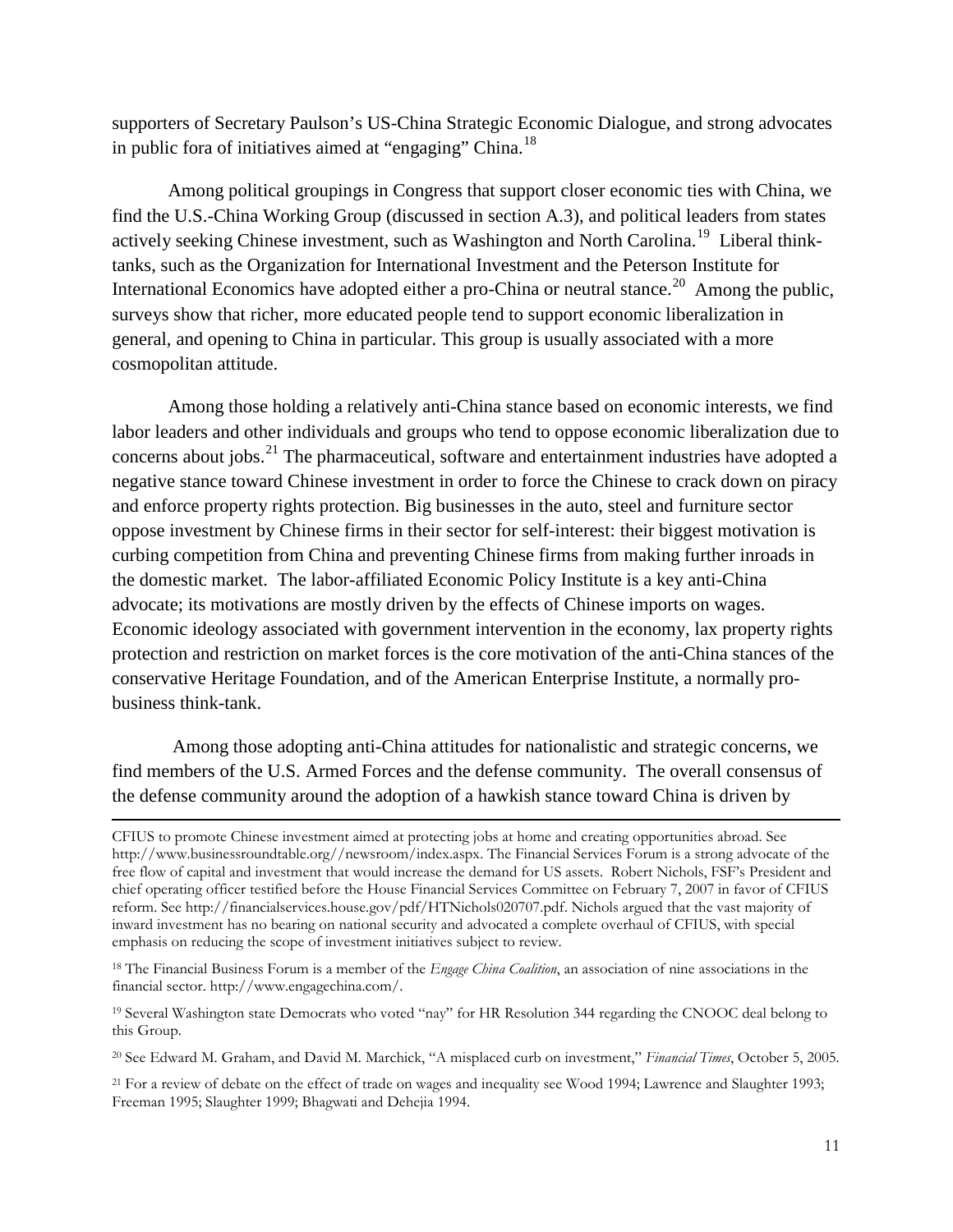concern over China's rise and the potential for conflict resulting from the U.S. commitment to protect Taiwan Province of China.<sup>[22](#page-11-0)</sup> Members of the Congressional China Caucus and large sectors of the public who are concerned about U.S. military superiority and are wary of China's ascent as a regional and world power, have expressed similar concerns.<sup>[23](#page-11-1)</sup>

Appendices 1 and 2 provide survey data on attitudes among the mass public and selected elite groups in the U.S. toward trade and investment in general and economic interactions with China in particular. The surveys were conducted by the Chicago Council on Global Affairs (CCGA) and provide some interesting information about factors influencing individual attitudes toward China. The 2004 Global Views Survey shows strong support for trade with China. Yet the pattern of support varies across groups of individuals and leaders according to their ideology, and it reveals differential attitudes toward security and economic issues. Respondents who believe that US military superiority is important are *slightly* less likely to favor trade with China. Similarly, but in a more pronounced fashion, the importance of protecting U.S. jobs makes respondents less likely to favor trade with China. For instance, 62% of those believing that jobs are "very important" favor trade with China. But support for trade is slightly higher (71%) among those who believe it is only "somewhat important." Interestingly, strategic supremacy plays a modest role in respondents' attitudes toward trade with China. Among those who believe that it is important to make active efforts to "ensure no other superpowers", only a minority (32.8%) oppose trade with China. The figure only falls to 31.3% opposing trade among those not so concerned about preventing other superpowers. Higher levels of education are associated with respondents favoring trade with China more (74.2% of college and graduate school-educated, versus 55.8% for those with high-school or less).

On the more fundamental issue of diplomatic relations with China, higher income results in sharply greater support for diplomatic relations. Income also has a comparable effect on respondents' tendency to favor trade with China. This result firmly dovetails with economic expectations that trade with China hurts unskilled workers. Party identification also has an arguable association with attitudes toward trading with China. Right-wingers seem slightly more likely to oppose trade with China than left-wingers. Strong Republicans, for instance, oppose trade by 40.7%, versus 29.2% of strong Democrats. The individual level results from the CCGA surveys seem to confirm the existence of the two different dimensions that determine how attitudes toward China are formed: economic and ideological. However, it is worth noting that individuals tend to be more favorably predisposed toward trade with China in general, which

<span id="page-11-0"></span><sup>&</sup>lt;sup>22</sup> This concern is reflected in the academic community in the work of Aaron Friedberg, a Princeton Professor, who served as Vice-President Cheney's national security advisor between 2003-2005, and Thomas Christensen, another Princeton faculty member, currently serving as Deputy Assistant Secretary of State for East Asian and Pacific Affairs. See Friedberg (1993; 2005); Christensen (2002).

<span id="page-11-1"></span><sup>23</sup> These views are also present in the press. Bill Gertz, from the *Washington Times* and *The Gertz File* (http://www.gertzfile.com/gertzfile/), and William C. Triplett II a prominent conservative pundit, usually stress in their columns and blogs the security concerns and blackmail potential associated with Chinese investment and the "China threat".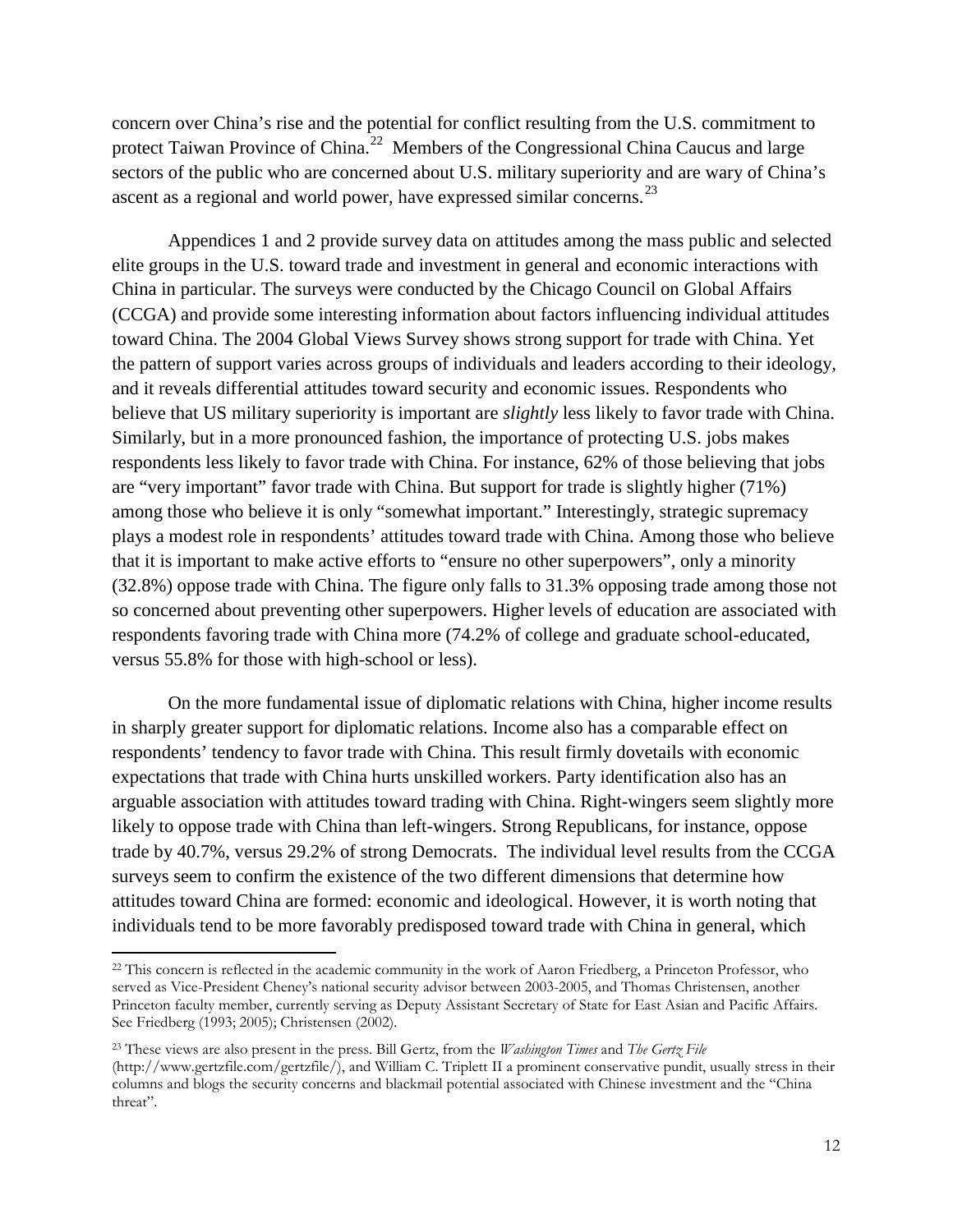may reflect the fact that they privilege in their responses their role as consumers who are more likely to benefit from the gains from trade through lower prices and a larger variety of products. Yet, to reiterate, individual preferences are not necessarily translated into policy outcomes. Some individuals find it worthwhile spending time and resources to organize politically in defense of their interests, but most do not. Political outcomes are, thus, more likely to reflect the preferences of those that turn their preferences into political influence. Hence, we need to analyze the preferences of politically active groups as well as the attitudes of the mass public.

The CCGA Survey for 2004 also compiled the views of elites across various fields, from policymakers to businesspeople to academics and labor representatives. Support for trade with China among the elites is even stronger than the public's. In contrast to the public at large, political leanings have little impact on stances toward trade with China. In a similar vein, the Republicans surveyed were only slightly more prone to oppose trade with China (9% of Republican versus 8% of Democrats). Across categories of elites, it is obvious that labor leaders are more hesitant to embrace freer trade with China. Only 66% of labor leaders favor trade with China, a stark contrast to the other categories. (Business leaders, for instance, are 92% in agreement for freer trade). Finally, House respondents displayed a slight inclination to oppose trade with China versus their Senate counterparts (9% versus 3%, respectively). Looking more in depth at parties across Congress, the bulk of opposition to China trade seems to reside almost exclusively in the House. In fact, only one Senate respondent, a Democrat, opposed trade. In the House, Democrats were actually slightly more prone to favor trade with China (94% versus 87% for House Republicans).  $24$ 

Appendix 2 presents some general figures from the Chicago Council on Foreign Affairs surveys across time. Looking at results since 1990, it is apparent that more US respondents thought China's potential world-power status was critical in 1994 and 1998 than in the latest 2006 results (57% thought so in 1994 and 1998, versus only 36% in 2006). The tables in the appendix also suggest the existence of a somewhat increasing resentment against China. First, there is a slight increase over time in respondents who oppose freer trade with China.

Meanwhile, there is a slight decrease in those who favor U.S.-China diplomatic relations at all. Moreover, more U.S. respondents in 2006 expressed the belief that China practices unfair trade (58% agreed this was the case) than earlier the respondents of 2002 or 2004. In terms of Chinese FDI, U.S. respondents worry about it, but only slightly more than, say about Indian or Republic of Korea direct investment in the U.S.

The survey provides an interesting snapshot of the different attitudes that the public and elites hold regarding China. Yet it does not allow us to analyze whether these attitudes are driven by self-interest, altruistic or national security concerns. We have to be careful in our analysis of

<span id="page-12-0"></span><sup>&</sup>lt;sup>24</sup> In the roll call vote analyses presented in section B, we find that representatives from states that are net importers of Chinese goods and services are associated with a more negative disposition toward China.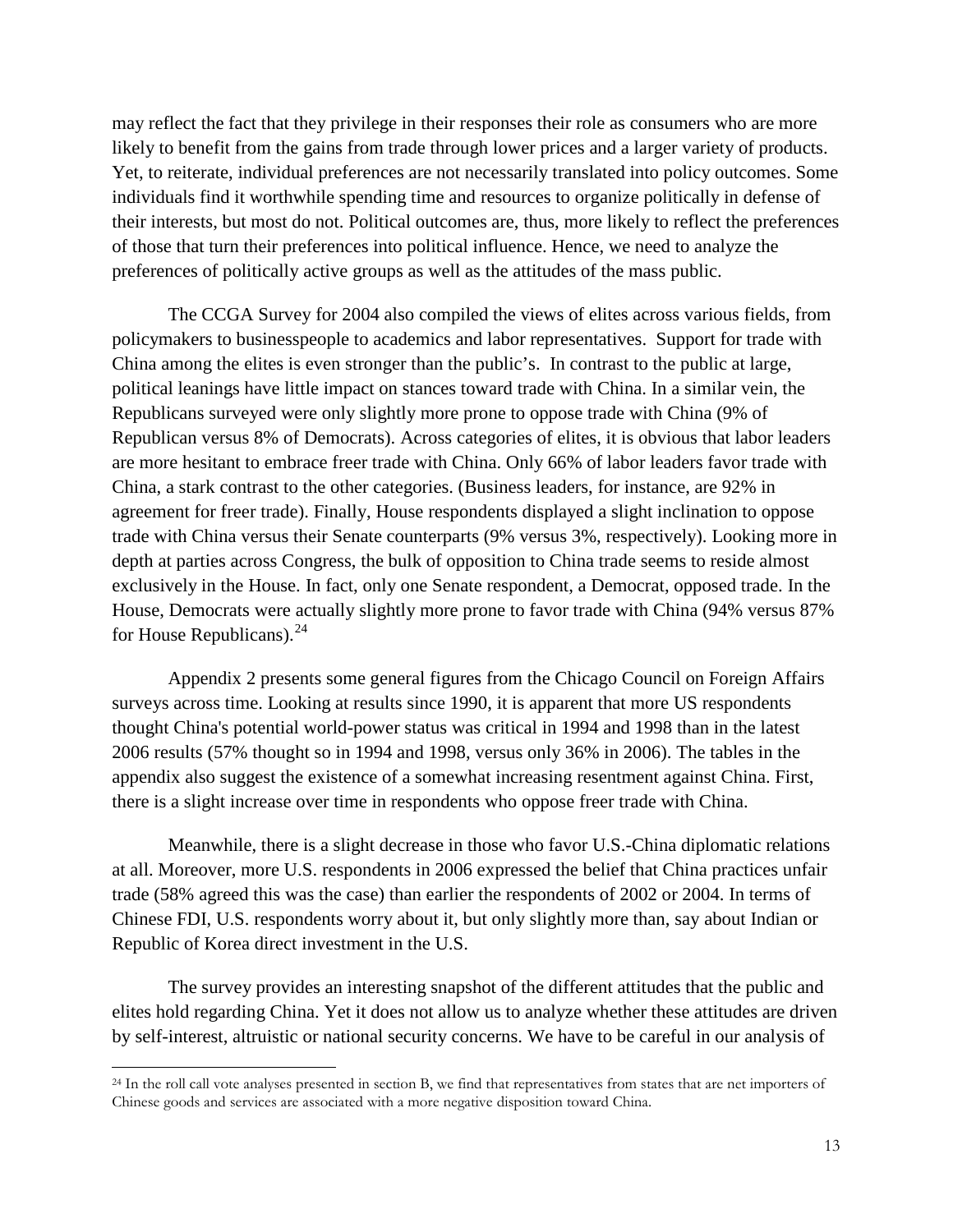how much can be attributed to foreign investment, particularly to M&As, since recent scandals surrounding Chinese products, and negative attitudes toward Chinese exports in general may influence people's views.<sup>[25](#page-13-0)</sup> We also reproduce a series of cross-tabs obtained from survey data on individual (and elite) attitudes toward trade with China as a function of income, education and degree of concern with national security and strategic issues.<sup>[26](#page-13-1)</sup> These results provide a snapshot of the attitudes at a particular time and in a particular context, which may differ from the more recent political environment where sensitivities toward China seem to have intensified. This snapshot does not allow us to assess how individuals and leaders might react to a changing environment and different plausible scenarios in U.S.-China relations, nor does it allow us to estimate the degree to which actors might be willing to forego economic and material benefits for ideational and other non-material concerns, including national security.

In sum, we find that, while interest groups focused on the economy are active on both sides of the issue, groups opposing easy access for FDI from China benefit from a natural alliance with groups focused on national security issues. The mass public generally recognizes the importance of China as a rising player on the global stage and tends to favors trade with China despite concerns about unfair trade practices and the possibility of job losses. Of course, the mass public is often removed from policymaking on narrow issues such as FDI from China leaving well-organized interest groups as the most important influences on policy.

#### 3. Political institutions and the supply side of policy

Identifying interest group and individual motivations toward FDI is an essential first step. But to understand and predict policy outcomes we also must examine how the policy-making process and political institutions aggregate these preferences. Because political institutions privilege some groups at the expense of others, they often have an independent impact on policy choices. We begin with the assumption that politicians want to maximize the probability of retaining office, but they do so in different ways in different political settings. In the U.S. Congress, representatives are elected in single-member districts, and therefore place special weight on delivering benefits to their constituents in the district. The President is elected from the nation as a whole and therefore often is seen as being less responsive to narrow concerns. These simple assumptions combine with four other features of the supply side of policy-making in the U.S. that are pertinent to foreign investment.

<span id="page-13-0"></span><sup>25</sup> See David Barboza, "An export boom suddenly facing a quality crisis." *The New York Times*, May 18, 2007; Davide Barboza, "China steps up its safety efforts." *The New York Times*, July 6, 2007. Louise Story and David Barboza, "Mattel recalls 19 million toys sent from China." *The New York Times*, August 15, 2007. A recent public opinion poll reported in the *New York Times* shows that U.S. consumers view Chinese imports as more dangerous than imports from other countries, yet concern about product quality is not limited to China. Steven Weisman And Marjorie Connelly, "Americans are open to Chinese goods, poll finds," *The New York Times*, October 22, 2007.

<span id="page-13-1"></span><sup>26</sup> The survey was run by the Chicago Council on Global Affairs in 2004.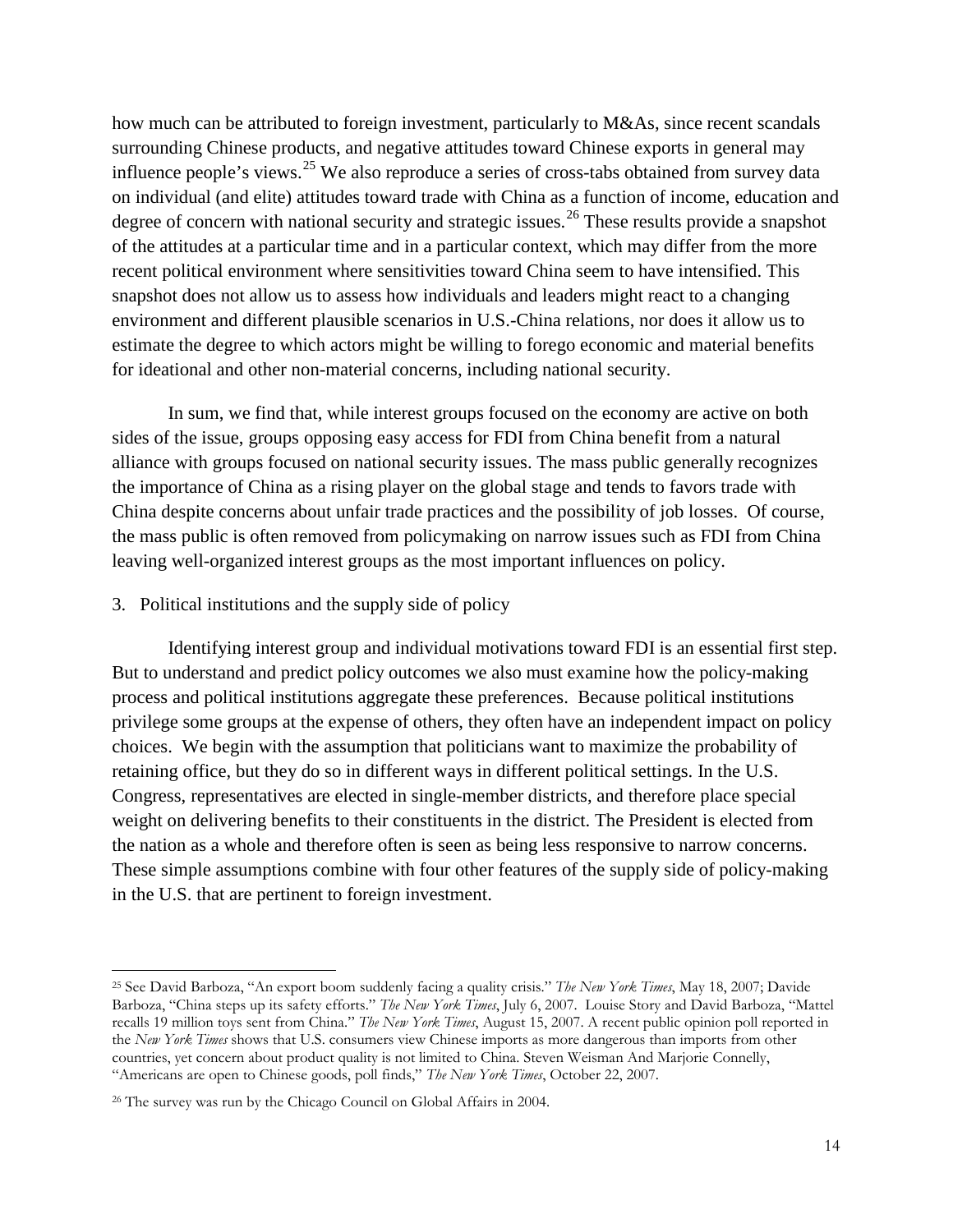#### a. Weak political parties

 $\overline{\phantom{a}}$ 

First, consider the implications of weak parties. In the U.S., representatives often selfnominate, raise their own funds to run for office, and develop their campaign strategies with little help from political parties. In office, members of Congress can often vote against the wishes of the party as a whole without suffering great costs. Indeed, legislators frequently depict themselves as defenders of local priorities. Politicians retain office not by toeing the party line as they do in most parliamentary systems, but by delivering benefits to their constituents. But they cannot deliver benefits to their constituents on their own. They instead must build legislative majorities by gaining the votes of other members who are also interested in delivering benefits to their districts. To persuade other members to vote for so-called "pork-barrel projects" in her district, a representative often must pledge to vote for pork-barrel projects in other districts.

This is complicated because bills that provide mutual benefits are often voted on sequentially. Legislators can seek to build a coalition by promising to vote for other members' pet projects, but once a legislator gets his/her pet project approved, he/she has little incentive to vote in favor of pet projects in other districts because his/her constituents will bear some of the costs for these projects without getting any benefits. Because other legislators can anticipate this defection they may be reluctant to consent to vote for another legislator's pet project in the first place.

In countries with strong parties, party leaders can compel members to vote for pet projects in other districts, but in a weak party system like in the U.S., members must build an individual reputation for being a trustworthy member of a voting coalition.<sup>[27](#page-14-0)</sup> Ultimately, the legislative logrolls that bring benefits to constituents rely on the ability of lawmakers to build a reputation among their colleagues for being trustworthy partners. The importance of having a good reputation gives greater power to representatives from safe districts rather than to representatives from competitive districts (McGillivray 2004). Because legislators from safe districts are expected to be in office for a long time, they are likely to still be in office when they vote for a member's pet project. This makes them especially attractive members for a potential coalition. While one might think that legislators in marginal seats have greater influence over policy given that parties would want to protect them against the possibility of losing the seat to the rival party, it is often the legislators in safe seats who can more reliably deliver their votes and thereby gain greater benefits for their district.

<span id="page-14-0"></span><sup>27</sup> In the U.S. system, then, protection to key industries can arise from two different routes: a universalistic log-rolling of interests, or preferential access to policy-makers in key Congressional positions. In proportional representation systems with party control over the ballots, on the other hand, where parties are strong, representatives typically owe their seat to party leaders and are often more responsive to the party than to voters. The electoral system hence provides incentives for parties to cater to the party's core constituents (McGillivray 2004, pp. 19, 53).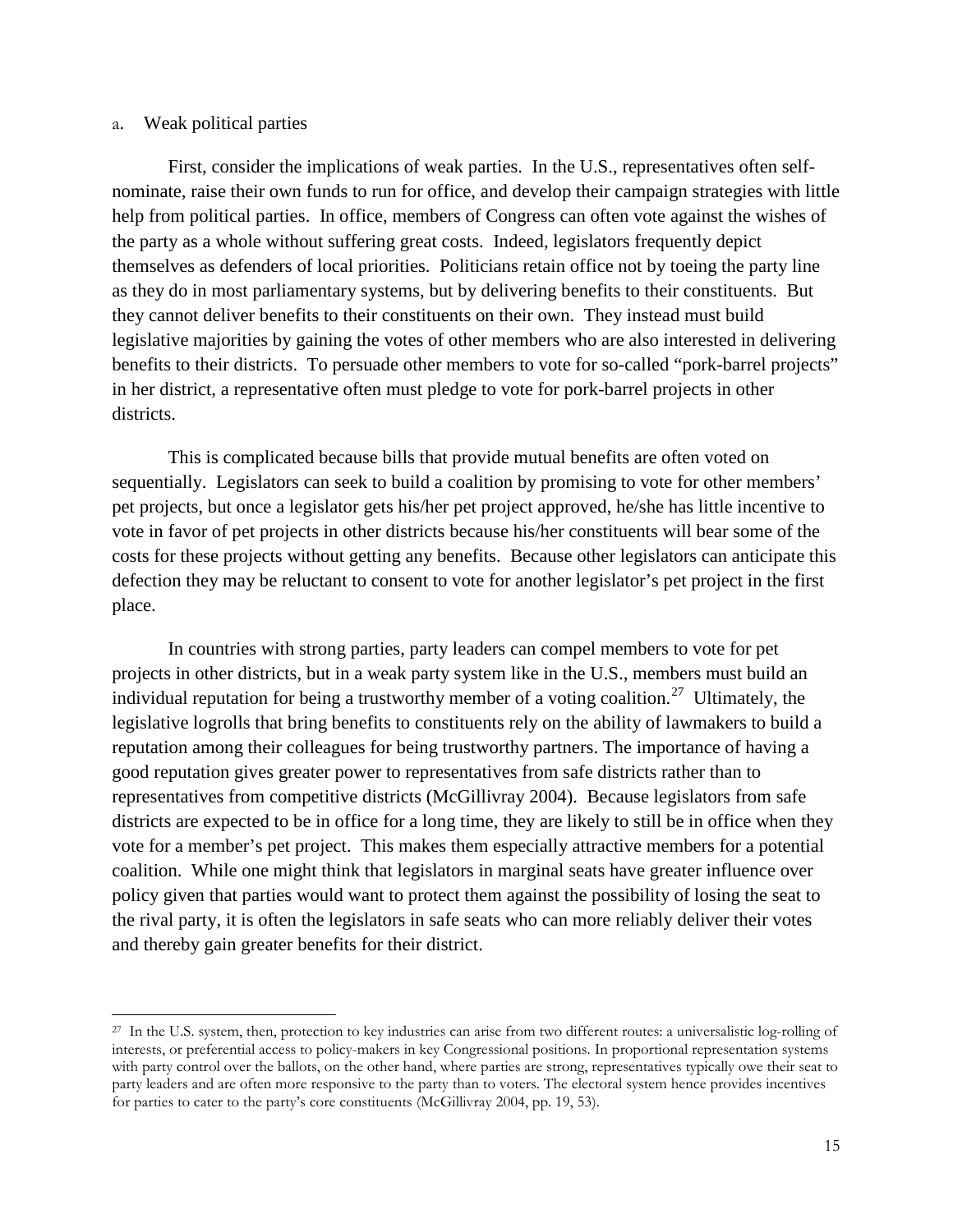This has three implications for the case of Chinese investment in the United States. First, it is critical to identify the preferences of constituents in particular legislative districts to determine their stance on the issue. For example, members from high-tech industrial districts are likely to be especially strong supporters of closer economic ties with China (e.g., Washington state, the research triangle in North Carolina), while members from districts whose industries compete with Chinese firms directly or indirectly may be less supportive. Second, it is important to determine whether representatives reside in safe or marginal seats. Long-serving members of Congress facing little electoral threat are likely to be especially influential. And last, in order to signal their preferences to their constituents and enhance their reputation as trustworthy coalition partners, Congressmembers create and participate in informal groups aimed at advancing their political agenda on specific issues.

As discussed in section A.1, economic considerations associated with the consequences of trade with China and Chinese investment on the well being of their constituencies are not the sole force motivating legislators. Representatives from districts with strong military components may emphasize the security aspects of closer economic relations with China. By playing on fears of Chinese government- controlled companies gaining access to assets that may have dual use capabilities, legislators can play to their base and build support within the district. Lawmakers' positions on the issue of foreign investment can be couched in a variety of terms for political purposes, such as national security, human rights or economic benefits; yet the underlying issue is likely to be constituency support.

The two dimensions driving individual attitudes toward China identified in section A.1, material and ideational, are also likely to be reflected in formation of Congressional coalitions on China. Two groupings within Congress are especially relevant to the issue at hand: the Congressional China Caucus (CCC) and the U.S. China Working Group (USCWG), with interests based on strategic concerns and economic links with China respectively. The Caucus's stated goal is to "investigate China's global reach and the consequences of its growing international, economic and political influence on U.S. interests." <sup>[28](#page-15-0)</sup> The Caucus is chaired by Randy Forbes (R-VA) and Madeleine Z. Bordallo (D-Guam), two representatives with strong constituencies in the armed services. Representatives from Southern states are a prominent group within the China Caucus, such as Spencer Bachus (R-Al). Other key members of this group include Ike Skelton  $(D - MO)$ , chair of the Armed Services Committee in the  $110<sup>th</sup>$ Congress and a 16-term veteran, Gary Miller (R-CA), the assistant Republican whip, and Tim Ryan (D-OH), member of the Democratic Steering and Policy Committee and of the Taiwan Caucus. The Caucus has 34 members with 9 Democrats and 25 Republicans, including 14-term veterans Duncan Hunter of California and Frank Wolf of Virginia. On average, CCC members have served five terms in Congress. A cursory examination of several press releases, working papers, reports, and Congressional testimony provided by caucus members and staff reveals a

<span id="page-15-0"></span><sup>28</sup> See http://forbes.house.gov/Biography/chinacaucus.htm.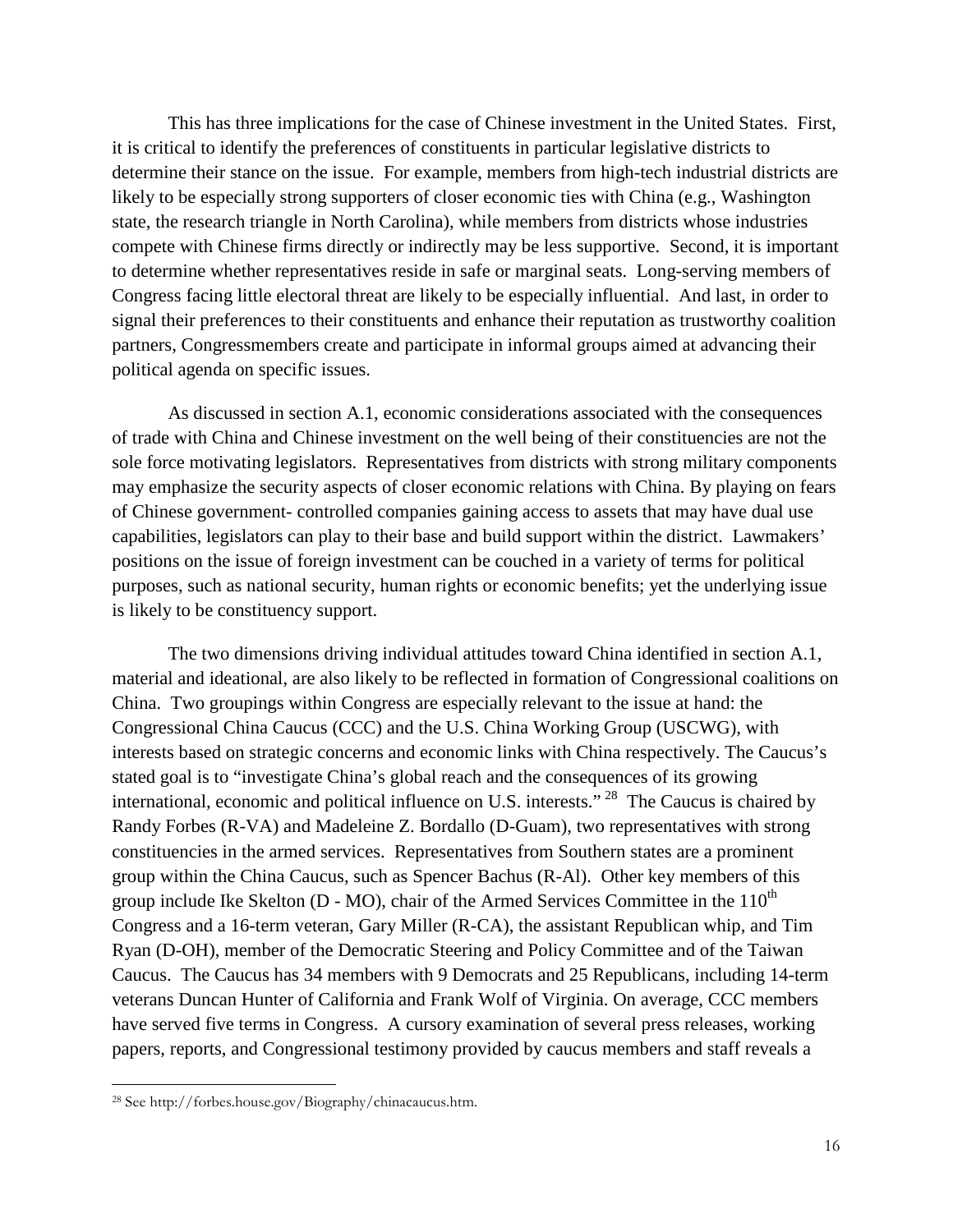critical and cautious view of China. The focus seems to be primarily security-related, with relatively fewer pieces on economic issues.

A second important organization in Congress is the relatively pro-China US China Working Group. Mark Kirk (R-IL) and Rick Larsen (D-Washington) co-chair the Working Group which to date has 40 members in total. The U,S,-China Working Group's expressed purpose is "to build diplomatic relations with China and to make the Congress more aware of U.S.-China issues."<sup>[29](#page-16-0)</sup> Contrary to the Caucus, the USCWG expresses relatively favorable opinions of China. Most of its members are moderate and tend to come from the coastal areas of the U,S.

Republicans are a majority in the CCC (73.53%), and a minority in the USCWG (42.50%). Both parties are about evenly split with members who straddle both coalitions, i.e., who are members of the CCC and the USCWG. But pure-CCC members are overwhelmingly Republican (86.96%). DW-Nominate scores (that compute the position of policymakers in two dimensions based on their votes: liberal-conservative and North-South/social) for the first dimension are on average much higher (more conservative) for pure-CCC members than for mixed or pure-USCWG members.<sup>[30](#page-16-1)</sup> The scores for pure-CCC members also feature less dispersion. Irrespective of party affiliation, USCWG members tend to be more moderate<sup>[31](#page-16-2)</sup> and have served 4.7 terms in Congress, on average. $32$ 

<span id="page-16-4"></span>When looking across the largest industries in terms of job-contribution in the districts of coalition members, there seem to only be slight differences. For instance, 13.8% of pure-USCWG members belong to districts in which manufacturing contributes the most jobs, while the same goes for 17.4% of pure-CCC members. In terms of occupation, members of the USCWG have a larger proportion of professionals and scientists in their districts. Madeleine Bordallo and Randy Forbes, co-chairs of the CCC, both have the defense industry (miscellaneous defense) among their top five campaign contributing industries. Further, Ike Skelton, an original founder of the CCC, along with Forbes, has defense-related industries as three out of five of his top contributing industries. Meanwhile, neither Mark Kirk nor Rick Larsen, co-chairs of the USCWG, have defense-related contributions in their top five contributing industries. Instead,

<span id="page-16-0"></span><sup>29</sup> For USCWG membership see: http://www.house.gov/kirk/uscwg.shtml

<span id="page-16-1"></span><sup>30</sup> Lewis and Poole 2004. See http://voteview.com/dwnomin.htm.

<span id="page-16-2"></span><sup>31</sup> We coded as moderate if the Congress-member is a Democrat and member of the Blue Dog Coalition (right-center Democrats) or a Republican and member of the Republican Main Street Partnership (moderate Republican).

<span id="page-16-3"></span><sup>32</sup> With 16 terms in office, Norm Dick (D-WA) is the longest serving member of the USCWG.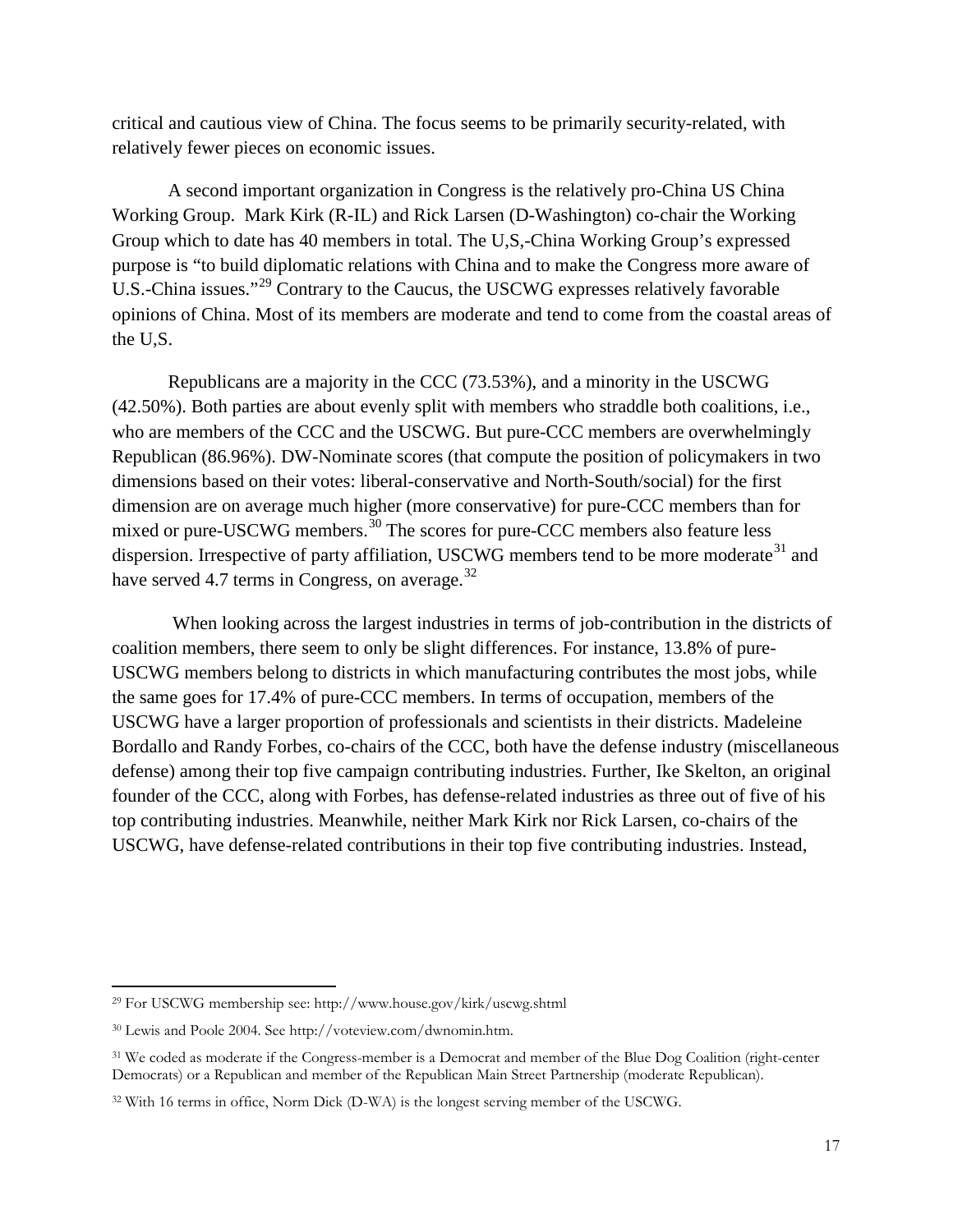among Kirk's top five contributing industries we find securities and investments, while Larsen has information technology and computers among his biggest supporters.<sup>[33](#page-17-0)</sup>

Next, we examine what types of representatives are likely to join the Congressional China Caucus, a group generally skeptical of closer ties between the US and China. Table 2, column 1 presents a probit analysis of CCC membership for the 109<sup>th</sup> Congress. We find that, controlling for other factors, representatives from states with stronger ties to China, particularly those exporting large volumes to China are more likely to belong to the CCC. In addition, representatives from states with more workers in the "professions and science" are more likely to be members of the CCC. Partisanship does not seem to affect CCC membership: Republicans are no more likely than Democrats to join the Caucus. However, there is an ideological dimension at work. Right-wing representatives are more likely to join than left-wing representatives as indicated by the coefficient on *Ideology.* In addition, we can explore the relationship between committee membership and the likelihood of joining the CCC. Members of the House Armed Services committee were especially likely to join the CCC. This suggests a national security dimension to the decision to sign up for the CCC and echoes findings from the Congressional debates on the issue: CCC members tend to be more conservative and hawkish.

<span id="page-17-0"></span><sup>33</sup> Data on industry and occupation in Congressional districts was obtained from the US Census Bureau's Fast Facts fro Congress site (http://fastfacts.census.gov/home/cws/main.html). Data on contributions was obtained from http://www.opensecrets.org.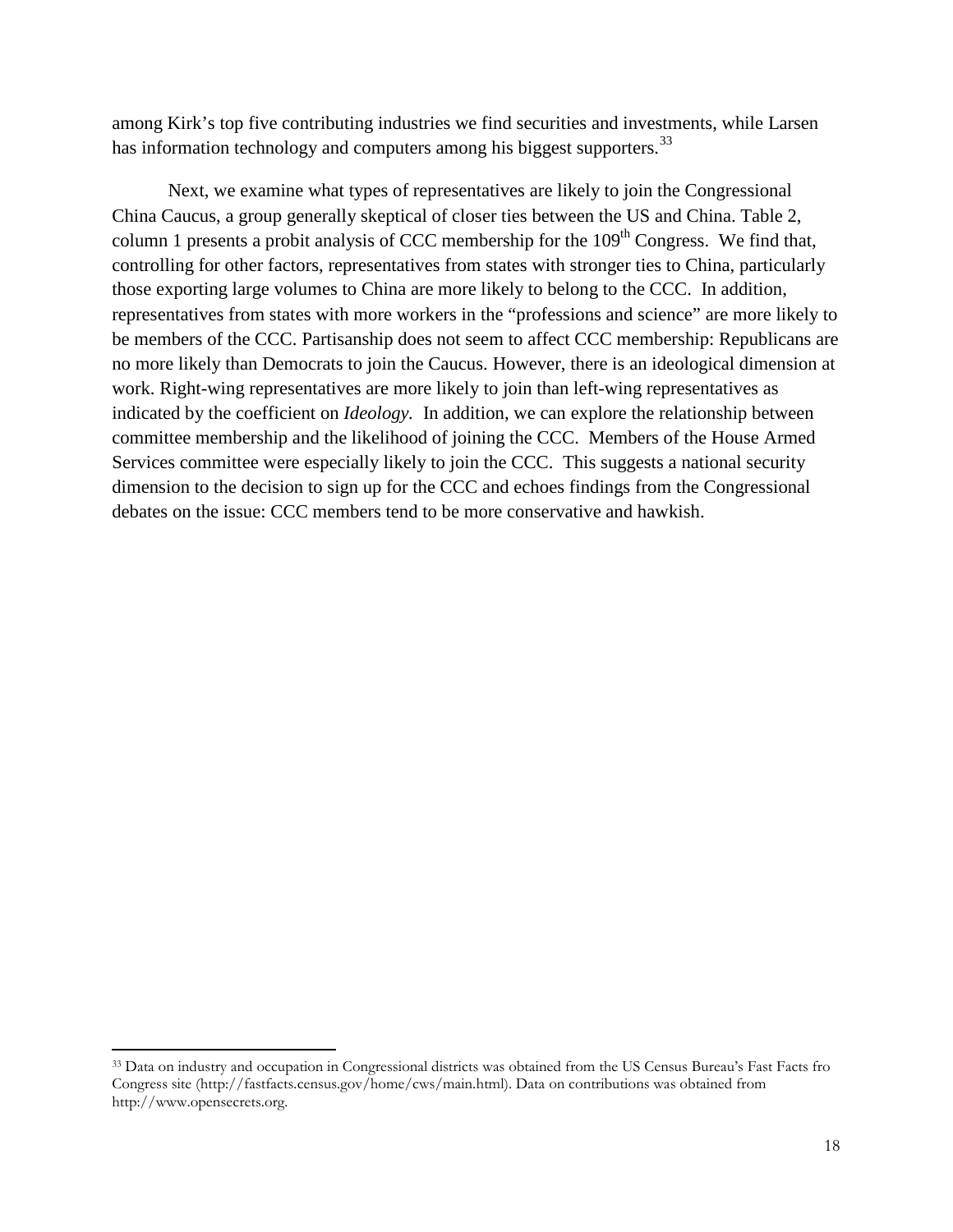|                                     | $\overline{CCC}$ | <b>USCWG</b> |
|-------------------------------------|------------------|--------------|
| <b>Dependent variable</b>           | membership       | membership   |
| Trade with China (2004)             |                  |              |
| Ln Exports                          | $0.546**$        | $0.523$ **   |
|                                     | (0.25)           | (0.21)       |
| Ln Imports                          | $-0.728$ *       | $-1.059$ *** |
|                                     | (0.42)           | (0.32)       |
| Partisanship                        |                  |              |
| Republican                          | $-0.546$         | $1.405$ **   |
|                                     | (0.58)           | (0.65)       |
| <b>Ideology (DW nominate score)</b> |                  |              |
| First dimension                     | $1.103*$         | $-1.093$     |
|                                     | (0.60)           | (0.67)       |
| <b>Regional dummies</b>             |                  |              |
| Northeast                           | $-0.225$         | $1.162$ ***  |
|                                     | (0.44)           | (0.40)       |
| West                                | $-0.459$         | $1.273$ ***  |
|                                     | (0.31)           | (0.37)       |
| Midwest                             | 0.049            | 0.441        |
|                                     | (0.39)           | (0.42)       |
| <b>Constant</b>                     | 1.628            | 4.756 *      |
|                                     | (2.48)           | (2.68)       |
| <b>House Committee dummies</b>      | Yes              | Yes          |
| <b>State employment dummies</b>     | Yes              | Yes          |
| <b>Observations</b>                 | 437              | 437          |
| Wald $\chi^2(N)$                    | 66.32 (22)       | 52.14 (22)   |
| Prob > $\chi^2$                     | 0.0000           | 0.0000       |
| Log pseudolikelihood                | $-83.1$          | $-69.88$     |
| Pseudo $R^2$                        | 0.2077           | 0.2244       |

**Table 2. Probit analysis of group membership**

Robust standard errors in parentheses

\*\*\* p<0.01, \*\* p<0.05, \* p<0.1

*Source* : authors' calculations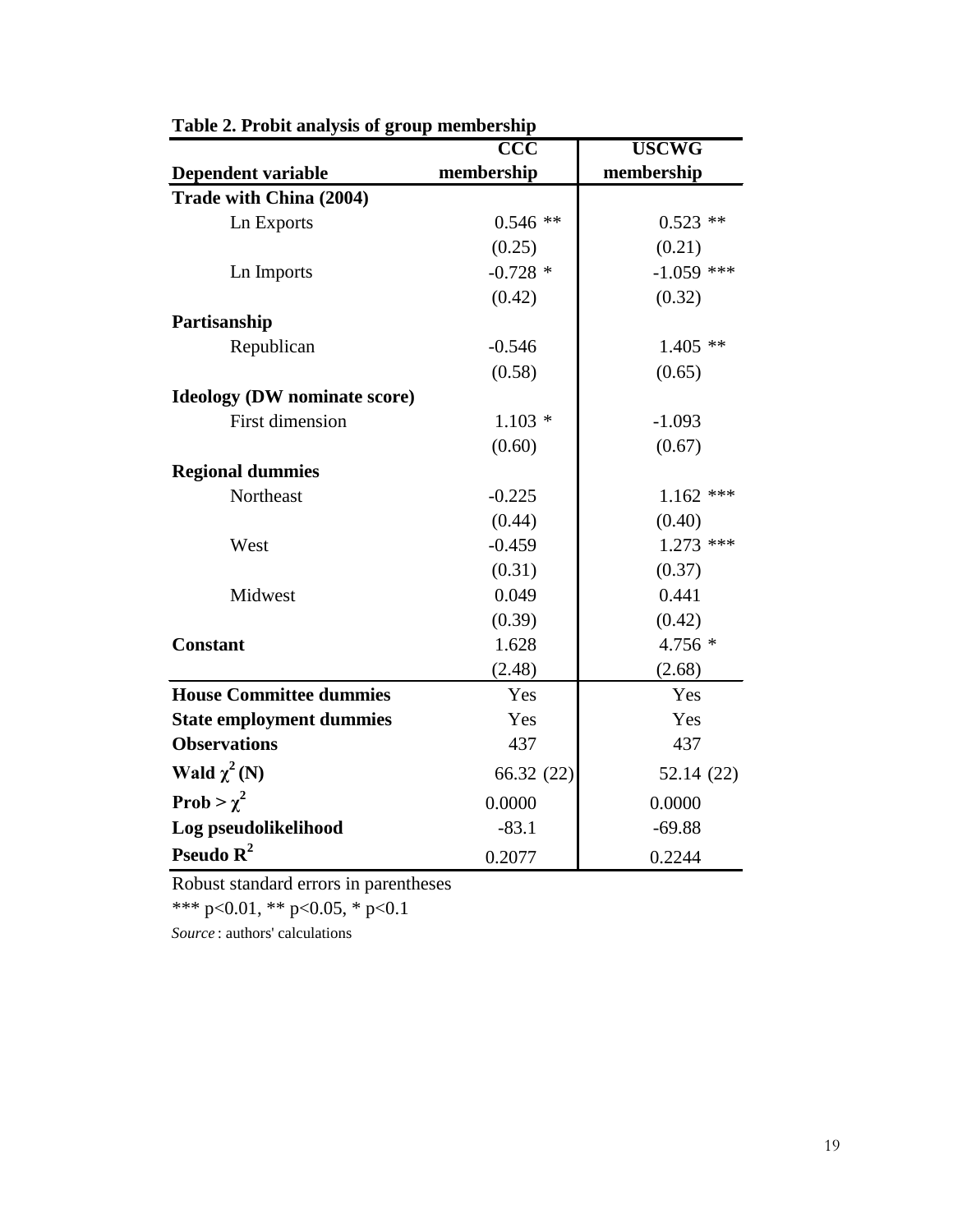Membership in the USCWG is also positively associated with state exports to China, and negatively related to Chinese imports and to manufacturing employment (table 2, column 1). The positions adopted by the USCWG and its members systematically emphasize economic opportunities and do not dwell on national security issues. This is reflected in the vote on House Resolution 344 of June 2005, which called for the President to "initiate immediately a thorough review of the proposed acquisition, merger or takeover" if UNOCAL accepted CNOOC's bid. The resolution passed by a margin of  $398-15.^{34}$  The USCWG accounted for 8 of the 15 "nays" for House Resolution 344.<sup>[35](#page-19-1)</sup> Note that none of the "nays" came from the Congressional China Caucus (the "anti"-China group). Looking at the "nays", it is apparent that Washington State Democrats are an important subgroup, accounting for 6 of the 15 votes (no other state-party combination rivals this contribution). That the relatively pro-labor Democrats were not against the CNOOC deal dovetails with economic theory, insofar as representatives of labor would tend to see Chinese capital as a complement and not a substitute. As for the fact that the state of Washington features so prominently, there are indications that the state has an active interest in Chinese investment. One prominent Washington body is the Washington State China Relations Council, whose membership includes companies in finance (Bank of America, United Commercial Bank), consumer goods (Costco), aerospace technology (Boeing) and several law firms. Its expressed goal is "promoting stronger commercial, educational, and cultural relations between the state of Washington and the People's Republic of China."[36](#page-19-2)

Why is Washington state so overwhelming pro-China? One reason provided by the Washington State China Relations Council is based on the economic advantages provided by the state's proximity to China: the Council is the principal voice for promoting Washington State as the leading gateway to China. Due to its proximity to China, Washington State is in a unique position to take advantage of the growing Chinese economy. In 2002, Washington's trade with China totaled well over \$15 billion, ranking second only to California in state exports to China.

In sum, one dimension of the conflict over Chinese investment in the U.S. appears to pit districts with strong national security interests against those in which high-tech industries with interests in China are especially prevalent.

<span id="page-19-0"></span><sup>&</sup>lt;sup>34</sup> In section 2 we conduct a statistical analysis of the determinants of the roll call vote that led to the passage of H. Res. 344.

<span id="page-19-1"></span><sup>35</sup> H.Res. 344, is a non-binding resolution adopted by the House on June 30 2005 declaring: "that a Chinese state-owned energy company exercising control of critical United States energy infrastructure and energy production capacity could take action that would threaten to impair the national security of the United States." http://clerk.house.gov/evs/2005/roll360.xml.

<span id="page-19-2"></span><sup>36</sup> See: http://www.wscrc.org/default.cfm.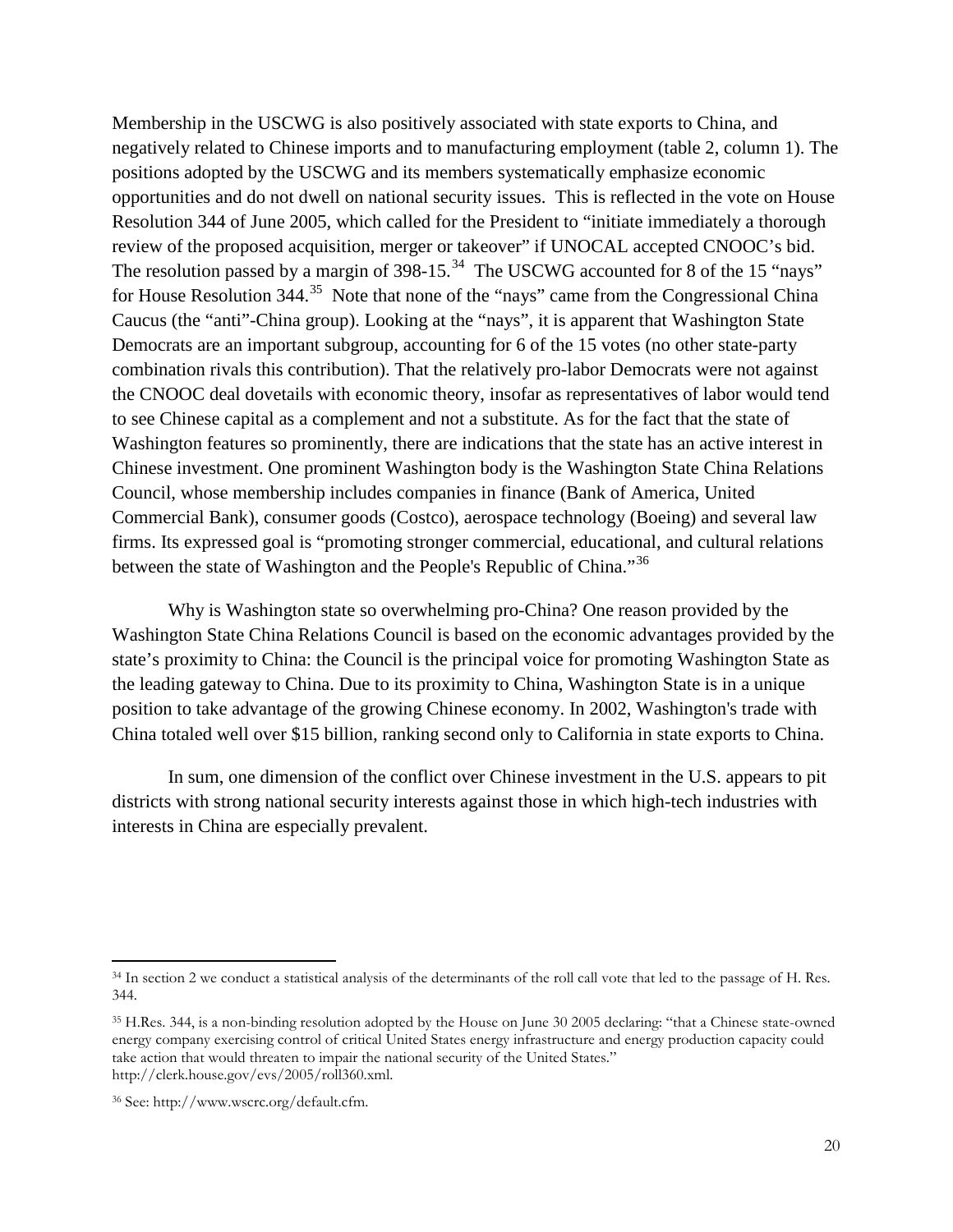## b. Committee dominance

 $\overline{\phantom{a}}$ 

Second, policymaking is marked by the significant role played by committees in the U.S. Congress. As one former House member noted: "Congress is a collection of committees that come together periodically to approve one another's actions" (Cox and McCubbins 2007, p. 1). Given constraints on time, resources and expertise, members of Congress often do not have the luxury of scrutinizing in great detail legislation outside of their committee assignments. This gives committees a near monopoly in their particular area of policy. In addition, members often choose to serve on committees that are especially likely to deliver benefits to their constituents. Legislators from agricultural states are most likely to serve on the Agriculture Committee and members from states with military bases are likely to serve on the Military affairs committee. This suggests that policy can veer from the interests of the average voter or average member of Congress.

Within committees, members from both parties iron out differences over policy and bills are then presented to the Congress as a whole for a floor vote. Given that most controversial issues are resolved within committees before a bill reaches the floor, it is not surprising that many bills pass with overwhelming bipartisan support.

In the case at hand it is critical to identify the preferences of the members of the Congressional committees responsible for passing legislation related to Chinese investment. This is complicated as several committees may claim jurisdiction over the issue. The House Ways and Means Committee and its Subcommittee on Trade are central players on the issue of U.S.-China economic relations. In addition, the House Armed Services Committee and the House Energy and Commerce Committee also weighed in on the UNOCAL case. In the Senate, the Finance Committee is central to trade issues with China, particularly with respect to the difficult issue of currency regulation.<sup>[37](#page-20-0)</sup>

The 2006 elections removed several prominent Republican China-skeptics from positions of authority on committees within the House of Representatives, including Henry Hyde of Illinois, the former Chair of the International Relations Committee; Duncan Hunter of California, the former Chair of the House Armed Services Committee; and Richard Pombo of California, the former Chair of the House Resources Committee. As Chevron's headquarters are in Mr. Pombo's district, it is no surprise that was an especially outspoken critic of CNOOC's offer to UNOCAL.

The Democrats who assumed leading positions on foreign policy committees in the House in 2006 are somewhat more supportive of closer ties with China, but express strong

<span id="page-20-0"></span><sup>37</sup> Senator Charles Schumer (D-NY) and Senator Lindsey Graham (R-SC) introduced legislation calling for a 27% tariff on Chinese goods to persuade China to revalue its currency. It is interesting to note that Schumer who has been harsh critic of China's currency policy and trade practices, did not oppose the UNOCAL/CNOOC merger. *The New York Times*, August 3, 2005. See also footnote [15.](#page-8-3)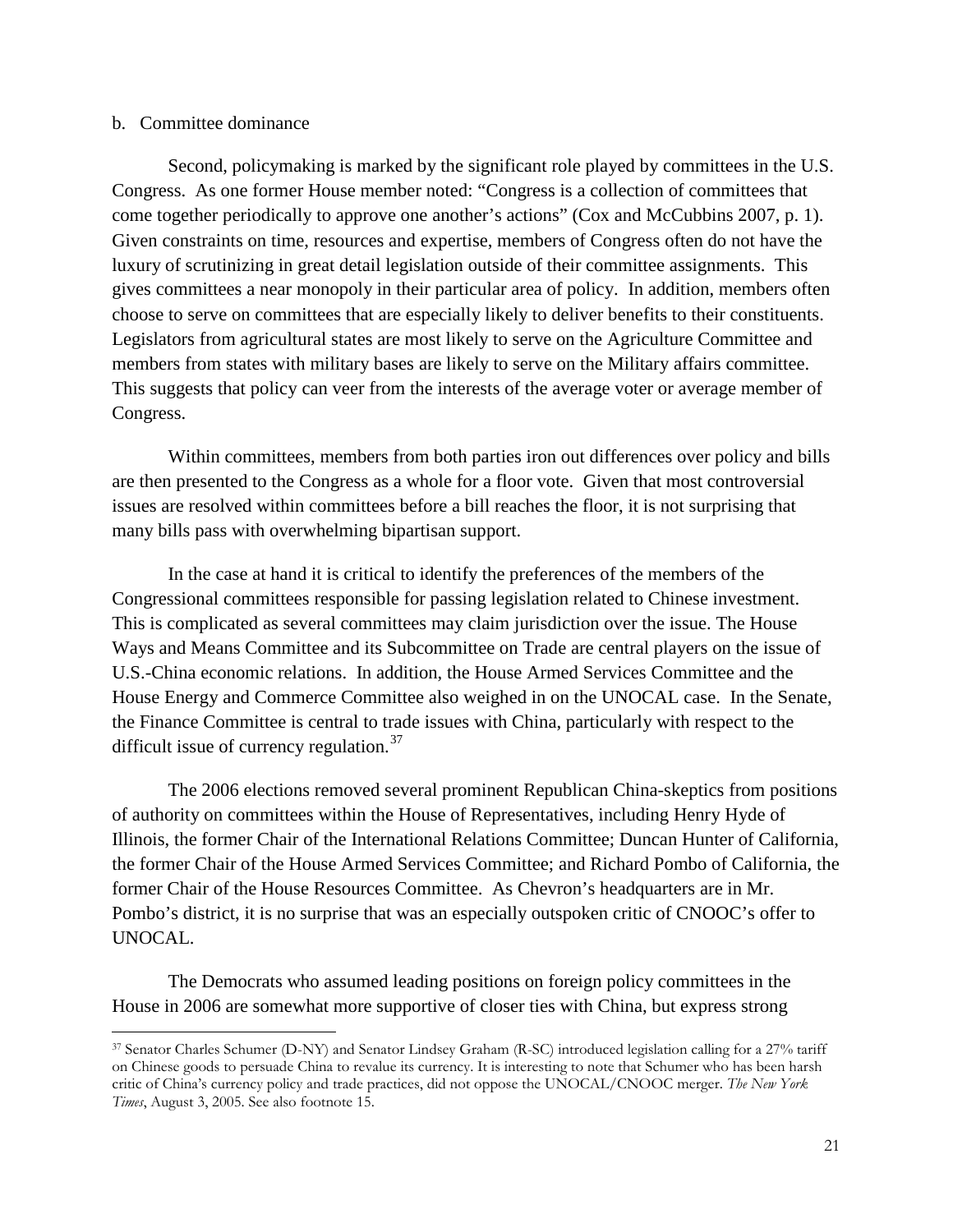reservations about China's intentions nonetheless. The new head of the powerful House Ways and Means Subcommittee on Trade, Sander Levin, a Democrat from Michigan, has long been a critic of China's currency policy, trading relationships and violations of human rights, but did vote to grant China permanent normal trade status in 2000.<sup>[38](#page-21-0)</sup> John Dingell (D) Michigan, the new chair of the House Energy and Commerce and currently the longest serving member of the House, voted against granting permanent normal trade relations with China. Finally, Ike Skelton (D) Missouri, the new head of the House Armed Services Committee and member of the Congressional China Caucus, voted in favor of granting China permanent normal trade status in 2000, but was a vocal critic of the CNOOC's bid to take over UNOCAL. Thus, the composition of relevant committees in the U.S. House are not especially likely to support easy access for Chinese direct investment in the U.S.

# c. The executive branch

 $\overline{\phantom{a}}$ 

Thus far the analysis has focused on political parties and Congress, but the Executive Branch is also a key player in formulating policy. Indeed, given the difficulty of building coalitions to pass legislation, Congress has at times delegated considerable policy-making authority to the Executive. Congress may do so to shift the political costs of taking a policy decision that will benefit the broad public interest, but hurt narrow and powerful constituencies. The President is elected based on support from the Electoral College and therefore has an interest in retaining support across a range of states. Thus, his constituency of supporters is broader than that of any particular member of Congress whose primary responsibility is to their electoral district.<sup>[39](#page-21-1)</sup> As such, the Executive Branch has generally been more supportive of free trade and investment than has Congress (Baldwin 1985; Milner 1988; Bailey, Goldstein and Weingast 1997; Lohman and O'Halloran 1994).

The Executive has in principle supported foreign investment from China in recent administrations. For example, while President Clinton campaigned on a platform of revoking China's "most-favored nation" trading status, he became a supporter of closer economic relations with China after assuming office. More recently, Secretary of the Treasury Henry Paulson is on record as supporting investment from China, noting: "I very much welcome investment in our country by all foreign nations, including China" (Reuters, October 16, 2007). Paulson is the promoter of the U,S,-China Strategic Dialogue Initiative, and has also taken the lead on policies aimed at punishing Chinese trade and currency practices. In response to legislation designed to impose across the board tariffs on China unless it revised its currency policy, he noted: "When we look at taking unilateral actions aimed at another nations, this can have enormous

<span id="page-21-0"></span><sup>38</sup> For example, see http://www.cecc.gov/pages/hearings/092403/levin.php and http://www.cecc.gov/pages/hearings/020702/levin.php?PHPSESSID=a6fcdc1627ac5864bd77e8ba4c8d72c8.

<span id="page-21-1"></span><sup>39</sup> Of course, some states are more influential than others in the presidential election. Witness President Bush's decision to levy tariffs on steel imports to offer protection to firms in swing states in the Upper Midwest prior to the election of 2004.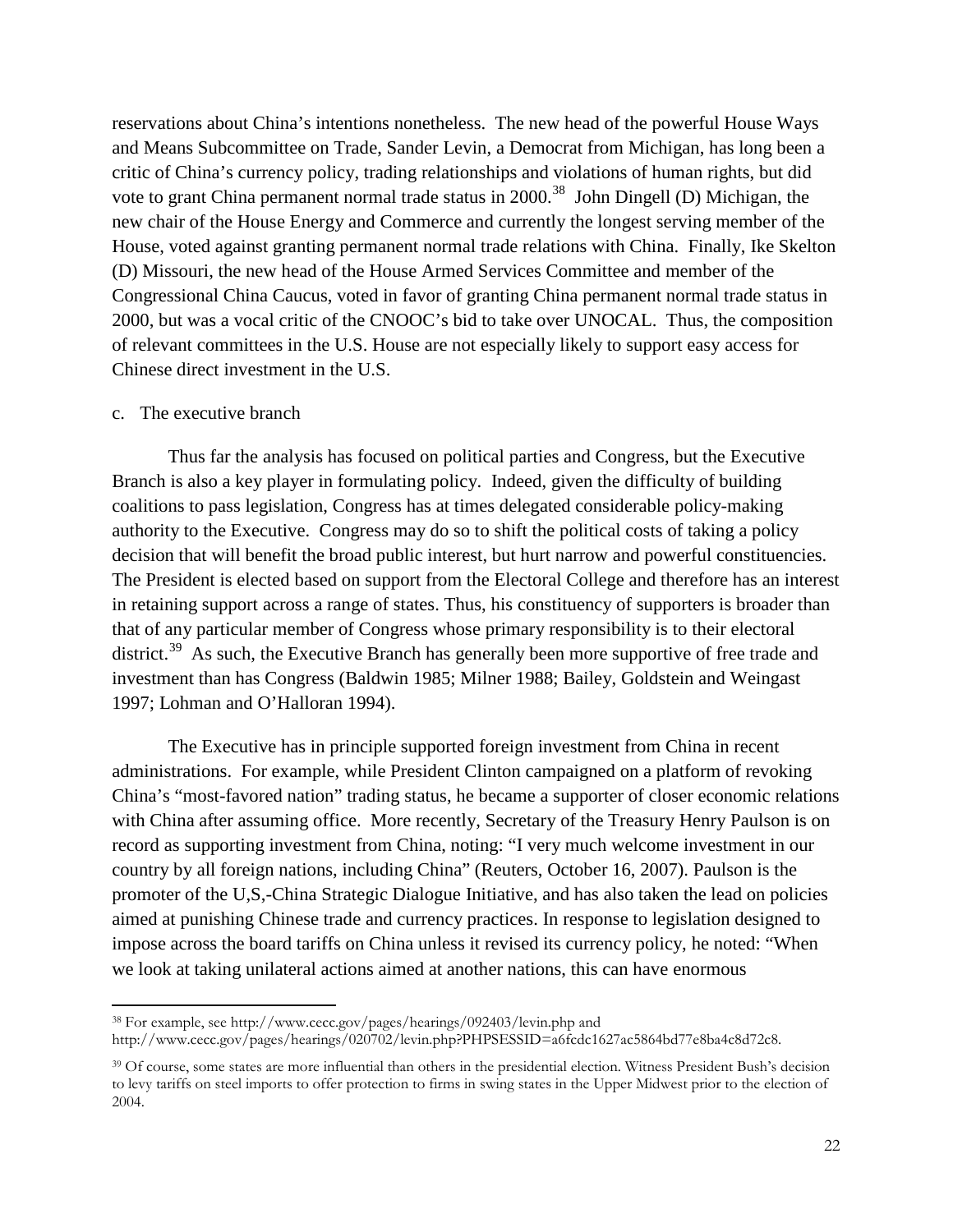repercussions to our economic well-being. You know we are playing with fire" (*China Daily*, September 11, 2007).

At the same time, the White House has had to balance economic gains from investment from China with national security concerns. As Commander in Chief, the President is responsible for national defense. Given these competing obligations, President Bush adopted a "wait-and-see" attitude toward the purchase of UNOCAL, stating that he would be guided by the decisions of the Department of the Treasury's Committee on Foreign Investment in the United States (CFIUS). $40$ 

The Executive is however, more than just the President, as agencies and committees located within the Executive also shape policy on many issues. For example, CFIUS was created in 1975 by an Executive Order of the President to determine the national security impact of specific foreign investments (CRS 2007). The Committee determines whether a foreign investment is a sufficient threat to national security to warrant an investigation. If so, the CFIUS investigates and submits a report and a recommendation to the President who can then decide whether to block the investment. (See the chapter by David Fagan elsewhere in this volume.)

As the deliberations of the CFIUS are confidential, it is difficult to know its inner workings. Among recent Chinese investment activity in the US, the sale of the personal computer division of IBM to Lenovo was less controversial than the proposed sale of UNOCAL, given that the assets involved in the deal were low-tech, and the technology ubiquitous.<sup>[41](#page-22-1)</sup> Nonetheless, there was Congressional activity aimed at blocking the deal, particularly from lawmakers in the foreign affairs and armed forces committees who raised espionage and security concerns. Don Manzullo (R-IL), ranking member of the House International Relations Committee (now Foreign Affairs) and member of the Congressional-Executive Commission on China (created in October 2000 to monitor human rights in China), Henry Hyde (R-IL), Chair of the House International Relations Committee at the time, and Duncan Hunter (R-CA), then chair of Armed Services Committee, sent a letter to the Treasury Secretary asking that the Treasury representatives at CFIUS conduct a full investigation of the sale of IBM's PC unit to Lenovo. The plans received clearance from the FTC on grounds that it did not violate anti-trust regulations on January 10, 2005.<sup>[42](#page-22-2)</sup> The deal ultimately received CFIUS approval on March 9, 2005, after a series of concessions from Lenovo aimed at pleasing US lawmakers and regulators.<sup>[43](#page-22-3)</sup>

<span id="page-22-0"></span><sup>40</sup> "The Executive Branch was virtually silent on the proposed CNOOC bid." Congressional Research Service, 2006.

<span id="page-22-1"></span><sup>41</sup> Otis Bilodeau, "U.S. begins inquiry into Lenovo-IBM deal," *International Herald Tribune*, January 31, 2005.

<span id="page-22-2"></span> $42$  Ibid.

<span id="page-22-3"></span><sup>43</sup> Stephanie Kirchgaessner, Richard Waters and Simon London, "IBM deal with Lenovo cleared", *International Herald Tribune*, March 9, 2005.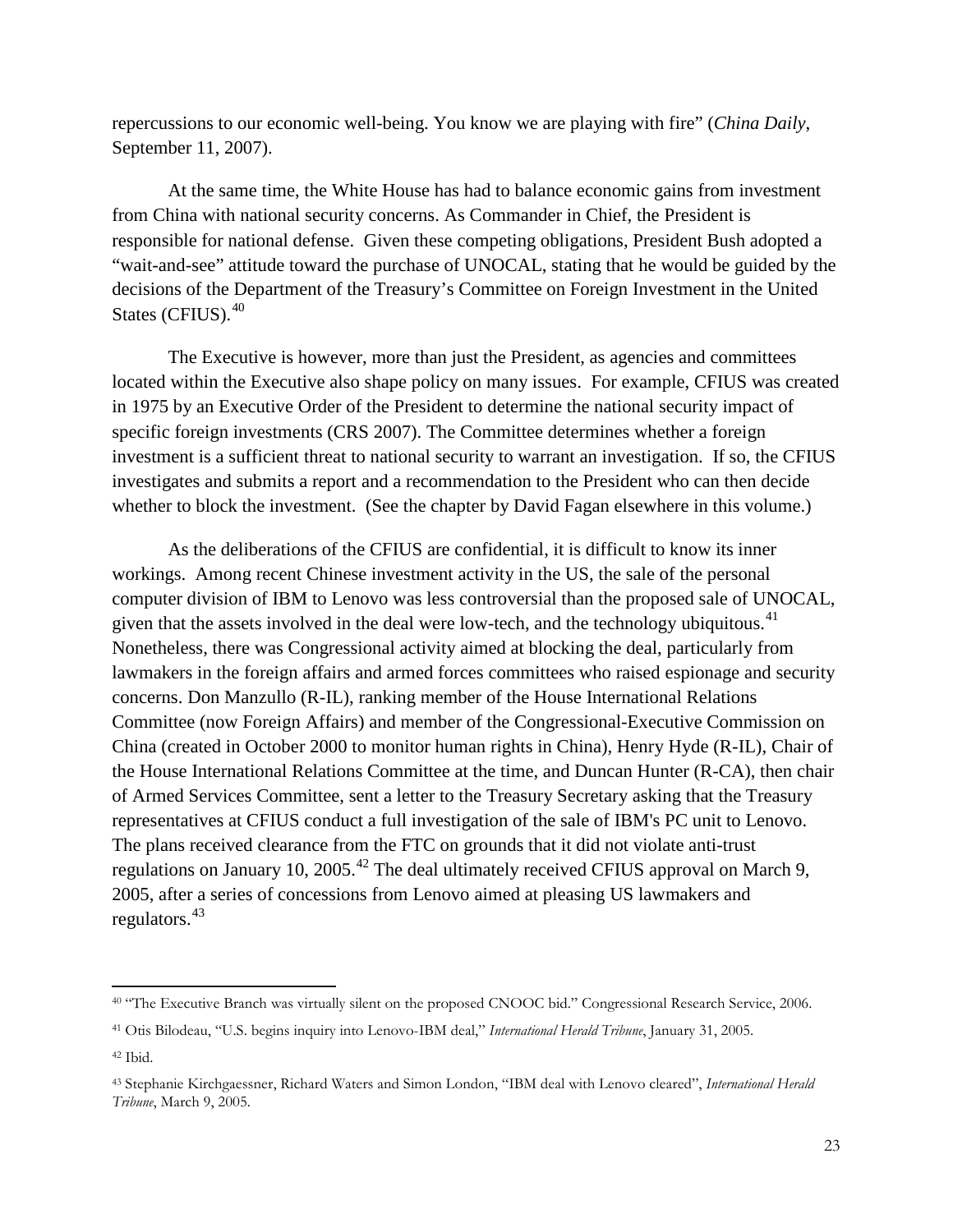The proposed UNOCAL-CNOOC deal ended with a different result. CNOOC withdrew its bid before it was reviewed by CFIUS. CNOOC stated that it was prepared to undergo the review and "address concerns relating to energy security and ownership of UNOCAL assets located in the US" (CRS 2007, p. 14). It also promised to retain the jobs of almost all UNOCAL employees and to continue selling almost all of the oil and gas from UNOCAL's U.S. properties in U.S. markets; this promise was arguably aimed at sweetening the deal on economic grounds to gain support from local economic actors. Thus, even without a formal review, CFIUS can shape transactions involving foreign investment in the U.S.

On the heels of the political controversy over the Dubai Ports sale and the proposed UNOCAL-CNOOC merger, Congress has been active in trying to regulate inward FDI. In the 109<sup>th</sup> Congress, lawmakers introduced at least two-dozen measures that addressed foreign investment. These measures tended to broaden the definition of national security and enhance the power of CFIUS. In October 2001 Congress created the US China Economic and Security Review Commission (USCC), made up of private sector appointees (the Floyd D. Spence National Defense Authorization Act for 2001). The legislative mandate of the USCC is to monitor the national security implications of U.S. trade and investment relations with China.<sup>[44](#page-23-0)</sup> The USCC, which holds an anti-China sentiment, has played a prominent role in public debates on Chinese investment in the US.<sup>[45](#page-23-1)</sup> Immediately after CNOOC announced its plans to acquire UNOCAL, Richard D'Amato, former chair and current commissioner of the USCC, expressed the Commission's position against the deal.<sup>[46](#page-23-2)</sup> The Commission has also been vocal in the recent bid by the Bain Capital group in association with Chinese Huawei Technologies to merge with 3Com, the Massachusetts-based disk drives and computer network equipment producer.<sup>[47](#page-23-3)</sup>

Congress recently passed new legislation regulating FDI. The Foreign Investment and National Security Act (FINSA) (which came into effect October 24, 2007) builds on existing legislation governing CFIUS, but also expands the areas subject to review to investments

<span id="page-23-0"></span><sup>44</sup> Note on U.S-China Economic and Security Review Commission, http://www.uscc.gov/.

<span id="page-23-1"></span><sup>45</sup> *Financial Times*, August 4, 2005 "China group sees its influence grow in Washington."

<span id="page-23-2"></span><sup>46</sup> D'Amato is a long-term adviser to Senator Robert Byrd (D-WV), a prominent member of the anti-China coalition in Congress. In an interview with the *LA Times* D'Amato said: "When we're so dependent on foreign suppliers, giving away American sources of petroleum and hydrocarbons does not make much sense to me, *Los Angeles Times*, June 23, 2005, "Chinese oil firm bids for Unocal."

<span id="page-23-3"></span><sup>47</sup> The evolution of the debate around the 3Com deal is particularly interesting due to the active participation of private actors such as Seagate and Cisco, which played an instrumental role in raising economic and national security concerns. See John Markoff, "Chinese seek to buy a U.S. maker of disk drives", *The New York Times*, August 25, 2007; Laurie J. Flynn and Keith Bradsher, "Bain and Chinese company to acquire 3Com", *The New York Times*, September 29, 2007. In October 10, 2007, eight representatives sponsored House Resolution 730 that states: "As currently structured, the proposed transaction involving Huawei threatens the national security of the United States and should not be approved." One of the co-sponsors of resolution 730 was Rep. Thad McCotter (R-MI), a CCC member, and supporter of the interests of the IT industry. On Oct. 19, 2007, Senators John Kyl (R-AZ) and 13 other senators wrote a letter to the Executive Branch requesting a rigorous review of the 3Com deal. For information on this bill, see GovTrack.us. H. Res. 730--110th Congress (2007). In the end CFIUS decided to block the deal; see Steven R. Weisman, "U.S. security concerns block China's 3Com deal", *The New York Times*, February 21, 2008.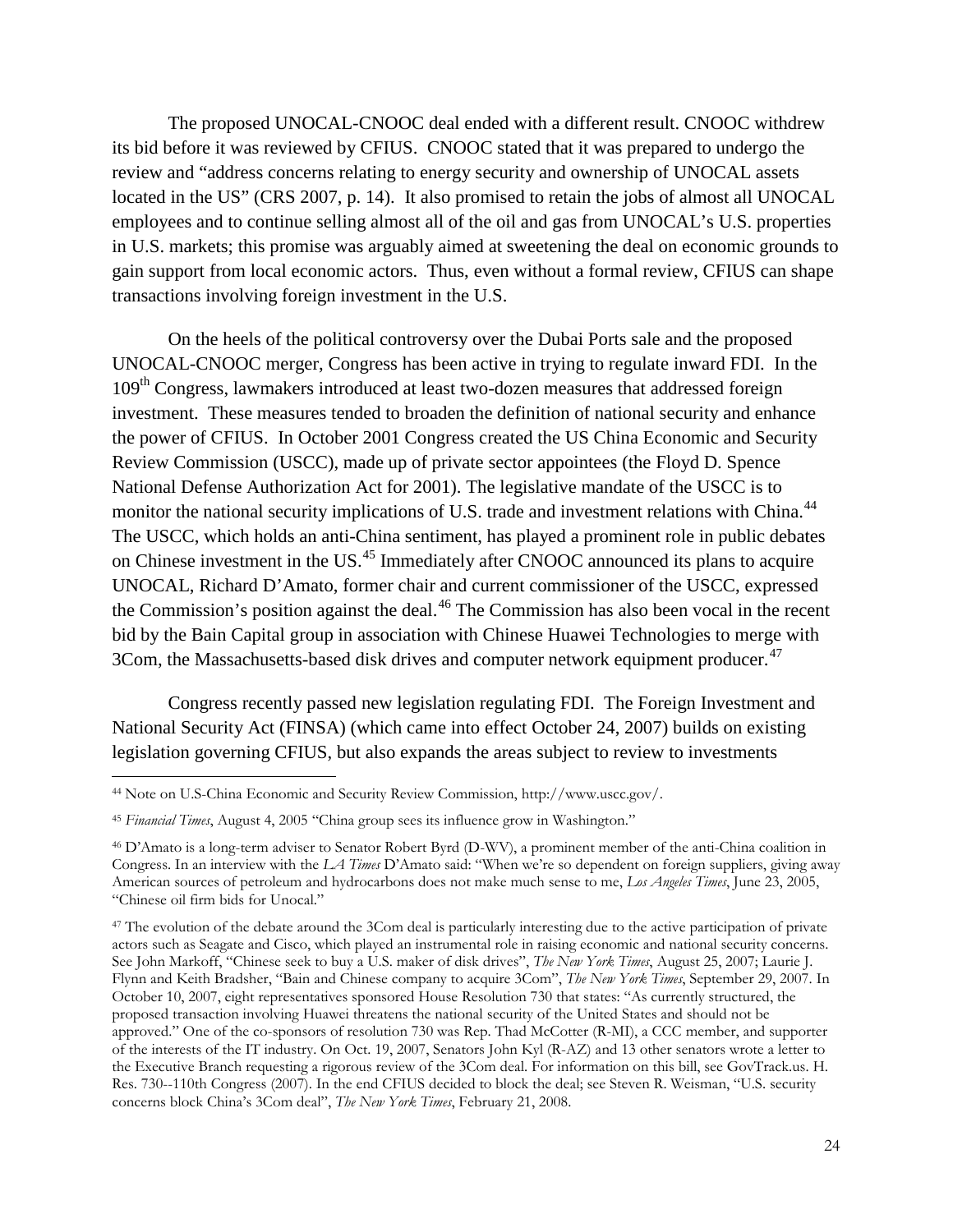"critical to US infrastructure" added representatives from the Energy Department and the Labor Department to CFIUS, and requires CFIUS to notify Congress about each transaction it considers. In addition, the new legislation makes it more difficult for government-owned entities to invest in the US – a clause that will certainly be of interest to a number of investors from China. (See David Fagan's chapter elsewhere in this volume.)

# d. Multiple veto points

 $\overline{\phantom{a}}$ 

Finally, policymaking in the United States is marked by multiple veto points. Congress has two chambers, each of which can block legislation. Given that representation in the House is based on population, while the representation in the Senate is based on geography, lobby groups tend to be strong in one chamber or the other, but not in both (McGillivray 2004). Much of Chinese investment in the U.S. has been in natural resources, which tend to be concentrated in specific electoral districts.<sup>[48](#page-24-0)</sup> This may help in the House, where representatives tend to back local interests, but not in the Senate where lobby groups need to create broad coalitions across many states to pass legislation. Overrepresentation in the Senate of sparsely populated states, usually those relatively better endowed with natural resources, on the other hand, could grant to additional political clout to investors in those states. However, as noted above, opposition to trade with China has been far more pronounced in the House than in the Senate, thanks to a convergence of interests between legislators in districts with a strong national security constituency and those fearing job loss in manufacturing.

The Executive Branch provides another potential veto point, and its position is particularly relevant during periods of divided government when one party controls the presidency and another controls at least one House of Congress. The Executive has generally been supportive of free trade and closer economic relations with China, but in recent years it has also been cross-pressured by concerns over national security and human rights. Within the Executive, CFIUS makes recommendations to the President on the advisability of specific investments. The composition of CFIUS ensures that several different agencies are positioned to weigh in on the national security dimension of foreign investment.

The federal structure of the U.S. government provides an additional layer of influential political actors. States can pass legislation that makes investment from abroad more or less attractive. Moreover, states often compete fiercely for FDI that can provide jobs and tax revenue, but they also face the possibility of opposition from narrow groups likely to be adversely affected by the investment. At the state level, Attorneys Generals usually have the right to challenge mergers to ensure that potential investors comply both with federal regulators and with the demands and preferences of state politicians. In the case of Chinese investment, for example,

<span id="page-24-0"></span><sup>48</sup> China expert Nicholas Lardy noted: "Whether it is phosphates in Florida, iron-ore deposits in the Upper Midwest, timber cutting rights in the Pacific Northwest – most of it [Chinese Investment] has been in the natural resources area" (Baxter 2005).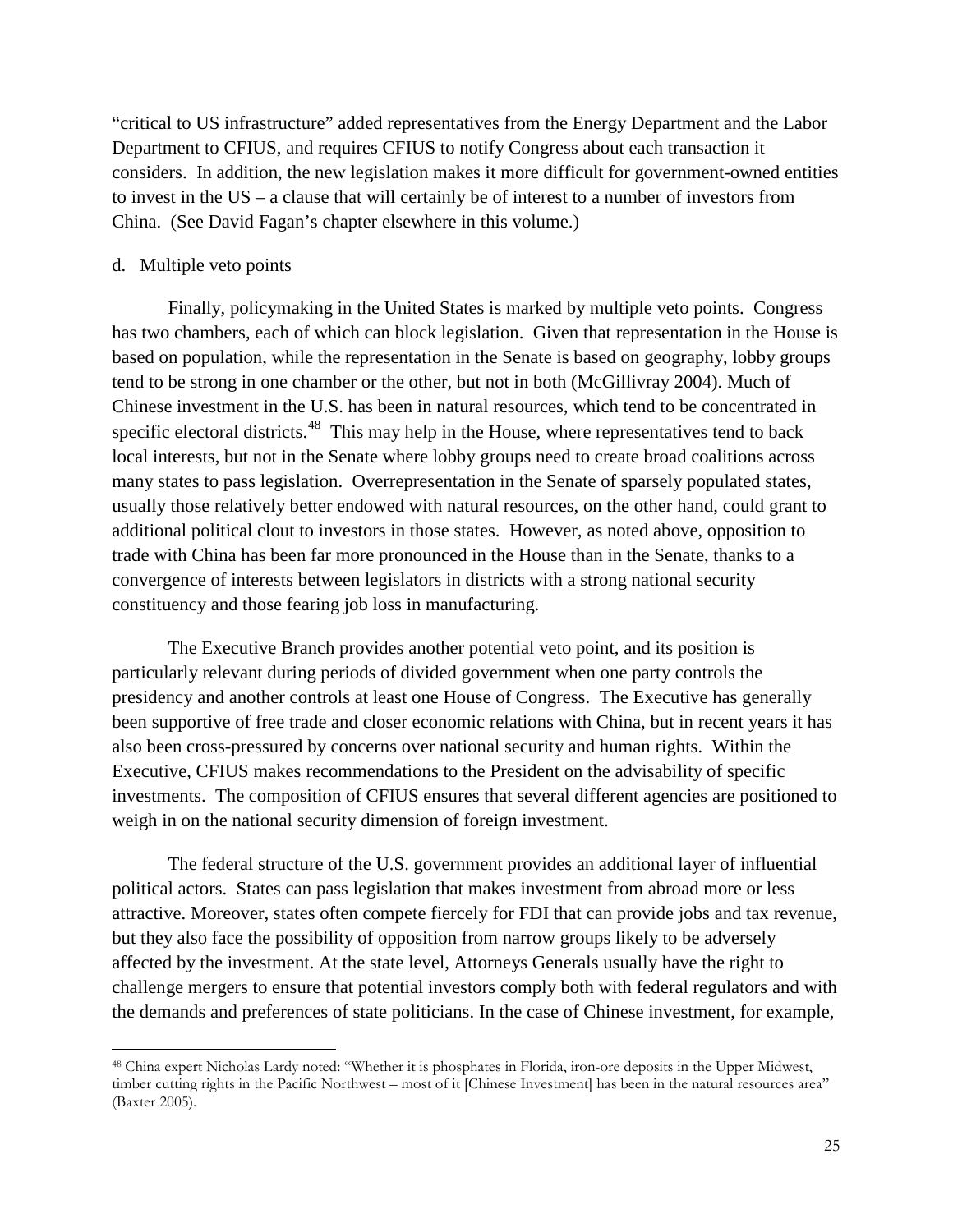the Attorneys General of California, Texas, Montana, and New Mexico wrote to UNOCAL to express their opposition to the deal on the grounds that it would "adversely affect the environment, the health of their citizens and the solvency of their state treasuries…" (Thomson 2005, p. 6). These multiple veto points make it difficult to move policy dramatically and quickly from the status quo.

In sum, political institutions in the U.S. provide a number of means of entry for groups to exert influence in support of policies that they favor, and at the same time allow pivotal actors to obstruct the passage of new legislation of their disliking.

#### B. Congressional voting patterns: the intersection of supply and demand

Throughout the previous sections, we have made the case that policy outcomes are determined by the intersection of demand and supply conditions in politics. But it is hard to assess how lobbying, constituency pressure and the personal preferences of members of Congress affect their activity and votes because most contentious issues are worked out in committees before they reach they floor. However, we have identified two roll call votes in the House of Representatives in the  $109<sup>th</sup>$  Congress on two different issue-dimensions associated with U.S.-Chinese relations. The statistical analysis on these two votes allows us to assess our predictions about the role of material and ideational motivations in regulating U.S.-China relations. The first vote is House Resolution 344 (roll call vote 360 of June 20, 2005), a motion expressing the House's opposition to CNOOC's attempt to acquire Unocal, and instructing the President to block the deal at CFIUS. The motion passed by a large margin: 398-15.<sup>[49](#page-25-0)</sup> The second vote is on H.R. 3100 (roll call vote 374). a failed motion associated with the passage of the East Asia Security Act of 2005, which sought to authorize the President to adopt measures to deter arms transfers by foreign countries to China. This motion failed to get the two-third majority necessary to suspend rules and pass the East Asia Security Act.

In section A.3, we discussed the characteristics of the 15 Representatives adopting a relatively more pro-China stance. In this section, we conduct a more systematic analysis of the determinants of the vote by fitting a probit model where the binary dependent variable takes a value of 1 if a representative voted in favor of this resolution, i.e. took an anti-China stance, and 0 if the representative voted against the resolution, i.e., a pro-China stance. Table 3 presents the results of roll call analyses on H. Res. 344, opposing the CNOOC deal. The explanatory variables include proxies for characteristics of the constituencies, including commercial links with China (imports and exports measured at the state-level due to data limitations) and employment. We also add variables aimed at measuring the characteristics of the

<span id="page-25-0"></span><sup>49</sup> Voting in non-binding resolutions such as H.Res. 344 are associated with what Mayhew (1974) classifies as *positiontaking*, namely activities performed by re-election driven incumbents aimed at signaling to their constituents their policy preferences. Votes on procedure, such as H.R. 3100, on the other hand are equivalent to votes for final passage of the bill, and hence more likely to be casted on partisan lines.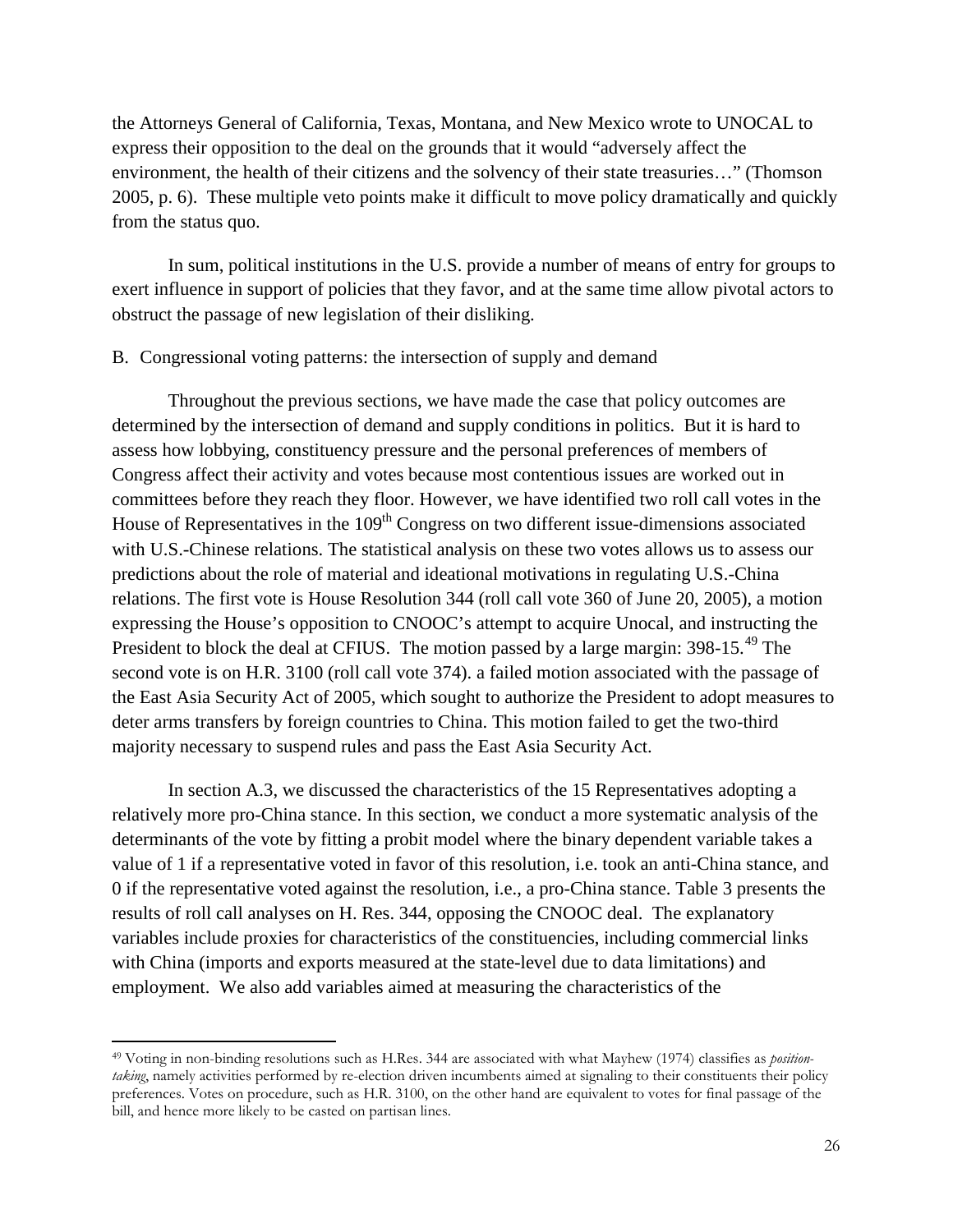Representatives, such as ideology and partisanship, and Congressional Committee assignments.<sup>[50](#page-26-0)</sup> One of our key explanatory variables is membership in the two China groups in the House (CCC, USCWG). Despite the limited number of "No" votes (pro-China), the results are quite compelling. Membership in USCWG is strongly associated with a pro-China vote (a negative coefficient on the USCWG dummy variable): the change in the predicted probability of voting "No" is -13 percentage points for members of this group.<sup>[51](#page-26-1)</sup> CCC membership, on the other hand, has no discernible effect on the probability of voting "Aye" in Roll Call 360.

<span id="page-26-0"></span> $\overline{\phantom{a}}$ <sup>50</sup> Unfortunately we were not able to obtain data on the geographic and sectoral allocation of Chinese investment in the U.S., which would have allowed us to assess the relative influence of the presence of Chinese firms at the district or state levels. The export data used in our analysis, on the other hand, could be considered as a broad proxy for the importance of economic ties with China. (footnote [16\)](#page-8-4). Trade data are only available at the state level, and was obtained from the U.S.-China Economic and Security Review Commission (ww.uscc.gov). Import data are allocated to states according to each state's share of U.S. population. Employment data comes from the U.S. Census Bureau. The variables used for the analysis are the proportion of the state totals. As a measure of ideology, we use the first dimension of the DW Nominate score, obtained from past votes (Lewis and Poole 2004; see footnote [30\)](#page-16-4). We use the scores for the 108<sup>th</sup> Congress for those representatives who moved on to Congress 109<sup>th</sup>, and the score for the 109<sup>th</sup> Congress for those who were not in the 108<sup>th</sup> Congress. While this is in principle problematic, since the scores for the 109<sup>th</sup> voted used RC 360 and 374 to estimate the ideal points, dropping these observations makes no substantive difference to our analysis. Regional dummies, partisanship and committee membership were coded by the authors using Congressional records.

<span id="page-26-1"></span><sup>51</sup> Results obtained using Clarify 2.1 (King et al. 2000; Tomz et al. 2003) with parameters from model 1, setting the rest of the covariates to their means, and the partisan dummy to Republican. Note that trade with China has two effects on a representative's vote on this issue: one is direct, and the other one indirect, through CCC and USCWG membership (table 2).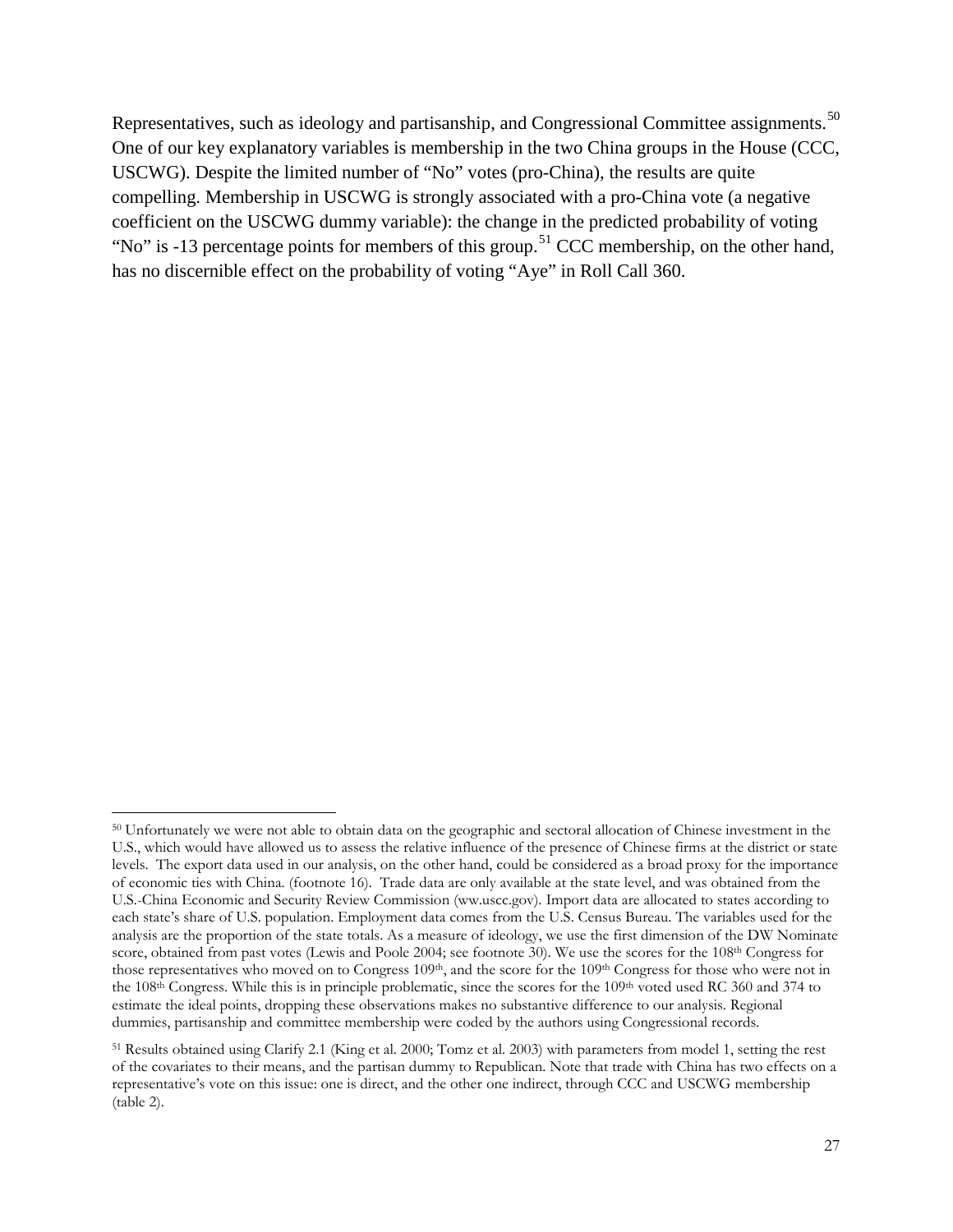|                                               | Model(1)     | Model(2)     | Model (3)    | Model (4)    |
|-----------------------------------------------|--------------|--------------|--------------|--------------|
| <b>Congressional groups</b>                   |              |              |              |              |
| <b>USCWG</b> member                           | $-1.06$ ***  | $-1.06$ ***  | $-1.06$ ***  | $-1.00$ **   |
|                                               | (0.40)       | (0.40)       | (0.41)       | (0.46)       |
| CCC member                                    | 0.56         | 0.57         | 0.58         | 0.04         |
|                                               | (0.51)       | (0.52)       | (0.51)       | (0.55)       |
| Trade with China (2004)                       |              |              |              |              |
| Ln Imports                                    | $1.97$ ***   | $2.00$ ***   | $2.03$ ***   | $2.58$ ***   |
|                                               | (0.43)       | (0.43)       | (0.46)       | (0.58)       |
| Ln Exports                                    | $-1.52$ ***  | $-1.54$ ***  | $-1.56$ ***  | $-2.12$ ***  |
|                                               | (0.36)       | (0.37)       | (0.39)       | (0.50)       |
| <b>Employment (ratio of state employment)</b> |              |              |              |              |
| Finance                                       | $-33.62*$    | $-34.03$ *   | $-35.96*$    | $-9.96$      |
|                                               | (18.58)      | (18.80)      | (19.47)      | (21.00)      |
| Prof. and scientific                          | $-30.28$ *** | $-30.98$ *** | $-32.20$ *** | $-34.52$ *** |
|                                               | (11.47)      | (11.21)      | (11.60)      | (12.48)      |
| Mining                                        | 49.70 **     | $50.73$ ***  | $50.19$ ***  | 64.86 ***    |
|                                               | (19.67)      | (18.07)      | (18.81)      | (24.51)      |
| <b>Ideology (DW nominate score)</b>           |              |              |              |              |
| First dimension                               |              | $-0.15$      | $-0.46$      | $-0.23$      |
|                                               |              | (0.37)       | (1.36)       | (0.38)       |
| Second dimension                              |              |              |              | $2.11***$    |
|                                               |              |              |              | (0.52)       |
| Partisanship                                  |              |              |              |              |
| Republican                                    | $-0.10$      |              | 0.33         |              |
|                                               | (0.30)       |              | (1.25)       |              |
| <b>Regional dummies</b>                       |              |              |              |              |
| West                                          | $-0.77$      | $-0.75$      | $-0.76$      | $-0.39$      |
|                                               | (0.49)       | (0.50)       | (0.49)       | (0.60)       |
| Midwest                                       | $-1.14$      | $-1.13$      | $-1.16$      | $-1.06$      |
|                                               | (0.75)       | (0.74)       | (0.76)       | (0.80)       |
| South                                         | $-0.94*$     | $-0.89$      | (0.84)       | $-1.02$      |
|                                               | (0.56)       | (0.55)       | (0.53)       | (0.64)       |
| Constant                                      | $-2.87$      | $-3.06$      | $-3.37$      | $-4.66$      |
|                                               | (3.21)       | (3.00)       | (2.82)       | (3.36)       |
| <b>Observations</b>                           | 413          | 413          | 413          | 413          |
| Wald $\chi^2(N)$                              | 74.13 ##     | 75.27(11)    | 77.97 (12)   | 49.61 (12)   |
|                                               |              |              |              |              |
| Prob > $\chi^2$                               | 0.0000       | 0.0000       | 0.0000       | 0.0000       |
| Log pseudolikelihood                          | $-41.00$     | $-40.93$     | $-40.86$     | $-34.06$     |
| <b>Pseudo</b> $R^2$                           | 0.3638       | 0.3649       | 0.3661       | 0.4715       |

**Table 3. Probit analysis: 109th Congress - vote on H.Res 344 (Roll Call 360) (Dependent variable: 1="Aye")**

Robust standard errors in parentheses

\*\*\* p<0.01, \*\* p<0.05, \* p<0.1

*Source* : authors' calculations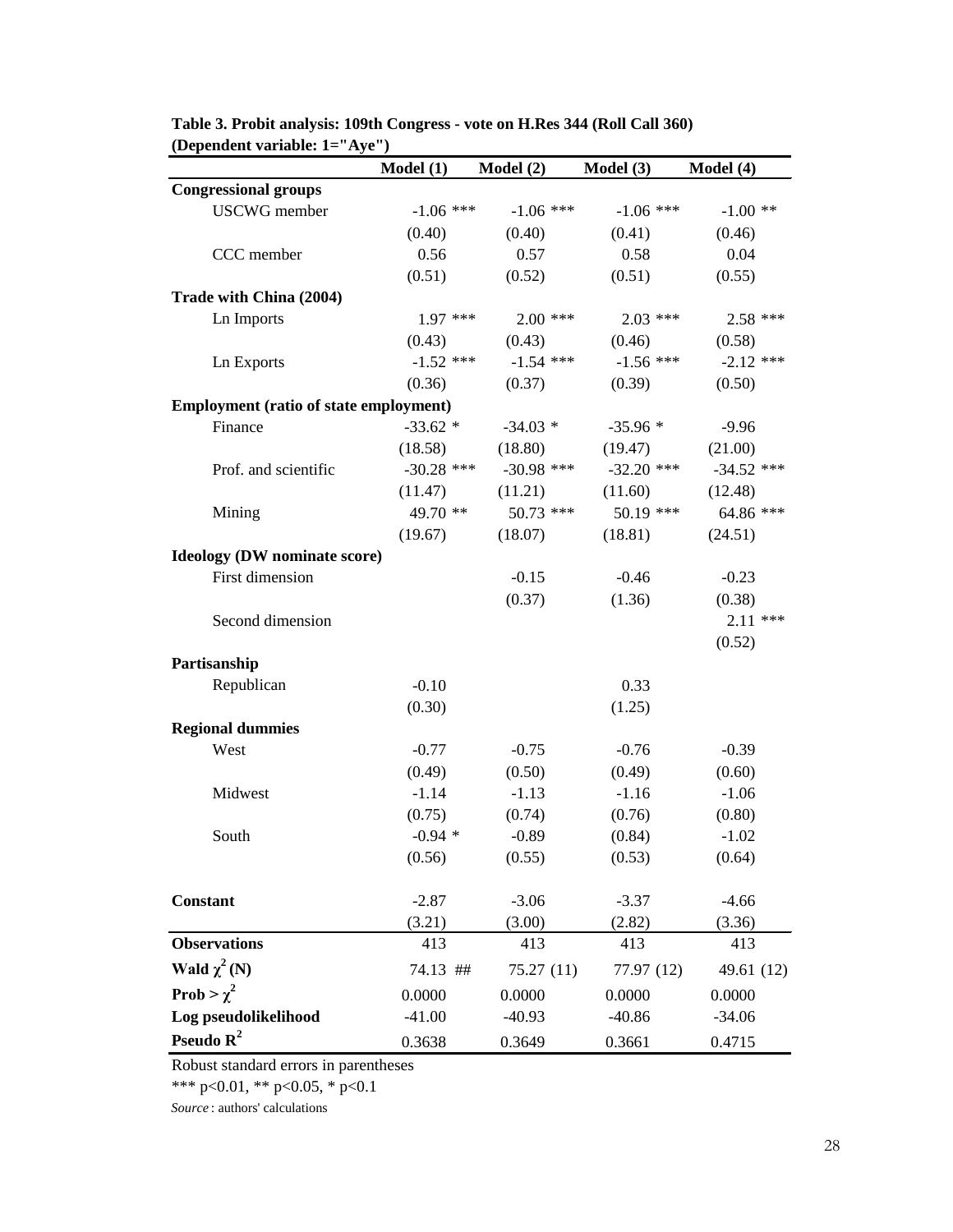The results also suggest that trade with China and sectoral employment at the state level affect the probability of casting a pro-China vote. Higher exports to China, and a higher ratio of employment in finance and professional and scientific activities at the state level are negatively correlated with an "Aye" vote, while representatives from states with higher levels of Chinese import penetration and those with a higher ratio of employment in mining are more likely to vote "Aye". For a Republican representative from the West, for instance, the predicted probability of voting "No" increases 66 percentage points when the value of exports moves from the mean to the maximum level in the sample, holding the rest of the variables constant at their means, except for the dummy variables which are set to zero. The confidence interval on the change of the predicted probability is, however, wide: it ranges from -95 to -26 percentage points.<sup>[52](#page-28-0)</sup> A change in the ratio of employment in professional and scientific activity from the minimum to the maximum value in the sample is associated with a -24 percentage point change in the probability of voting "Aye." Committee membership, on the other hand, has no significant effect on voting in the CNOOC case.

The previous results seem to confirm our intuition that positive economic links with China at the constituency level and membership in a pro-China group in Congress (which we have also shown to be associated with those economic interactions) are associated with a pro-China vote even in the highly controversial CNOOC case.

Next, we move to the analysis of the vote on the East Asia Security Act of 2005 (H. Res. 3100). Here our aim is to explore whether economic motivations affect the disposition of Congress members in the security realm. Table 4 reproduces the results from a series of statistical analyses of the probability of voting "Aye" on H. Res. 3100. Despite differences in the details of the two pieces of legislation, we find some similar patterns in the vote on Roll Call 374. Membership in the two main China-focused organizations in the House is related to voting patterns. Members of the USCWG were significantly less likely to support the bill, and members of the Congressional China Caucus were significantly more likely to favor the bill, than were the majority of House members who belonged to neither group. This pattern is expected as opponents of the bill felt that it was prejudicial to business interests working with Chinese counterparts. In addition, representatives from states with a greater volume of exports to China were significantly less likely to vote for the bill, while their counterparts from states importing more goods from China were more likely to support it. Again, party membership has little impact on vote choice.

<span id="page-28-0"></span><sup>52</sup> Results obtained with Clarify using the coefficients from model (4).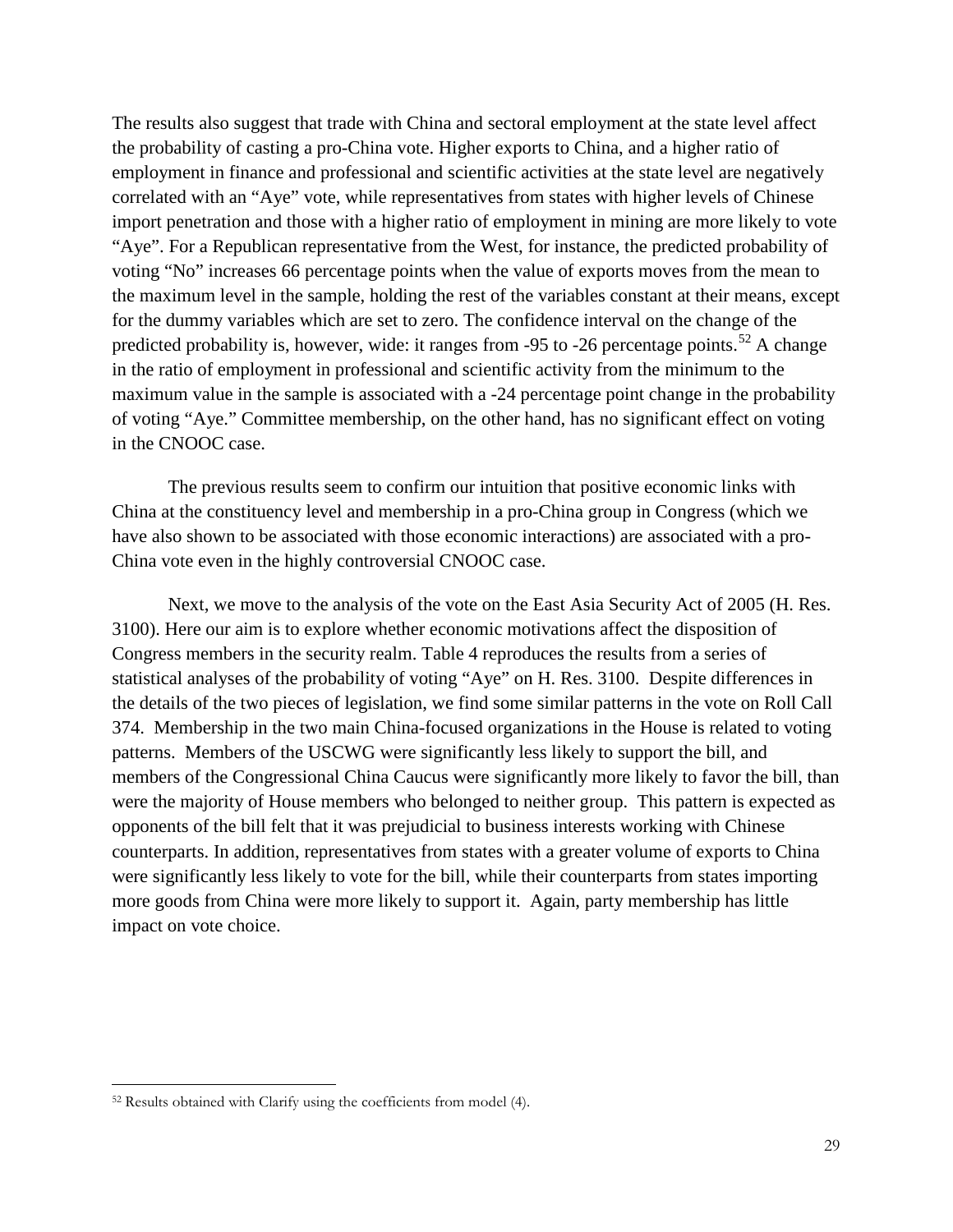|                                               | (1)          |     | (2)          |     | (3)          |      | (4)       |      | (5)        |      |
|-----------------------------------------------|--------------|-----|--------------|-----|--------------|------|-----------|------|------------|------|
| <b>Congressional Groups</b>                   |              |     |              |     |              |      |           |      |            |      |
| <b>USCWG</b> member                           | $-0.546*$    |     | $-0.533*$    |     | $-0.498*$    |      | $-0.563*$ |      | $-0.368$   |      |
|                                               | (0.29)       |     | (0.29)       |     | (0.30)       |      | (0.29)    |      | (0.31)     |      |
| CCC member                                    | $0.539**$    |     | $0.531**$    |     | $0.484*$     |      | $0.598**$ |      | $0.573**$  |      |
|                                               | (0.27)       |     | (0.27)       |     | (0.27)       |      | (0.29)    |      | (0.29)     |      |
| Partisanship                                  |              |     |              |     |              |      |           |      |            |      |
| Republican                                    | 0.053        |     | $-0.27$      |     | 0.086        |      | 0.090     |      | 0.288      |      |
|                                               | (0.13)       |     | (0.39)       |     | (0.42)       |      | (0.43)    |      | (0.43)     |      |
| <b>Ideology (DW nominate score)</b>           |              |     |              |     |              |      |           |      |            |      |
| First dimension                               |              |     | 0.361        |     | 0.082        |      | 0.024     |      | $-0.091$   |      |
|                                               |              |     | (0.41)       |     | (0.44)       |      | (0.44)    |      | (0.45)     |      |
| Second dimension                              |              |     |              |     | $0.449**$    |      | $0.403**$ |      | $0.616***$ |      |
|                                               |              |     |              |     | (0.20)       |      | (0.20)    |      | (0.21)     |      |
| Trade with China (2004)                       |              |     |              |     |              |      |           |      |            |      |
| Ln Imports                                    | $0.283*$     |     | $0.293**$    |     | $0.323**$    |      | 0.243     |      | $0.311**$  |      |
|                                               | (0.15)       |     | (0.15)       |     | (0.15)       |      | (0.23)    |      | (0.16)     |      |
| Ln Exports                                    | $-0.270***$  |     | $-0.274***$  |     | $-0.275**$   |      | $-0.211$  |      | $-0.280**$ |      |
|                                               | (0.10)       |     | (0.10)       |     | (0.11)       |      | (0.13)    |      | (0.11)     |      |
| <b>Employment (ratio of state employment)</b> |              |     |              |     |              |      |           |      |            |      |
| Administrative                                |              |     |              |     |              |      | 7.362     |      |            |      |
|                                               |              |     |              |     |              |      | (4.91)    |      |            |      |
| Finance                                       |              |     |              |     |              |      | $-4.54$   |      |            |      |
|                                               |              |     |              |     |              |      | (10.80)   |      |            |      |
| Manufacturing                                 |              |     |              |     |              |      | 5.565     |      |            |      |
|                                               |              |     |              |     |              |      | (3.68)    |      |            |      |
| Mining                                        |              |     |              |     |              |      | $-3.93$   |      |            |      |
|                                               |              |     |              |     |              |      | (14.20)   |      |            |      |
| Prof. and scientific                          |              |     |              |     |              |      | $-4.484$  |      |            |      |
|                                               |              |     |              |     |              |      | (5.71)    |      |            |      |
| Retail                                        |              |     |              |     |              |      | 1.228     |      |            |      |
|                                               |              |     |              |     |              |      | (10.70)   |      |            |      |
| <b>Constant</b>                               | $-0.657$     |     | $-0.603$     |     | $-1.055$     |      | $-1.235$  |      | $-0.672$   |      |
| <b>House Committee dummies</b>                | (1.25)<br>No |     | (1.26)<br>No |     | (1.31)<br>No |      | (3.30)    |      | (1.37)     |      |
| <b>Regional dummies</b>                       | Yes          |     | Yes          |     | Yes          |      | No<br>Yes |      | Yes<br>Yes |      |
| <b>Observations</b>                           | 418          |     | 418          |     | 418          |      | 418       |      | 418        |      |
| Wald $\chi^2(N)$                              |              |     |              |     |              |      |           |      |            |      |
|                                               | 17.51        | (7) | 18.18        | (8) | 23.42        | (10) | 31.71     | (16) | 43.49      | (21) |
| Prob > $\gamma^2$                             | 0.0144       |     | 0.0199       |     | 0.0093       |      | 0.0109    |      | 0.0027     |      |
| Log pseudolikelihood                          | $-280.6$     |     | $-280.2$     |     | $-277.3$     |      | $-271.6$  |      | $-265.4$   |      |
| Pseudo $R^2$                                  | 0.0308       |     | 0.0322       |     | 0.0424       |      | 0.0619    |      | 0.0834     |      |

# **Table 4. Probit analysis: 109th Congress - vote on H.Res 3100 (Roll Call 374) Dependent variable: 1="Aye"**

Robust standard errors in parentheses

\*\*\* p<0.01, \*\* p<0.05, \* p<0.1

*Source* : authors' calculations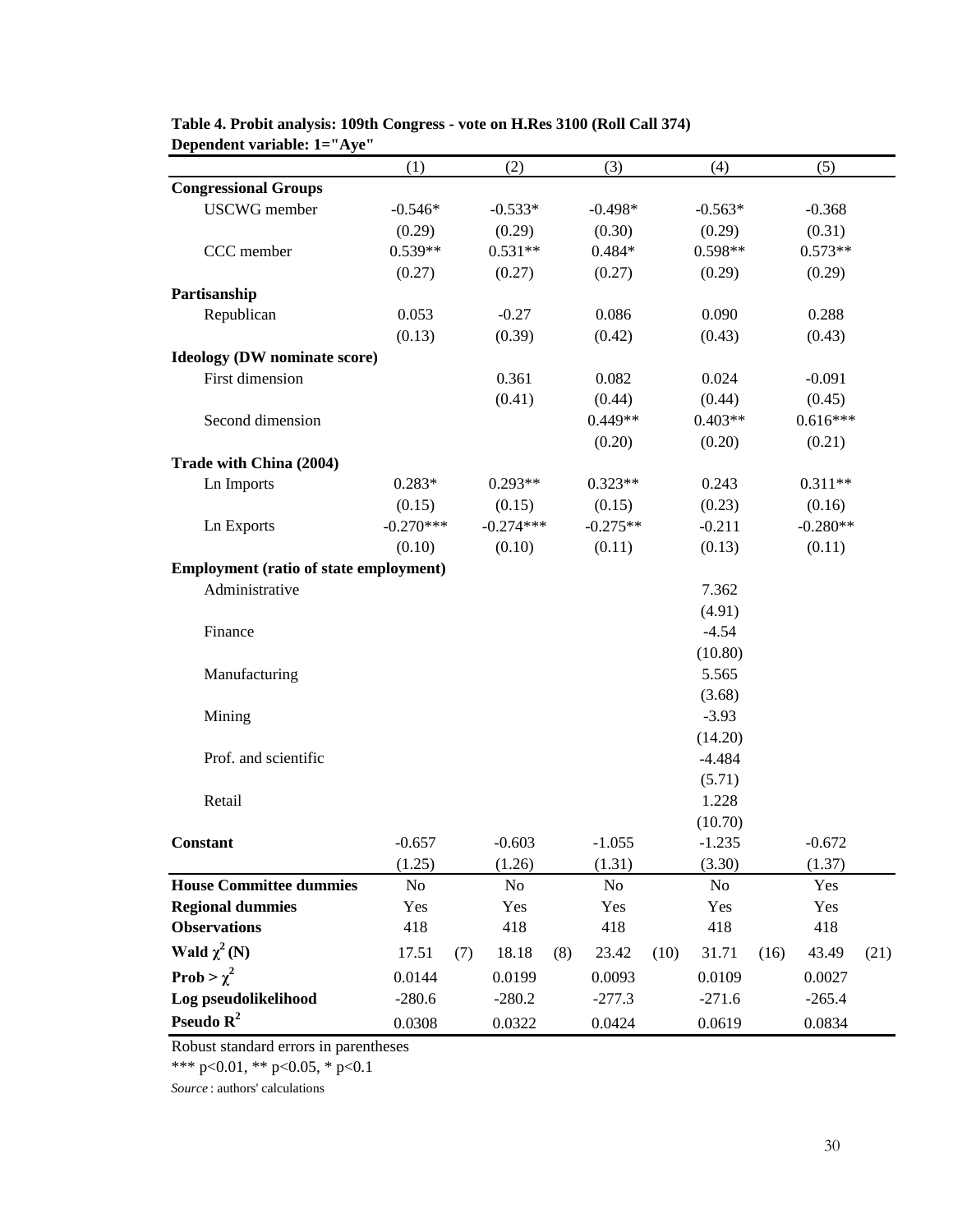Congress is a critical arena for economic relations between the U.S. and China, because here we see the intersection of both demand and supply side factors. Economic factors, such as trade links with China, were important predictors of voting patterns, as was membership in the congressional groups related to China. Membership in the CCC, a group of representatives concerned with the strategic implications of China's rise is associated with a more negative disposition toward China in general. Membership in the USCWG is driven by strong economic ties to China, and is correlated with a more positive disposition aimed at "engaging" China through economic integration and stronger diplomatic interactions. It is important to note that these results hold controlling for a range of other factors, including party membership, region and the ideology of Representatives. Party membership and region were generally unrelated to voting patterns or membership in the two China-related groups in the House. These results suggest that both demand and supply-side factors shape the behavior of House members on economic relations with China.

Examining roll call votes and the membership of China-related organizations in Congress allows us to analyze how different features of Representatives and their constituents shape policy choices, but it does not allow us to explore how specific features of specific foreign investments might influence their success. In the next section, we briefly present two case studies that highlight how the motivations of foreign investors and local conditions influence attempts by Chinese companies to invest in the United States.

C. Investment strategies and local politics: the Laiwu Steel and Wanxiang Group experiences in the Midwest

Case studies are not a good tool to generalize about investment from China as they may be driven by factors idiosyncratic to the particular investment, but they do allow us to examine some specific features of an investment in greater detail.<sup>[53](#page-30-0)</sup> We begin by presenting a "most likely" case of a successful investment: the purchase of the Eveleth Mine in the Minnesota iron range by Laiwu, a large Chinese steel and metals firm, and Cleveland Cliffs, an Ohio-based supplier of iron ore pellets. The new company, United Taconite, was founded in December 2003. The Eveleth Mine opened in 1963, but, after years of poor performance, finally went bankrupt in May 2003, a casualty of the decline of steel production in the U.S. and heightened competition from foreign producers. The local economy is highly dependent on mining. Over the past 25 years, the number of jobs in mining declined from about 16,000 to 4,000. The need for new capital was pressing. Hence the investment from China complemented local factors of production and was largely well-received in the community because it promised to boost employment.

<span id="page-30-0"></span><sup>53</sup> It should be noted that neither of the case studies is from industries which raise concerns for national security. Thus, the politics that underpin these cases are quite different from the proposed UNOCAL-CNOOC merger.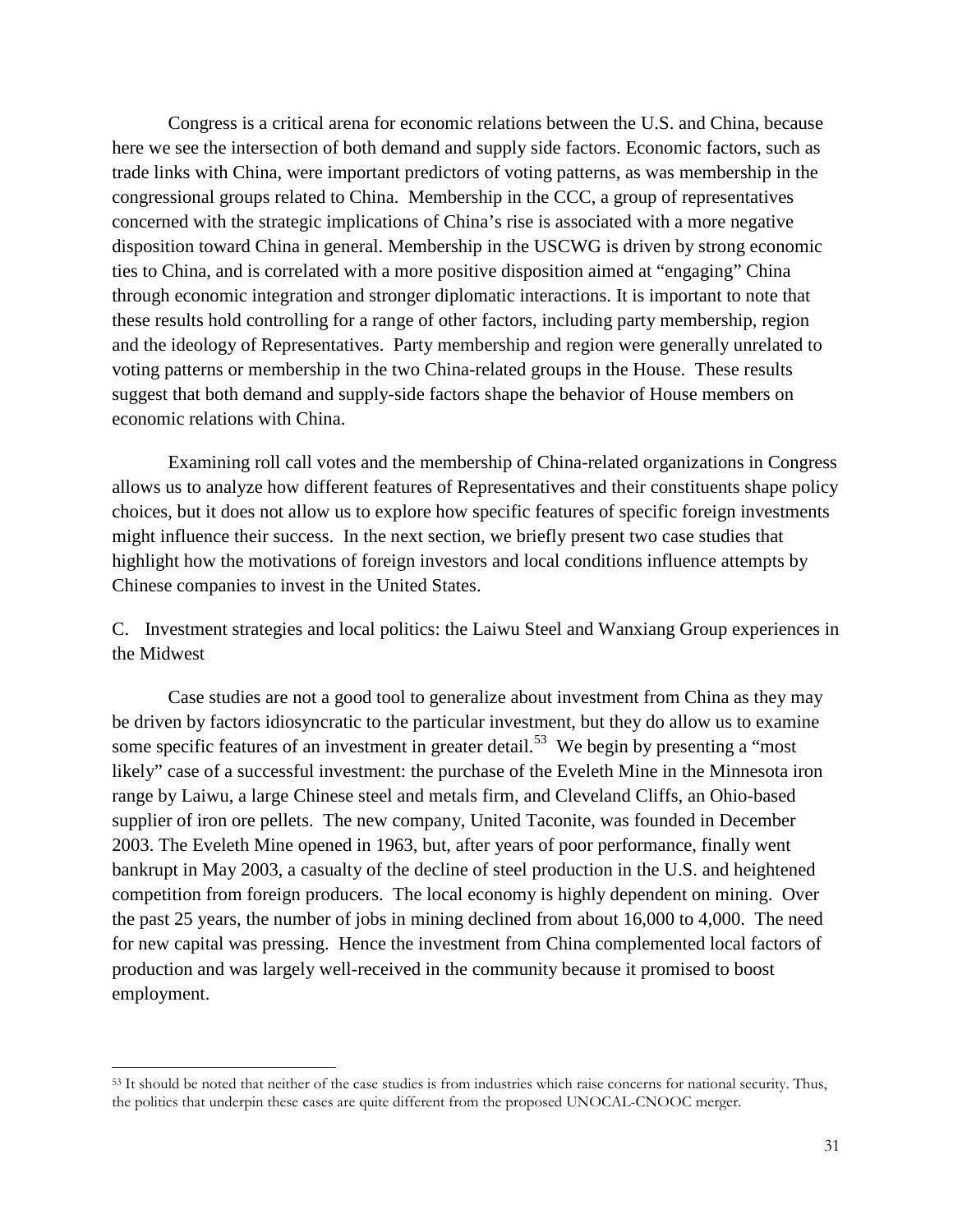The politics of the case were quite favorable. Congressman Jim Oberstar (D), who represents the district in which the Eveleth mine is located and Minnesota Governor Timothy Pawlenty (R), both strongly supported the investment and helped to broker the deal. Representative Oberstar traveled to Jinan, China, the home-base of Laiwu Steel Group and wrote glowingly about the trip on his Congressional Website. Governor Pawlenty also backed the deal noting: "There is also a big benefit [from foreign investment] to our natural resources areas. For example our major iron-ore and taconite industries in northeastern Minnesota had been pretty much on the decline. But because of the world demand for steel that has been driven by China, and China now investing in a taconite plant in Minnesota, the industry is rebounding at a remarkable rate."[54](#page-31-0) In 2005, Governor Pawlenty launched the Minnesota-China Partnership, and led a trade mission to Shanghai, Beijing and Hong Kong with hopes of attracting further investment.<sup>[55](#page-31-1)</sup>

The Laiwu Steel Group is state-owned and some observers have been skeptical of the extent to which firms owned by the Chinese government will maximize profits rather than political goals. In this case, however, state ownership did not raise strong objections, and three factors may have dampened this concern. First, the investment in the Eveleth Mine was not seen as a potential threat to national security or strategic interests, unlike the CNOOC merger, or, to some observers, the 3-Com and IBM cases. Second, Laiwu partnered with Cleveland Cliffs, an Ohio-based company that is the largest supplier of iron ore pellets to the steel industry in North America. In addition, Laiwu took a minority position. It holds 30% of the shares and Cleveland Cliffs owns the rest. Moreover, it signed a 10-year contract for 30% of the mine's pellets which indicated a long-term commitment to the project.

In contrast, the Wainxang Group's investment experience in the U.S. has been more difficult, in part because of its plans for the firms and because its investments are generally substitutes rather complements to local industry. The Wainxang Group is a private enterprise based in East China's Zhejian Province and is the largest auto-parts supplier in China with roughly US\$1.3b in annual sales. Its principal owner and founder, Lu Guanqiu, is reported to be one of China's ten richest men (Bloomberg, July 2006, "China's billionaires). The Group has holdings in Latin America and Europe, but its main foreign focus is the United States. Wainxang America manages the Wanxiang Manufacturing Fund of more US \$100m and has stakes in a variety of enterprises.<sup>[56](#page-31-2)</sup> Its main form of business in the U.S. is the sale and distribution of auto parts that are largely imported from its Chinese factories. Its centerpiece in the U.S. is a 168,000 square foot warehouse in Elgin, Illinois.

<span id="page-31-0"></span><sup>54</sup> http://www.forbes.com/home/feeds/afx/2005/11/14/afx2336515.html.

<span id="page-31-1"></span><sup>55</sup> http://www.governor.state.mn.us/priorities/initiatives/TradeMission/index.htm; http://www.governor.state.mn.us/journal/missiontochina/index.htm.

<span id="page-31-2"></span><sup>56</sup> Peter Wonacott, "Shopping for China: A scourge of the rust belt offers some hope there too", *The Wall Street Journal* November 26, 2004.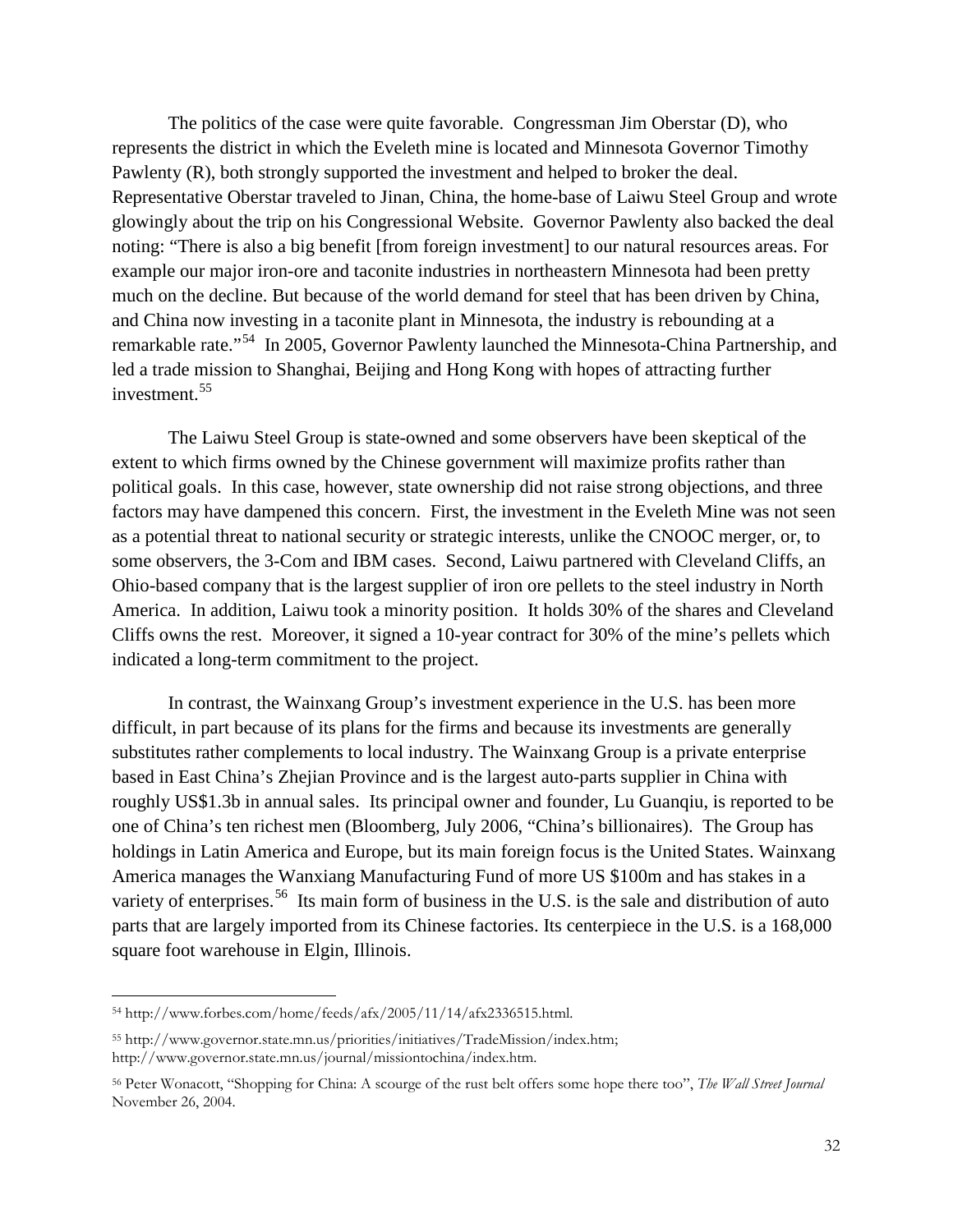Wainxang's experience of investing in the U.S. has been more controversial than Laiwu Steel's. In part this is related to the Wainxang's initial decision to cut costs and its decision to move jobs and equipment back to China. In 1998, it sought to take over a cash-strapped engine parts maker in Muskegeon, Michigan, but the deal fell apart when the company's union rejected the reduced employment benefits offer by Wainxang.<sup>[57](#page-32-0)</sup> According to one source, the local government in Michigan backed the deal in hopes of creating more jobs, but failed to convince the Union to accept the offer (*Wall Street Journal,* November 26, 2004). In 2001, Wainxang purchased the NASDAQ-listed brake supplier, Universal Automotive Industries, but the firm was soon delisted and subsequently liquidated. In 2003, it took over DriveLine Rockford Powertrain; while it helped to reduce costs, it also cut employment by more than one-third and experienced a walkout by 280 employees during a contract dispute. Even the management of DriveLine Rockford Powertrain noted "major quality issues" with Wainxang's products after the takeover (*Wall Street Journal,* November 26, 2004*).* 

Yet, the Group has had more success with Rockford's DriveLine Systems, an axle-maker purchased in 2002. In this case, the Wainxang Group did not cut jobs and the company has prospered. In recent years it has continued to expand. For example, in January 2008 it concluded a memorandum of understanding with Ford to buy the drive-shaft division of Ford's Automotive Components Holding. Recognizing the difficulties of moving equipment and jobs to China while becoming a more important player in the U.S. auto-parts market, Liu noted: "The key question to get right now is how much activity to leave in the US and how much to bring to China."<sup>[58](#page-32-1)</sup>

These two cases underscore the political importance and saliency of the motivation, form of entry, and timing of an investment. Laiwu Steel's investment in Minnesota minimized local backlash by engaging key political actors and reassuring the community using a strategy aimed at reducing its control over the firm, securing employment levels, increasing exports to China and revitalizing a sector that was in dire straits prior to the firm's entry. The Wainxang Group's strategy was bound to create political backlash; the auto industry in the U.S. is undergoing a major overhaul, which may lead to a significant downsizing of the sector. Makers of auto-parts feel the competitive pressure of foreign imports and fear the rise of Chinese parts makers as much as they dread competition from Japan and Republic of Korea in the 1980s and 1990s. The Wainxang group's motivation to acquire technology and equipment that could be shipped back to China was a source of conflict with the labor union, while an increase of imports from the parent company channeled through U.S.-affiliates placed the company at odds with domestic producers. The negative political disposition toward the company in Michigan is a clear reflection of this strategy

<span id="page-32-0"></span><sup>57</sup> *Financial Times*, December 12, 2006.

<span id="page-32-1"></span><sup>58</sup> Ibid.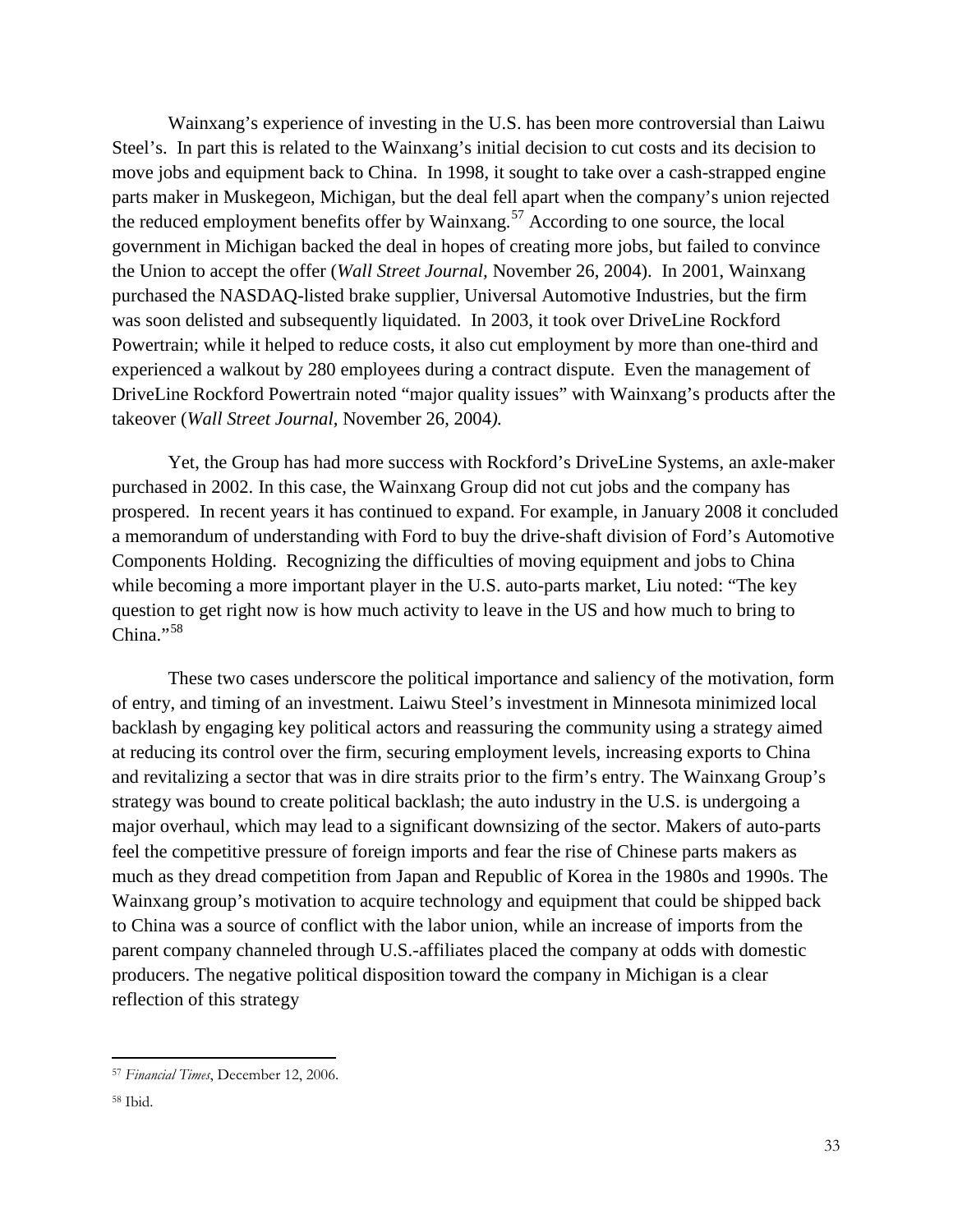#### Sunmary and conclusion

We began by noting that the puzzle that easing access for FDI is generally thought to increase social welfare, but restrictions on the movement of investment capital abound. We examined a variety of political factors that help shed light on this puzzle. The case study analysis suggested that the motivations of the foreign investor and the local economic conditions help shape the likelihood of success. Where FDI serves as a complement to local factors of production, then the politics of FDI can be quite consensual. In addition, firms committed to retaining jobs are likely to face less resistance, even if the companies are state-owned. Yet, investor motivation may also affect the politics of investment negatively, particularly when the objective is controlling assets or acquiring sensitive technologies, which are likely to motivate policy-makers to block investments for strategic considerations.

Second, we find that mass public opinion has generally not been an especially significant barrier to closer economic relations with China, although more recent data may paint a somewhat different picture. National security concerns have generally been less important than concerns about jobs as a reason for opposing closer economic ties with China, and a majority of Americans believe that China practices unfair trade. Trade relations with China compete with a host of other issues for the public's attention, and it is difficult to mobilize public support for or opposition to trade relations with China.

Finally, and most importantly, we examined how the factors of supply and demand intersect in the policy process within Congress. We find that constituent features shape the policy preferences of representatives on economic policies toward China. Representatives from states with a strong presence in finance and with high levels of exports to China are especially likely to support closer economic relations with China. In addition, supply-side factors, such as the ideology of the Representatives and national security concerns, also play a significant role. Representatives with strong military presence in their district have played a leading role in the Congressional China Caucus, a key anti-China group in Congress. Indeed, one lesson from the failure of the proposed UNOCAL-CNOOC merger is that few representatives in the House are prepared to back high profile investments that are even indirectly related to national security concerns.

All this suggests that FDI from China in the United States is as much a political as an economic issue. Investments that make economic sense may run into difficulties where they cut against important political and national security interests. Recognizing that "politics matters" is an important step, but it is also important to identify which aspects of politics are especially important. Party allegiance appears to have a rather weak influence on preferences toward economic relations with China. Among the mass public, party membership is not an especially good guide to attitudes toward economic relations with China. Moreover, among members of Congress, party membership is a poor predictor of voting behavior on key economic issues related to China. Democratic representatives are just as likely as Republican representatives to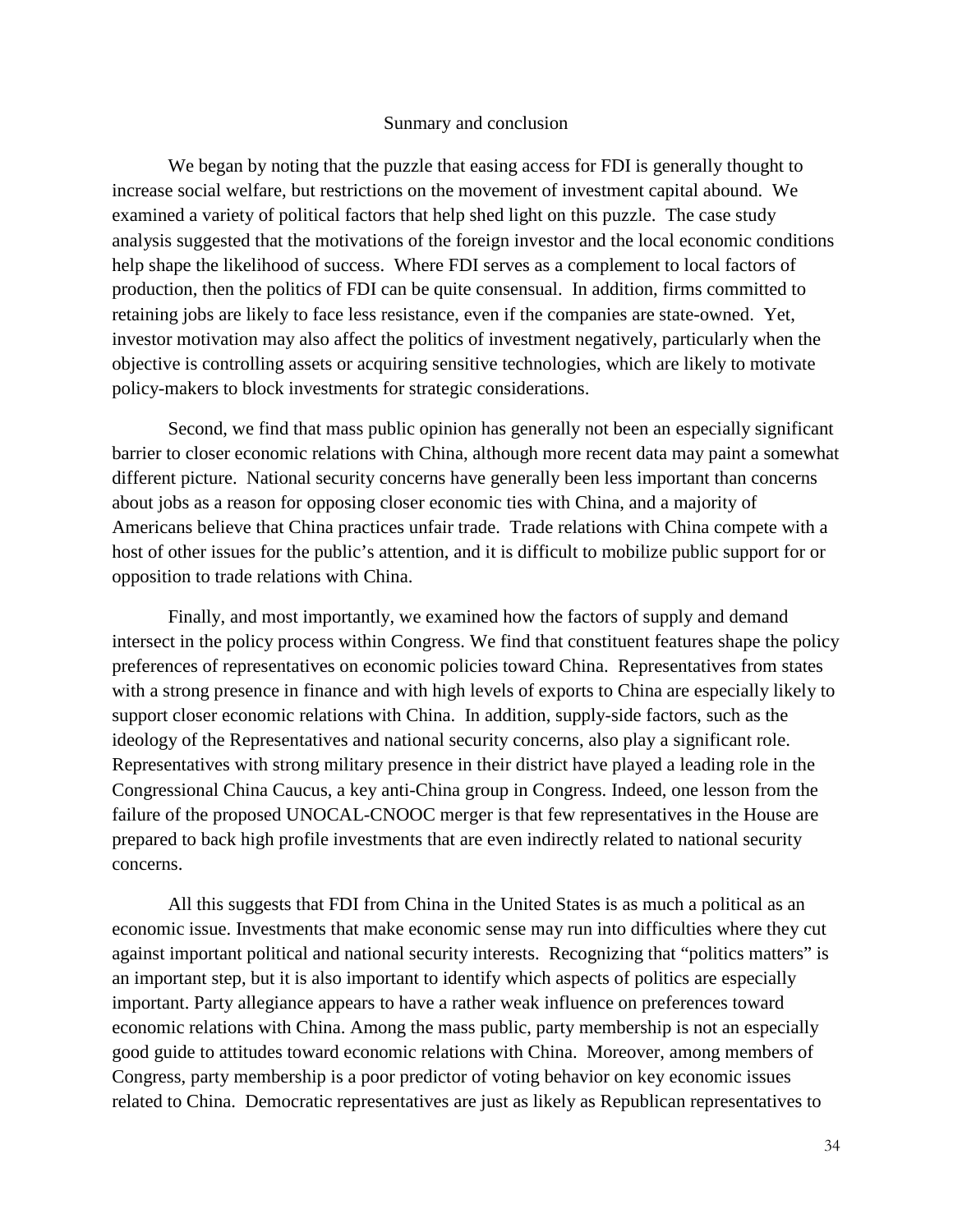cast anti-China votes. Unlike many issues, politics toward economic relations with China have not been driven by party competition.

While public opinion has been important on some international economic issues (witness the public debate on NAFTA), in the case of Chinese investment, public opinion toward economic ties with China has not proven to be an insuperable barrier, with the possible exception of high-profile investments with national security implications.

Three other political factors, however, have been especially important to our analysis. First, the distributional consequences of trade are an important obstacle to easing access for Chinese firms in the US market. While in general the mass public does not object to economic relations with China, representatives from states with constituencies expected to be harmed by greater trade and investment from China have been well-placed to block legislation promoting closer economies ties with China. In addition, representatives from states with a large presence of military bases or defense contractors who may benefit from concerns about China as a strategic rival are also an important constituency against expanding access for Chinese firms to the U.S. market. This alliance is emerging as a formidable obstacle to improving economic relations with China. This suggests that improved relations with China on other matters, such as national security and human rights, may help to lower the costs to politicians of supporting closer economic ties with China.

Second, it is critical to understand how the demand for policies as revealed by interest group and constituent preferences shapes policy, but it is equally important to understand how the supply side of politics influences policy as well. Political institutions mediate constituent demand and interest group pressures in ways that influence policy outcomes systematically. Simply identifying which interests groups are active on economic relations between the U.S. and China is a necessary step, but since powerful groups have emerged on both sides of the issue, it is difficult to predict which groups will be most important without taking into account how the policymaking process privileges some groups at the expense of others. For example, while the Executive Branch and the Senate have generally been more supportive of trade given their larger constituencies, the House of Representatives has been bigger hurdle to closer economic relations with China as members of the House answer to narrower constituencies. This suggests that efforts to improve the climate for investment from China to the U.S. should pay special attention to the House of Representatives.

Third, the nature of the investment itself helps to shape outcomes. Investments that complement local factors of production are likely to be easier to conclude than those that substitute for local factors of production. In addition, investments that maintain employment allow local politicians to claim credit for protecting constituent interests and can be valuable tools for local politicians. Firms from China that invest in the U.S. are likely to gain reputations based on the previous investments in the U.S. Thus, firms that threaten local jobs with their current investments may heighten local opposition to their future investments.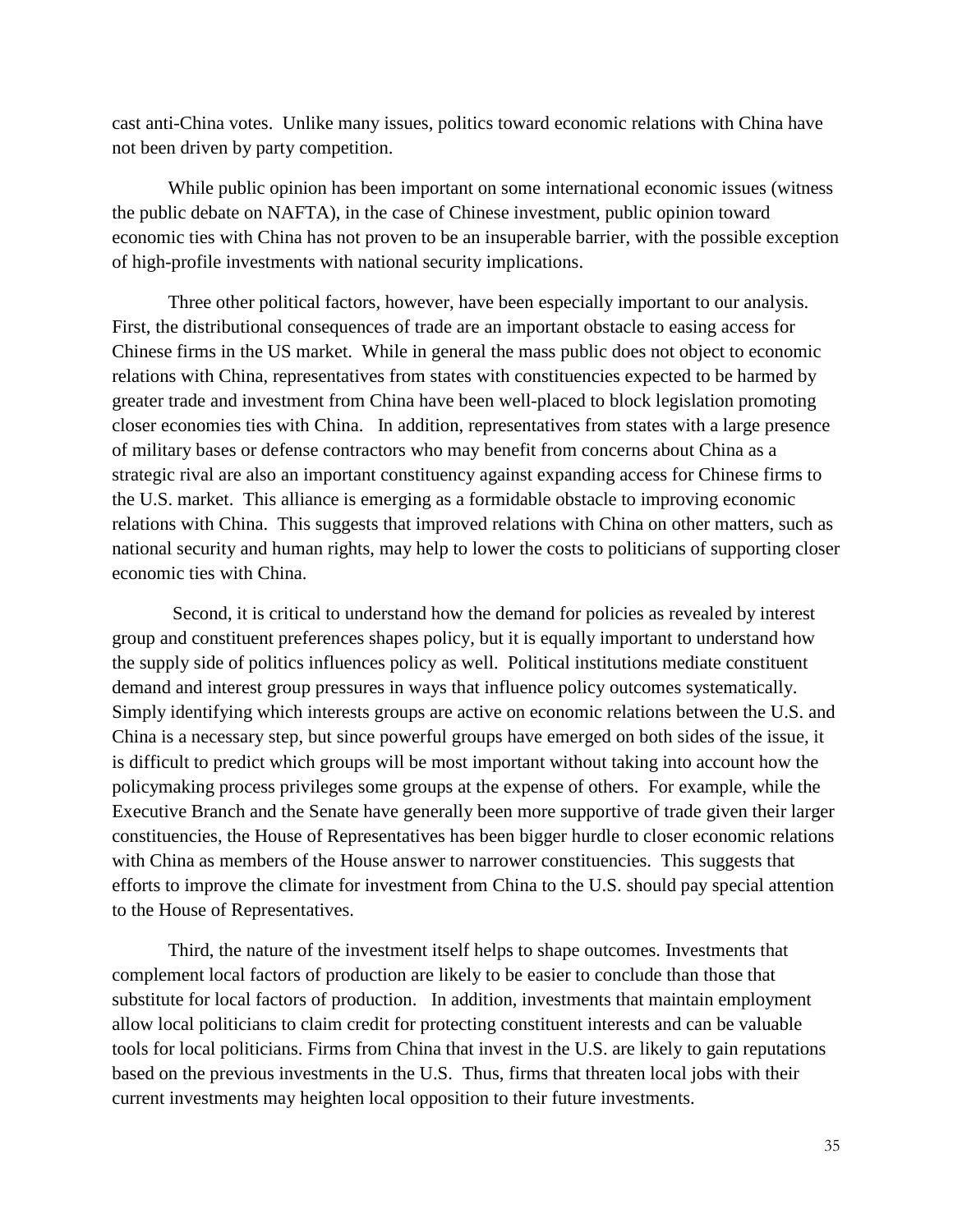# References

Alesina, A. and G. Tabellini (1989). "External debt, capital flight and political risk," *Journal of International Economics,* 27(3-4), pp. 199-220.

Alesina, A., V. Grilli, et al. (1994). "The political cconomy of capital controls," in Leonardo Leiderman and Assaf Razin, eds., *Capital Mobility: The Impact on Consumption, Investment, and Growth* (Cambridge University Press), pp. 289-321.

Alfaro, Laura (2004). "Capital controls: a political economy approach," *Review of International Economics,* 12-4, pp. 571-590.

Baldwin, Richard (1985). *The Political Economy of US Import Policy* (Cambridge: MIT Press).

Baxter, Annie (2005). "Minnesota eager for Chinese Investment," Minnesota Public Radio, November 21, 2005.

Bhagwati, Jagdish and Vivek Dehejia (1994). "Free trade and wages of the unskilled: is Marx striking again?" in Jadish Bhagwati and Marvin Kosters, eds., *Trade and Wages: Leveling Wages Down?* (Washington, DC: AEI Press), pp. 36-75.

Bailey, Michael, Judith Goldstein, and Barry Weingast (1997). "The institutional roots of American trade policy," *World Politics*, April 1997, pp. 309-38.

Caves, Richard E. (1996). *Multinational enterprise and economic analysis* (Cambridge, England; New York: Cambridge University Press).

Christensen, Thomas (2002). "Deterring a Taiwan conflict: the contemporary security dilemma," *The Washington Quarterly*, Vol. 25 (4), pp. 7–21.

Conyon, M. J., S. Girma, S. Thompson, and P. W. Wright (2002). "The productivity and wage effects of foreign acquisition in the United Kingdom," *Journal of Industrial Economics*, Vol. 50 (1), pp. 85-102.

Corr, Christopher (2007). "FINSA: raising the risks for foreign investment in the US," White and Case, Washington, D.C. August 3.

Cox, Gary and Mathew D. McCubbins (2007). *Legislative Leviathan: Party Government in the House* (New York: Cambridge University Press).

Cox, Gary W., and Mathew D. McCubbins (1993). *Legislative leviathan: party government in the House, California series on social choice and political economy*, (Berkeley: University of California Press).

CRS Report for Congress (2006). "China and the CNOOC cid for UNOCAL: issues for Congress," Dick K. Nanto, James K Jackson, Wayne M. Morrison, Congressional Research Service, Washington, DC. February 23.

CRS Report for Congress (2007). "The committee of foreign investment in the United States (CFIUS)," James K. Jackson, Congressional Research Service, Washington, D.C.., July 23.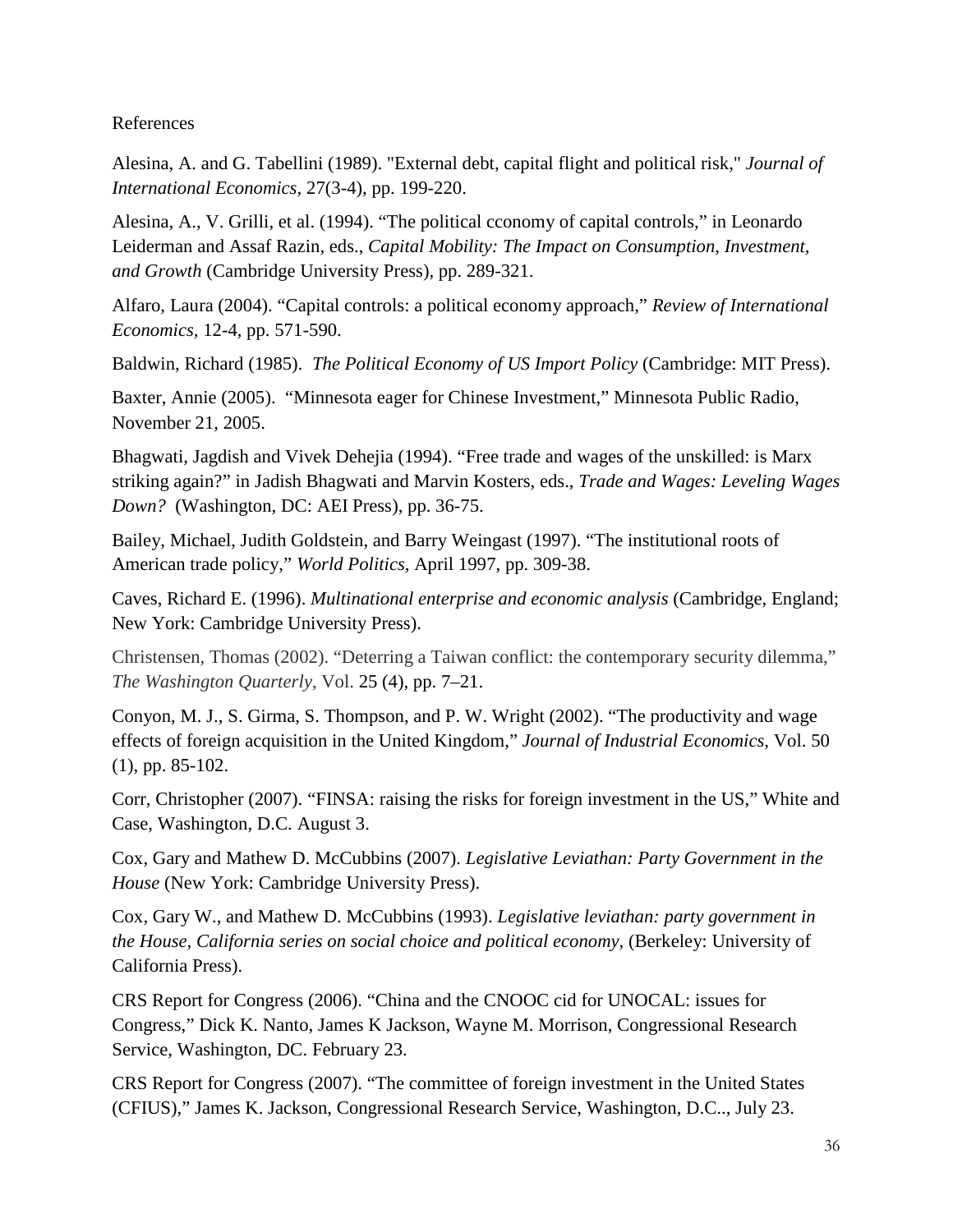Dominguez, Jorge I. (1982). "Business nationalism: Latin American national business attitudes and behavior toward multinational enterprises," in J. I. Dominguez, ed., *Economic Issues And Political Conflict: US-Latin American Relations*. (London; Boston: Butterworth Scientific), pp. 16-68.

Dunning, John H. (1989). *International Production and Multinational Enterprise* (New York, NY: Allen and Unwin).

Feliciano, Z. and R. Lipsey (1999). Foreign Ownership and Wages in the United States, 1987- 1992. NBER Working Paper No. w6923. Cambridge, MA: National Bureau of Economic Research.

Freeman, Richard B. (1995). "Are your wages set in Beijing?" *Journal of Economic Perspectives*, Vol. 9, No.3, pp 15-32.

Friedberg, Aaron L. (1993). "Ripe for rivalry: prospects for peace in a multipolar Asia*," International Security*, (Winter, 1993-1994) Vol. 18 (3), pp. 5-33.

Friedberg, Aaron L. (2005). "The future of U.S.-China relations is conflict inevitable?" *International Security*, (Fall 2005) Vol. 30 (2), pp. 7–45.

Graham, Edward M., and David M. Marchick (2006). US National Security and Foreign Direct Investment. Washington, DC: Institute for International Economics.

GovTrack.us. H. Res. 730--110th Congress (2007). "Expressing the sense of the House of Representatives regarding the planned acquisition..." GovTrack.us (database of federal legislation) <http://www.govtrack.us/congress/bill.xpd?bill=hr110-730> (accessed December 15, 2007).

Hanson, Gordon H., Raymond J. Mataloni, Jr., and Matthew J. Slaughter (2001). "Expansion strategies of U.S. multinational firms," *Brookings Trade Forum* 2001, pp. 245 - 282.

Helleiner, Eric (2002). "Economic nationalism as a challenge to economic liberalism? Lessons from the 19th century,"*International Studies Quarterly* 46(3), pp. 307-329.

Helleiner, Eric (2003). "Economic liberalism and its critics: the past as prologue?*" Review of International Political Economy* 10(4), pp. 685-696.

Henisz, Witold J. (2000). "The institutional environment for multinational investment," *Journal of Law, Economics, and Organization* 2000, 16 (2), pp. 334-364.

Henisz, Witold J. (2002). "The institutional environment for infrastructure investment," *Industrial and Corporate Change* 11 (2), pp. 355 - 389.

Henisz, Witold J., and John G. Williamson (1999). "Comparative economic organization: within and between countries," *Business and Politics* 1 (3), pp. 261 - 276.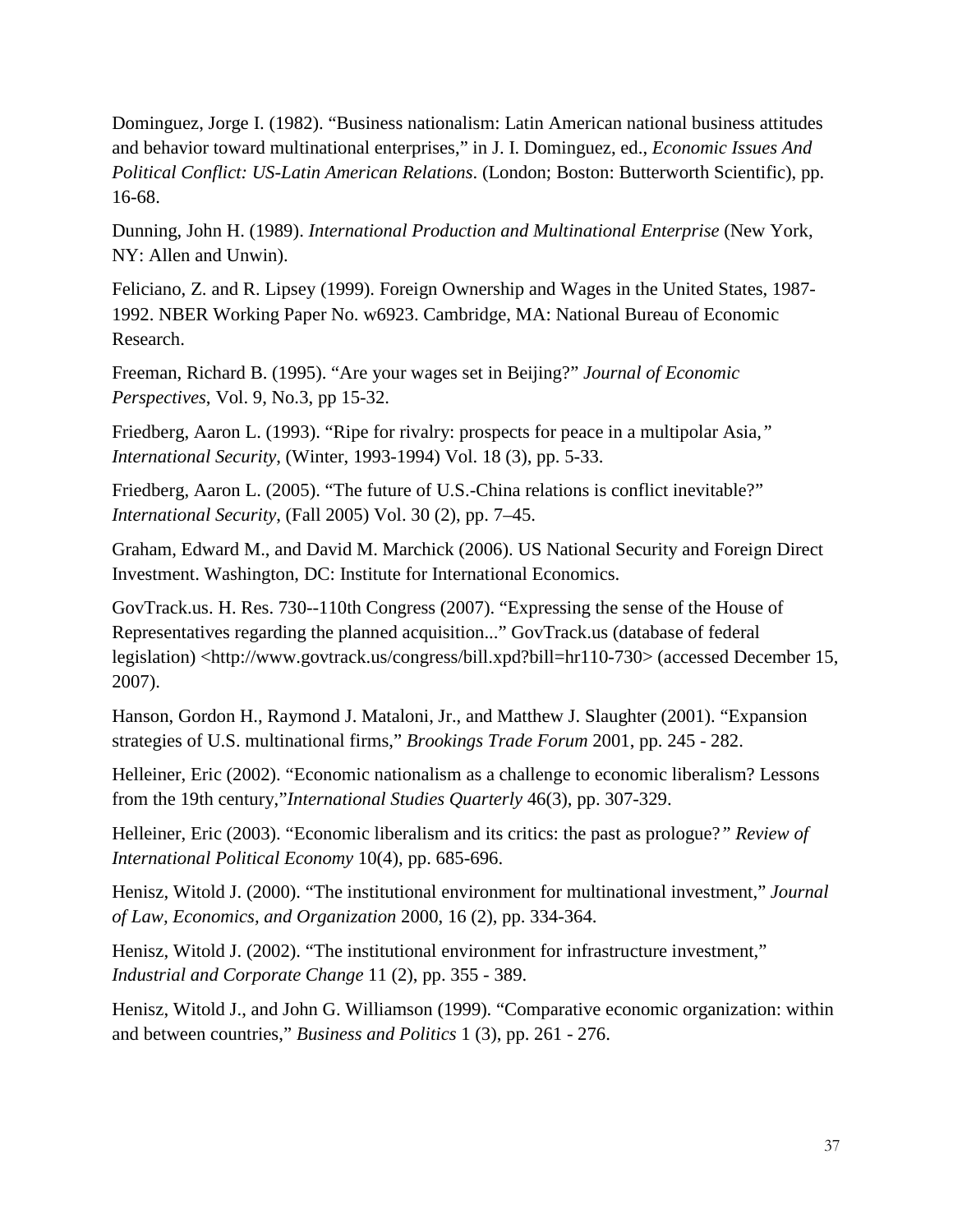Henisz, Witold J., and Bennet A. Zelner (2001). "The institutional environment for telecommunications investment," *Journal of Economics and Management Strategy* 10 (1), p. 123.

Herrmann, Richard K. , Philip E. Tetlock, and Matthew N. Diascro (2001). "How Americans think about trade: reconciling conflicts among money, power, and principles," *International Studies Quarterly*, 45, pp. 191-218.

Hines, James R. (2001). *International Taxation And Multinational Activity* (Chicago: University of Chicago Press).

Hiscox, Michael J. (2006). "Through a glass darkly: attitudes toward international trade and the curious effects of framing," *International Organization* Summer 60, pp. 755-780.

Hymer, Stephen (1976). *The international operations of national firms: a study direct foreign investment*. Cambridge (Massachusetts: MIT Press).

Janeba, Eckhard (2001). Global corporations and local politics: a theory of voter backlash. NBER Working Paper No. w8254. Cambridge, MA: National Bureau of Economic Research.

Johnson, Harry G. (1965). "A theoretical-model of economic nationalism in new and developing states," *Political Science Quarterly* 80(2), pp. 169-185.

King, Gary, Michael Tomz, and Jason Wittenberg (2000). "Making the most of statistical analyses: improving interpretation and presentation," *American Journal of Political Science* 44, no. 2 (April), pp. 347-61.

Lawrence, Robert Z. and Matthew Slaughter (1993). "International trade and American wages in the 1980s: giant sucking sound or small hiccup?" *Brookings Papers on Economic Activity. Microeconomics* 1993-2, pp. 162-226.

Levy, Brian, and Pablo T. Spiller (1994). "The institutional foundations of regulatory commitment: a comparative analysis of telecommunications regulation," *Journal of Law, Economics, and Organization* 10 (2), pp. 201 - 246.

Lewis, Jeffrey B. and Keith T. Poole (2004). "Measuring bias and uncertainty in ideal point estimates via the parametric bootstrap," *Political Analysis*, 12, pp. 105-127.

Lipsey, Robert E. (2001). Foreign direct investment and the operations of multinational firms: concepts, history, and data. NBER Working Paper No. w8665. Cambridge, MA: National Bureau of Economic Research.

Lohmann, Susanne and Sharyn O'Halloran (1994). "Divided government and U.S. trade policy," *International Organization*, Vol. 48 (4), pp. 595-632.

Mansfield, Edward D. and Diana Mutz (2006). "Public Support for Free Trade: Self-Interest or Sociotropic Politics." Paper presented at the Annual Meeting of the American Political Science Association. September, Philadelphia, PA. 1-34.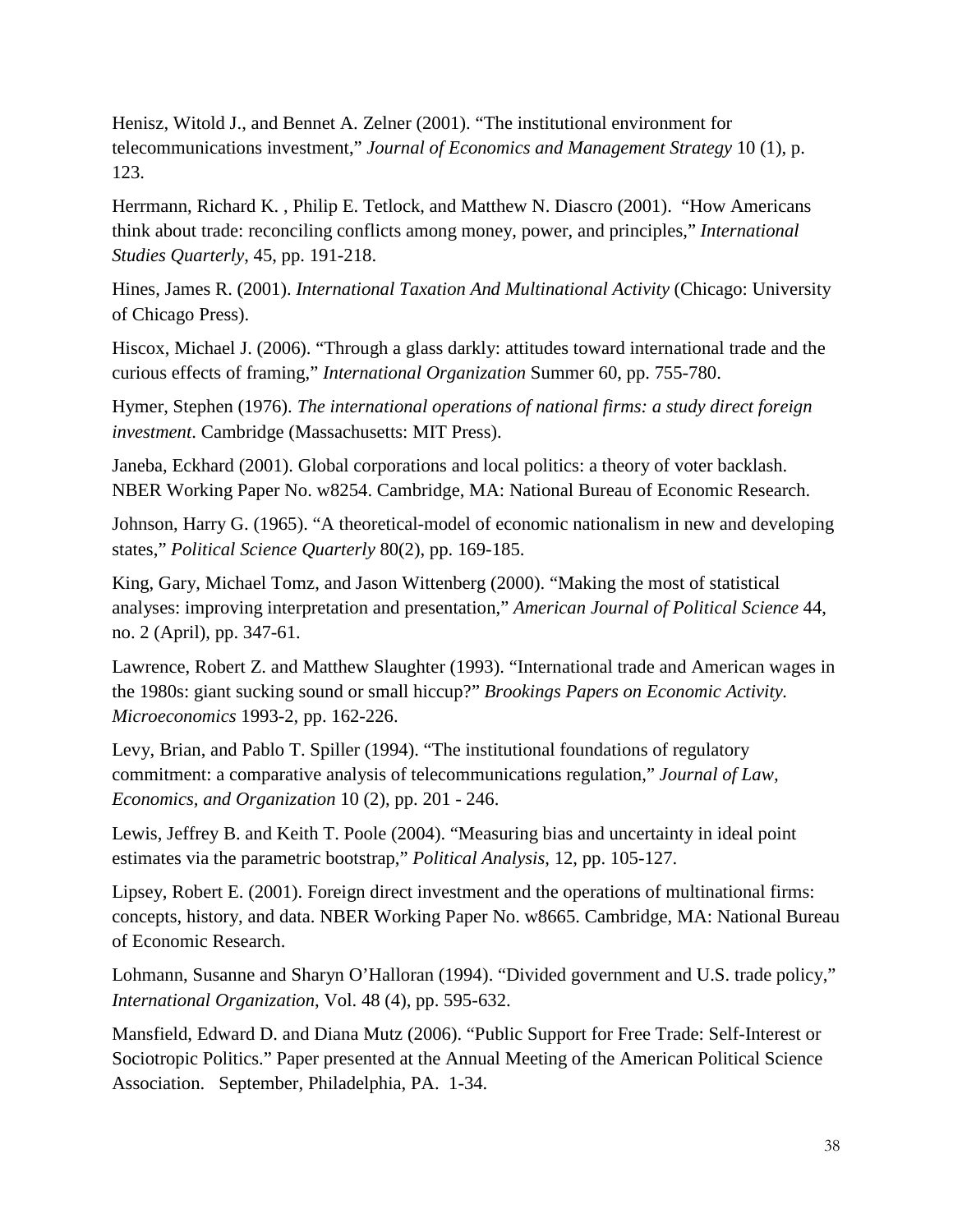Markusen, James R. (1998b). "Multinational firms, location and trade," *World Economy* 21 (6), pp. 733–56.

Mayda, Anna Maria and Dani Rodrik (2005). "Why are some people (and countries) more protectionist than others?" *European Economic Review* 49: 6, pp.1393-430.

Mayhew, David R. (1974). *Congress: The Electoral Connection* (New Haven: Yale Press).

McGillivray, Fiona (2004). *Privileging Industry: The Comparative Politics of Trade and Industrial Policy* (Princeton: Princeton University Press).

Milner, Helen (1988). *Resisting Protectionism: Global Industries and the Politics of International Trade* (Princeton: Princeton University Press).

Pinto, Pablo M. (2004). Domestic Coalitions and the Political Economy of Foreign Direct Investment. Ph.D. dissertation, Department of Political Science, University of California, San Diego, La Jolla, CA.

Pinto, Pablo M. and Santiago M. Pinto (2008). "The politics of investment: partisanship and the activity of multinational corporations," *Economics and Politics,*20, 2 (June), pp. 216-254.

Scheve, Kenneth F. and Matthew J. Slaughter (2001a). "What determines individual trade-policy preferences," *Journal of International Economics* 54, pp. 267-292.

Scheve, Kenneth F. and Matthew J. Slaughter (2001b). *Globalization and the Perceptions of American Workers* (Washington, D.C.: Institute for International Economics).

Slaughter, Matthew J. (1999). "Globalization and wages: a tale of two perspectives," *The World Economy* 22-5, pp. 609-630.

Spiller, P. T., and M. Tommasi (2003). "The institutional foundations of public policy: a transactions approach with application to Argentina," *Journal of Law Economics and Organization* 19, 2, pp. 281-306.

Teslik, Lee Hudson (2008). "Sovereign Wealth Funds: Backgrounder" http://www.cfr.org/publication/15251/, accessed January 25, 2008.

Thomson, Elspeth (2005). "The Unocal bid and free-market principles," *Perspectives* 6 (December 31). p. 4

Tomz, Michael, Jason Wittenberg, and Gary King (2003). CLARIFY: Software for Interpreting and Presenting Statistical Results. Version 2.1. Stanford University, University of Wisconsin, and Harvard University. January 5. Available at http://gking.harvard.edu/

Tybout, J.. 2000. Manufacturing Firms in Developing Countries: How Well Do They Do, and Why? Journal of Economic Literature 38, pp. 11-44.

Weingast, Barry and William Marshall (1988). "The industrial organization of Congress, *Journal of Political Economy* 96, pp. 132-63.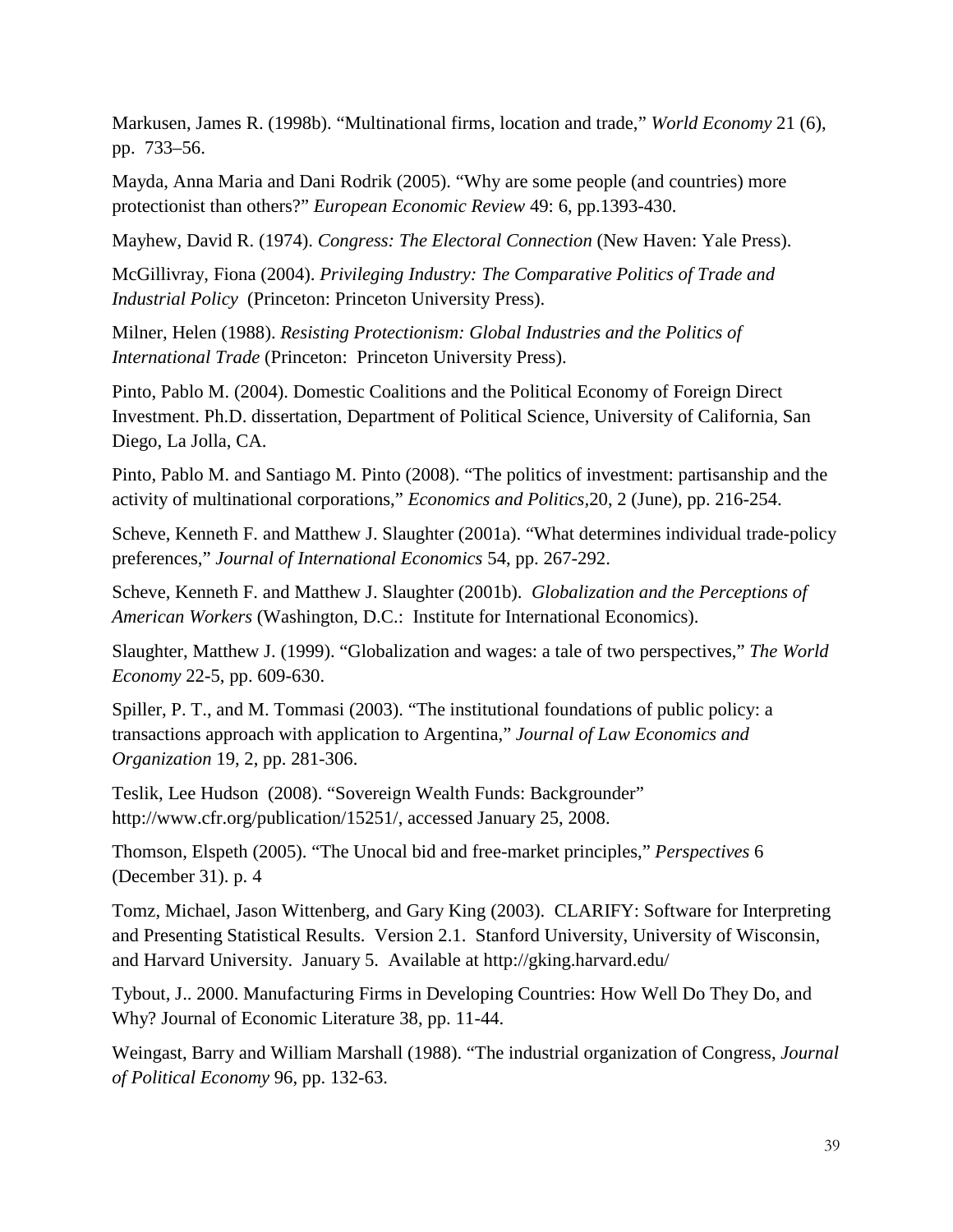Williamson, Oliver E. (1985). *The economic institutions of capitalism: firms, markets, relational contracting* (New York: Free Press).

Wood, Adrian (1991). "How much does trade with the south affect workers in the north?" *World Bank Research Observer*, Vol. 6 (January 1991), pp. 19-36.

Wood, Adrian (1994). *North South Trade: Employment and Inequality* (Oxford: Clarendon).

Wood, Adrian (1995). "How Trade Hurt Unskilled Workers," *Journal of Economic Perspectives* Vol. 9, No.3, pp. 57-80.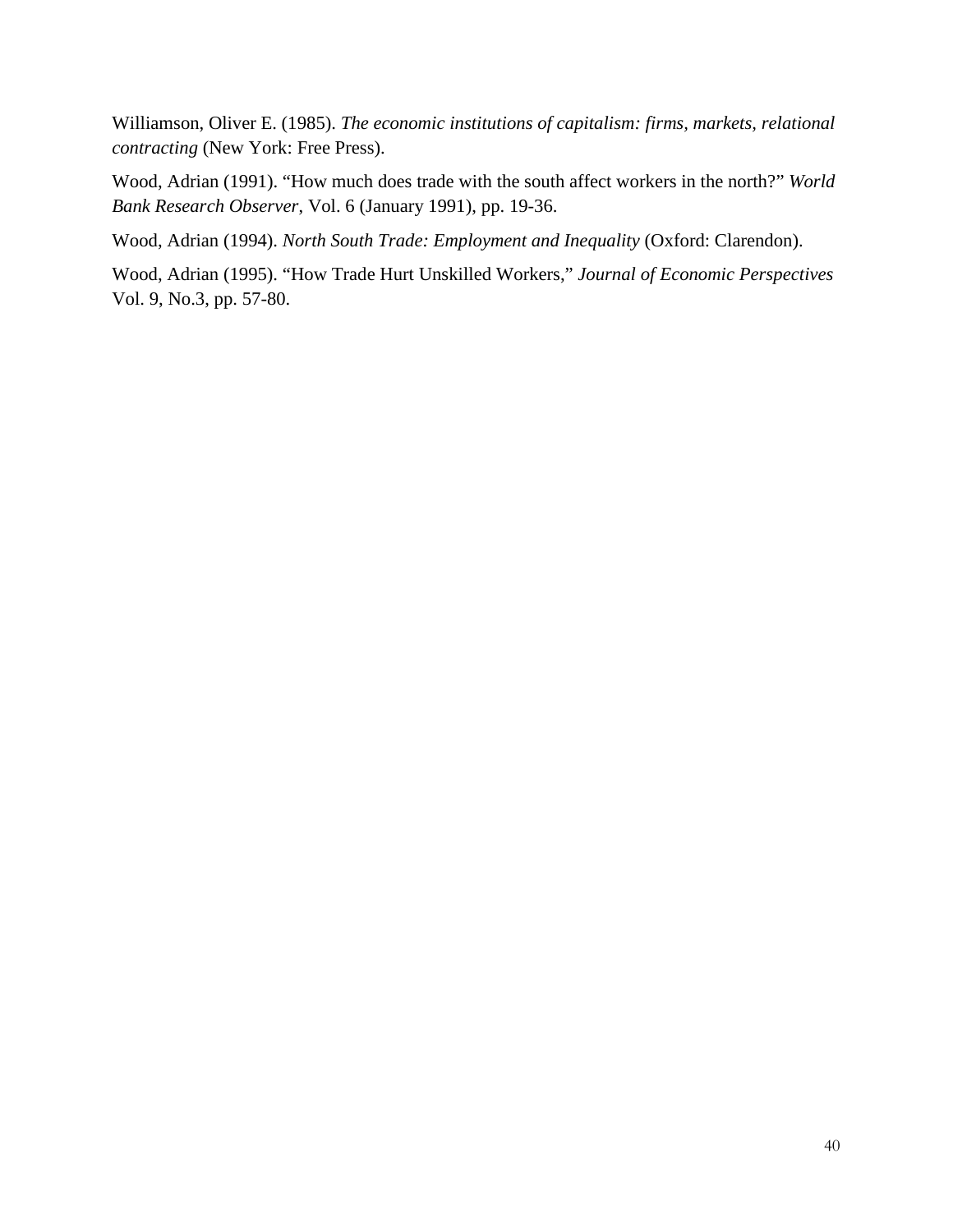# **Appendix table 1a. Attitudes toward China: individuals**

| Q120 Whether Favor/Oppose Engaging in Trade With. China |          |      |      |  |  |  |  |
|---------------------------------------------------------|----------|------|------|--|--|--|--|
| MILITARY SUPERIORITY                                    |          |      |      |  |  |  |  |
| Very Important Somewhat important Not important         |          |      |      |  |  |  |  |
| Yes, favor trade                                        | 376      | 321  | .54  |  |  |  |  |
| (% )                                                    | 62.4     | 66   | 66.1 |  |  |  |  |
| No, oppose trade                                        | 196      | 142  | 25   |  |  |  |  |
| (%)                                                     | 32.5     | 29.1 | 30.1 |  |  |  |  |
| $-1$<br>$\sim$                                          | $\cdots$ | .    |      |  |  |  |  |

Q120 Whether Favor/Oppose Engaging In Trade With: "China"

Source: Chicago Council 2004 Survey, p.1160, Tables file.

| Q120 Whether Favor/Oppose Engaging In Trade With: "China" |                                                 |      |      |  |  |  |  |
|-----------------------------------------------------------|-------------------------------------------------|------|------|--|--|--|--|
| <b>PROTECT US JOBS</b>                                    |                                                 |      |      |  |  |  |  |
|                                                           | Very Important Somewhat important Not important |      |      |  |  |  |  |
| Yes, favor trade                                          | 581                                             | 158  | 15   |  |  |  |  |
| (% )                                                      | 62                                              | 71   | 81.6 |  |  |  |  |
| No, oppose trade                                          | 309                                             | 51   |      |  |  |  |  |
| (% )                                                      | 33.01                                           | 22.8 | 14.8 |  |  |  |  |
| Source: Chicago Council 2004 Survey, p.1160, Tables file. |                                                 |      |      |  |  |  |  |

Q120 Whether Favor/Oppose Engaging In Trade With: "China"

|                                                           | <b>ENSURE NO OTHER SUPERPOWERS</b> |                                             |  |  |  |
|-----------------------------------------------------------|------------------------------------|---------------------------------------------|--|--|--|
|                                                           |                                    | Make active efforts Not make active efforts |  |  |  |
| Yes, favor trade                                          | 392                                | 333                                         |  |  |  |
| $\%$ )                                                    | 62.7                               | 67.5                                        |  |  |  |
| No, oppose trade                                          | 205                                | 154                                         |  |  |  |
| (% )                                                      | 32.8                               | 31.3                                        |  |  |  |
| Source: Chicago Council 2004 Survey, p.1160, Tables file. |                                    |                                             |  |  |  |

Q120 Whether Favor/Oppose Engaging In Trade With: "China"

|                                                           | <b>EDUCATION SUMMARY</b>                       |       |      |  |  |  |  |
|-----------------------------------------------------------|------------------------------------------------|-------|------|--|--|--|--|
|                                                           | Total College Grad Total College<br>HS or Less |       |      |  |  |  |  |
| Yes, favor trade                                          | 214                                            | 433   | 324  |  |  |  |  |
| $(\%)$                                                    | 74.21                                          | 70.41 | 55.8 |  |  |  |  |
| No, oppose trade                                          | 67                                             | 156   | 209  |  |  |  |  |
| (% )                                                      | 23.1                                           | 25.4  | 36.1 |  |  |  |  |
| Source: Chicago Council 2004 Survey, p. 494, Tables file. |                                                |       |      |  |  |  |  |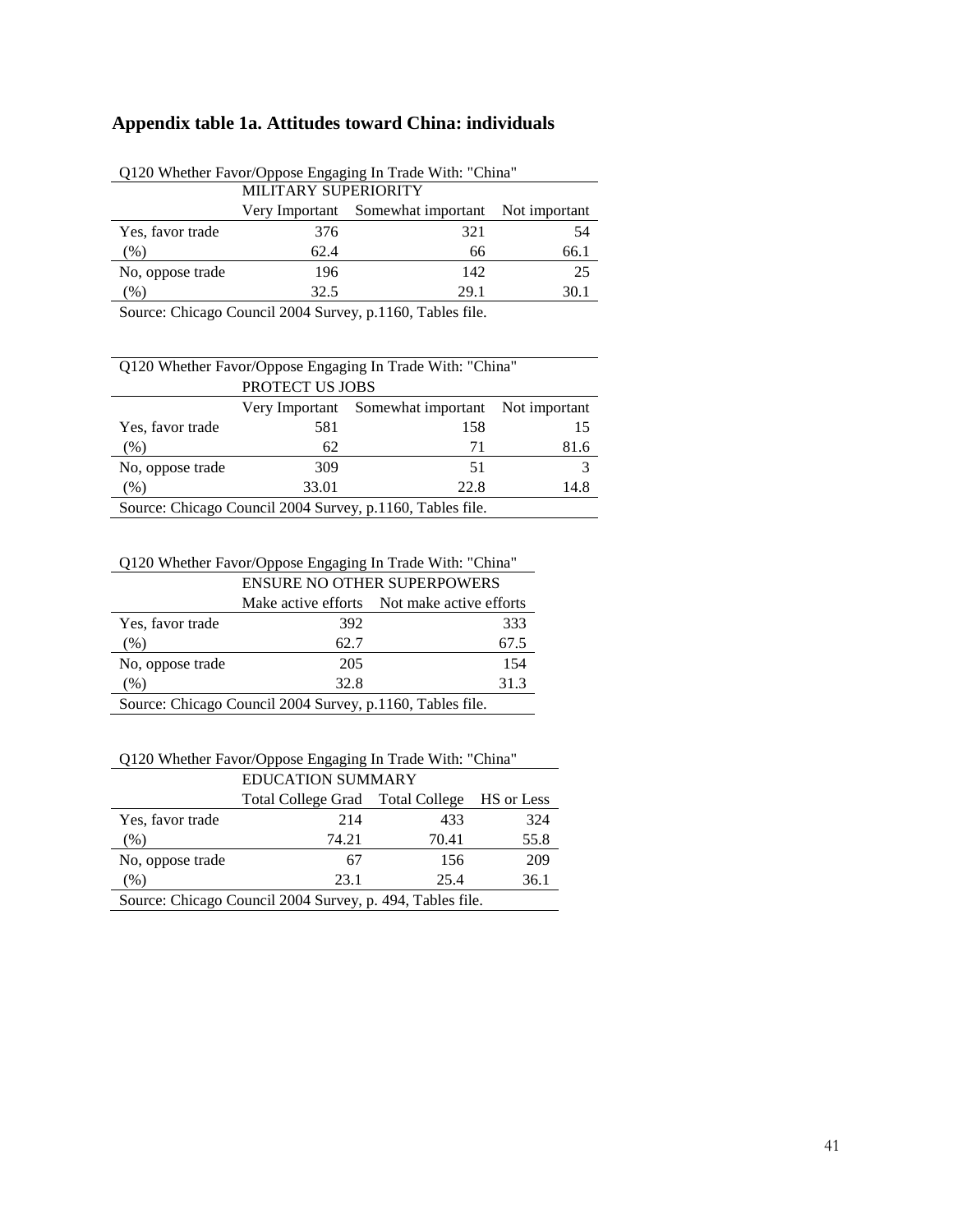|                                                          | <b>INCOME</b> |      |      |      |      |                                                    |      |
|----------------------------------------------------------|---------------|------|------|------|------|----------------------------------------------------|------|
|                                                          | $\leq$ \$15K  |      |      |      |      | 15-24.9K 25K-34.9K 35K-49.9K 50K-99.9K 100K-149.9K | 150K |
| Favor                                                    | 108           | 128  | 114  | 206  | 268  | 54                                                 | 16   |
| (% )                                                     | 58.7          | 71.6 | 76   | 79   | 79.8 | 76.5                                               | 95.9 |
| <b>Oppose</b>                                            | 45            | 36   | 25   | 37   | 51   | 11                                                 |      |
| (96)                                                     | 24.4          | 20.4 | 16.6 | 14.4 | 15.2 | 15.7                                               | 4.1  |
| Source: Chicago Council 2004 Survey, p.285, Tables file. |               |      |      |      |      |                                                    |      |

# Q345 Feeling Towards Having Diplomatic Relations with China

Q120 Whether Favor/Oppose Engaging In Trade With: "China"

|                                                          | <b>INCOME</b> |      |      |                                        |      |             |      |  |
|----------------------------------------------------------|---------------|------|------|----------------------------------------|------|-------------|------|--|
|                                                          | $<$ \$15K     |      |      | 15-24.9K 25K-34.9K 35K-49.9K 50K-99.9K |      | 100K-149.9K | 150K |  |
| Yes, favor trade                                         | 107           | 97   | 102  | 173                                    | 214  | 50          | 14   |  |
| $(\% )$                                                  | 58.2          | 54.3 | 67.6 | 66.6                                   | 63.7 | 71.7        | 83.7 |  |
| No, oppose trade                                         | 59            | 61   | 44   | 73                                     | 109  |             |      |  |
| (% )                                                     | 31.8          | 34.3 | 29.4 | 27.9                                   | 32.5 | 24.8        | 16.3 |  |
| Source: Chicago Council 2004 Survey, p.173, Tables file. |               |      |      |                                        |      |             |      |  |

# Q120 Whether Favor/Oppose Engaging In Trade With: "China"

|                                                          | <b>PARTY ID</b> |            |      |      |      |            |        |
|----------------------------------------------------------|-----------------|------------|------|------|------|------------|--------|
|                                                          |                 | Not Strong | Lean | Pure | Lean | Not Strong | Strong |
|                                                          | Strong Rep      | Rep        | Rep  | Ind  | Dem  | Dem        | Dem    |
| Yes, favor trade                                         | 83              | 74         | 48   | 180  | 65   | 150        | 157    |
| $(\%)$                                                   | 54.5            | 65.6       | 67.9 | 59.5 | 56.8 | 70.7       | 68.1   |
| No, oppose trade                                         | 62              | 34         | 20   | 91   | 38   | 52         | 68     |
| $(\%)$                                                   | 40.7            | 30.5       | 28.5 | 30.2 | 33.7 | 24.4       | 29.2   |
| Source: Chicago Council 2004 Survey, p.832, Tables file. |                 |            |      |      |      |            |        |

*Source*: CCGA Global Views Survey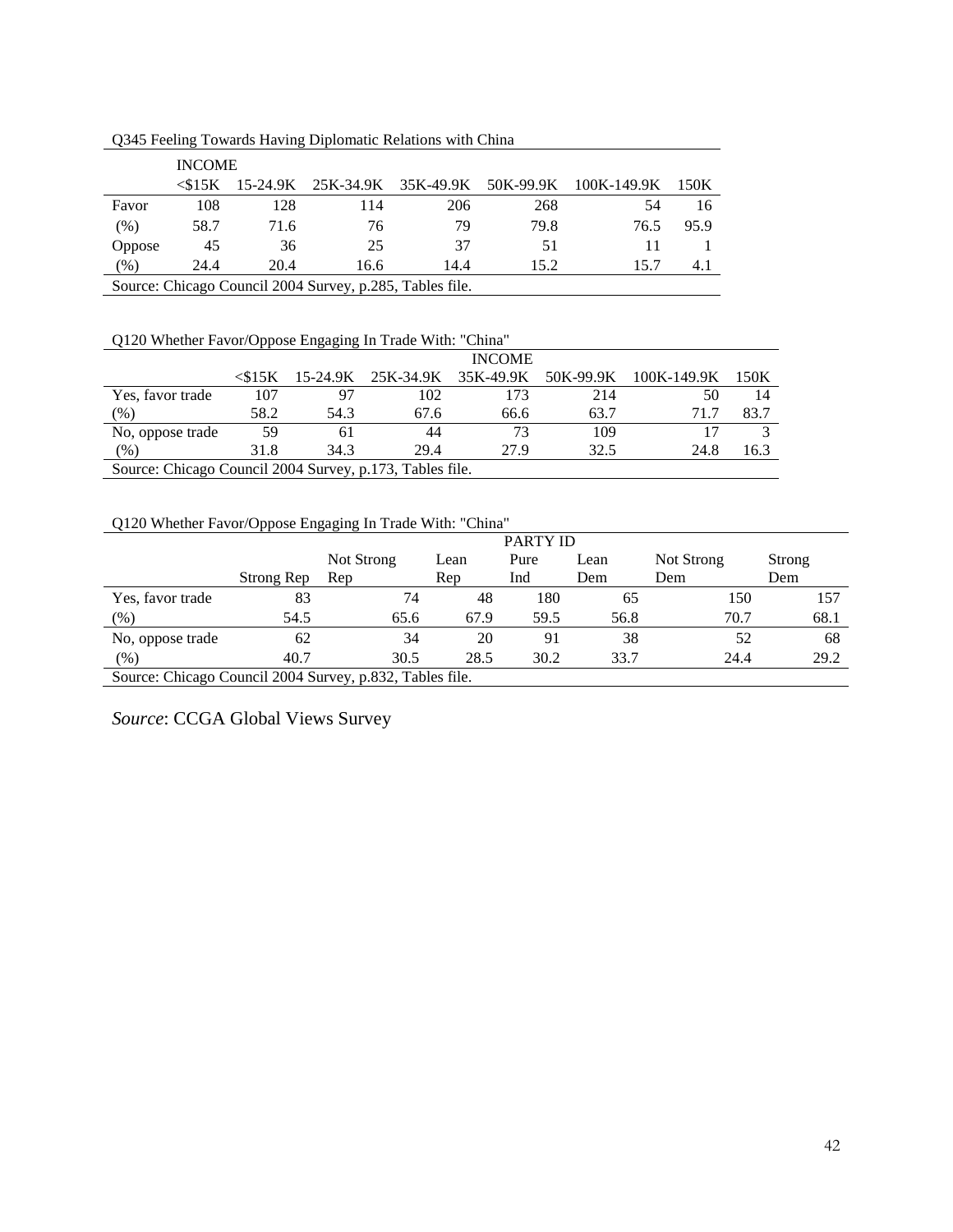# **Appendix table 1b. Attitudes toward China: elites**

| Q120 Whether Favor/Oppose Engaging In Trade With: "China" |                                 |     |     |  |  |  |  |
|-----------------------------------------------------------|---------------------------------|-----|-----|--|--|--|--|
|                                                           | Middle-of-the-                  |     |     |  |  |  |  |
|                                                           | Road<br>Liberal<br>Conservative |     |     |  |  |  |  |
| Yes, favor trade                                          | 86                              | 120 | 157 |  |  |  |  |
|                                                           | 90%                             | 91  | 91  |  |  |  |  |
| No, oppose trade                                          |                                 | 10  | 14  |  |  |  |  |
|                                                           | 8%                              |     | 8   |  |  |  |  |
| Source: Chicago Council 2004 Survey, p.181, Tables file.  |                                 |     |     |  |  |  |  |

Q120 Whether Favor/Oppose Engaging In Trade With: "China"

| . .<br><u>ບ ບ ບ</u>                                       |            |             |          |  |  |  |
|-----------------------------------------------------------|------------|-------------|----------|--|--|--|
|                                                           | Republican | Independent | Democrat |  |  |  |
| Yes, favor trade                                          | 85         | 88          | 172      |  |  |  |
|                                                           | 89%        | 93          | 91       |  |  |  |
| No, oppose trade                                          |            |             |          |  |  |  |
|                                                           | 9%         |             |          |  |  |  |
| Source: Chicago Council 2004 Survey, p. 181, Tables file. |            |             |          |  |  |  |

Q120 Whether Favor/Oppose Engaging In Trade With: "China"

|                                                          | Leader category  |                 |       |                  |                       |        |       |
|----------------------------------------------------------|------------------|-----------------|-------|------------------|-----------------------|--------|-------|
|                                                          | <b>Religious</b> | <b>Business</b> | Labor | Special Interest | <b>Foreign Policy</b> | Senate | House |
| Yes, favor trade                                         | 45               | 35              |       |                  | 28                    | 19     | 40    |
|                                                          | 88%              | 92%             | 66%   | 88%              | 97%                   | 94%    | 90%   |
| No, oppose trade                                         |                  |                 |       |                  |                       |        |       |
|                                                          | 8%               | 8%              | 34%   | 8%               | 3%                    | 3%     | 9%    |
| Source: Chicago Council 2004 Survey, p.182, Tables file. |                  |                 |       |                  |                       |        |       |

Q120 Whether Favor/Oppose Engaging In Trade With: "China

| <b>Base: Senate</b>                                      | Republican     | Independent                 | Democrat |  |  |  |
|----------------------------------------------------------|----------------|-----------------------------|----------|--|--|--|
| Yes, favor trade                                         | 11             | 5                           | 13       |  |  |  |
|                                                          | 100%           | 100%                        | 87%      |  |  |  |
| No, oppose trade                                         |                |                             |          |  |  |  |
|                                                          |                |                             | 6%       |  |  |  |
|                                                          |                |                             |          |  |  |  |
| <b>Base: House</b>                                       | Republican     | Independent                 | Democrat |  |  |  |
| Yes, favor trade                                         | 20             | 5                           | 34       |  |  |  |
|                                                          | 87%            | 71%                         | 94%      |  |  |  |
| No, oppose trade                                         | $\mathfrak{D}$ | $\mathcal{D}_{\mathcal{L}}$ | 2        |  |  |  |
|                                                          | 9%             | 29%                         | 6%       |  |  |  |
| Source: Chicago Council 2004 Survey, p.572, Tables file. |                |                             |          |  |  |  |

*Source*: CCGA Global Views Survey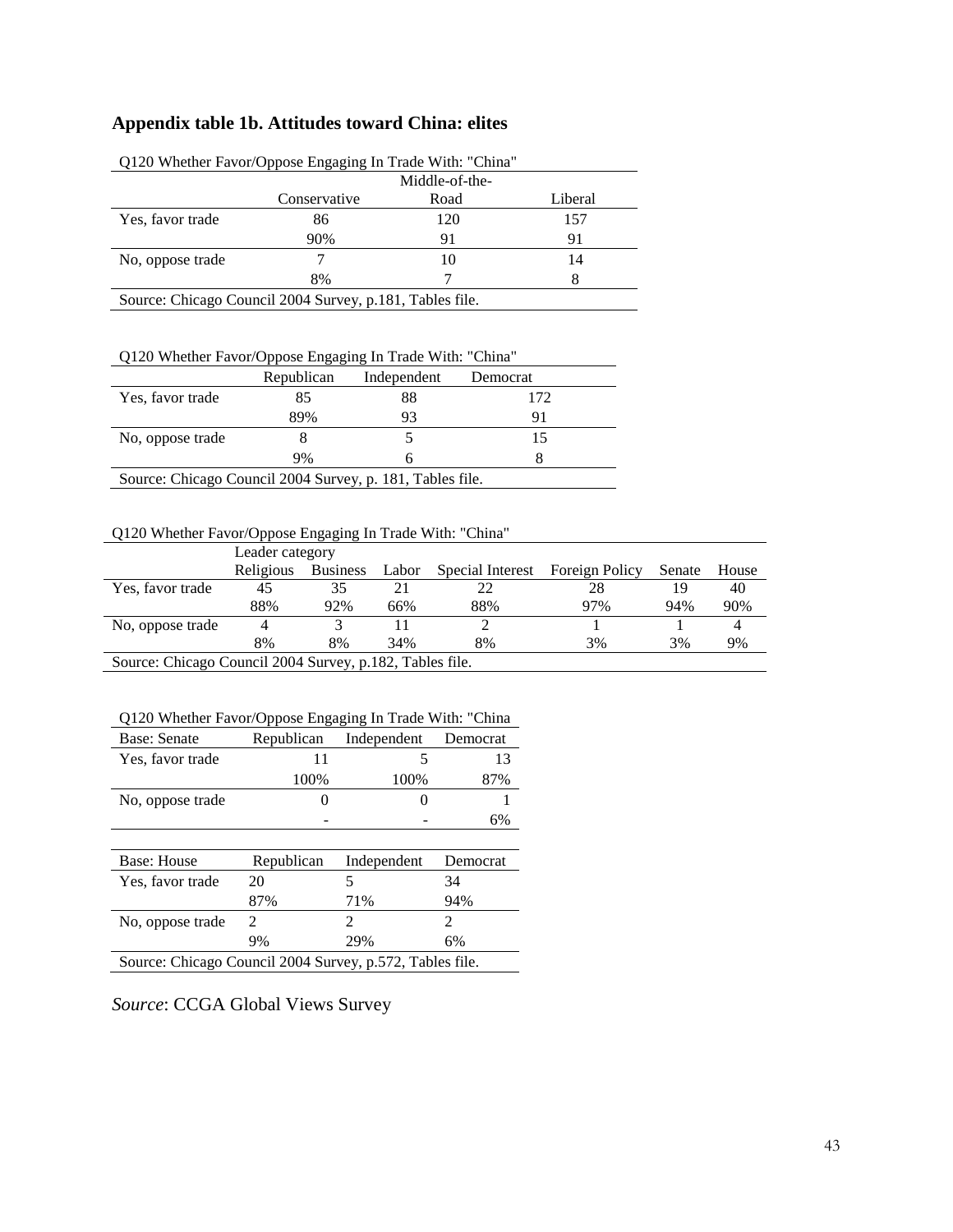| 3/2. The Development of China as World Power                 |             |                  |                  |             | $(N=1,195)$                |              |                         |
|--------------------------------------------------------------|-------------|------------------|------------------|-------------|----------------------------|--------------|-------------------------|
|                                                              |             |                  | Important but    |             | Not Sure/<br>Not Important |              |                         |
| Year                                                         |             | Critical (%)     | not Critical (%) |             | (%)                        | Decline (%)  | Total $(\%)$            |
| 1990                                                         |             | 40               |                  | 43          | 9                          |              | 8<br>100                |
| 1994                                                         |             | 57               |                  | 32          | 5                          |              | 100<br>6                |
| 1998                                                         |             | 57               |                  | 32          | 6                          |              | 5<br>100                |
| 2002 (telephone)                                             |             | 56               | 34               |             | 8                          |              | $\overline{2}$<br>100   |
| 2004 (telephone)                                             |             | 40               | 39               |             | 16                         |              | 5<br>100                |
| 2004 (internet)                                              |             | 33               |                  | 54          | 10                         |              | $\boldsymbol{2}$<br>100 |
| Change in % points 2002-2004                                 |             | $-16$            |                  | $+5$        | $+8$                       |              | $+3$<br>100             |
| 2006 Results<br>3/1. The development of China as World Power |             |                  |                  |             |                            |              |                         |
|                                                              |             | Important but    | Not important    | Not sure/   |                            |              |                         |
|                                                              | Critical(%) | not critical(%)  | (%)              | Decline (%) |                            | Total $(\%)$ |                         |
| <b>US</b>                                                    | 36          | 54               | $\,8\,$          |             | $\overline{2}$             | 100          |                         |
| China                                                        | n/a         | n/a              | n/a              |             | n/a                        |              |                         |
| India                                                        | 43          | 31               | 18               |             | 9                          | 100          |                         |
| South Korea                                                  | 49          | 42               | 8                |             | 1                          | 100          |                         |
| Australia                                                    | 25          | 52               | 22               |             | 1                          | 100          |                         |
| 120/4. China                                                 |             |                  |                  |             | $(N=1,195)$                |              |                         |
|                                                              |             | Yes, favor trade | No, oppose trade |             | Not sure/                  |              |                         |
| Year                                                         |             | $(\%)$           | (% )             |             | Decline (%)                |              | Total (%)               |
| 2002 (telephone)                                             |             | 71               | 26               |             | 3                          |              | 100                     |
| 2004 (internet)                                              |             | 63               | 31               |             | 6                          |              | 100                     |
| 345/4. China                                                 |             |                  |                  |             | $(N=1,195)$                |              |                         |
|                                                              |             | Yes, favor trade | No, oppose trade |             | Not sure/                  |              |                         |
| Year                                                         |             | $(\% )$          | (% )             |             | Decline (%)                |              | Total (%)               |
| 2002 (telephone)                                             |             | 80               | 18               |             | $\overline{c}$             |              | 100                     |
| 2004 (internet)                                              |             | 75               | 17               |             | 8                          |              | 100                     |
| 2002-2004 results<br>140/4. China<br>$(N=1,195)$             |             |                  |                  |             |                            |              |                         |
|                                                              |             | Practice fair    | Practice unfair  |             | Not sure/                  |              |                         |
| Year                                                         |             | trade $(\%)$     | trade $(\% )$    |             | Decline $(\%)$             |              | Total (%)               |
| 2002 (telephone)                                             |             | 32               | 53               |             | 15                         |              | 100                     |
| 2004 (internet)                                              |             | 36               | 51               |             | 13                         |              | 100                     |
| 2006 results<br>202/4. China                                 |             |                  |                  |             |                            |              |                         |
|                                                              |             | Practice fair    | Practice unfair  |             | Not sure/                  |              |                         |
|                                                              |             | trade $(\%)$     | trade (%)        |             | Decline (%)                |              | Total (%)               |
| <b>US</b>                                                    |             | 31               | 58               |             | 12                         |              | 100                     |
| China                                                        |             | n/a              | n/a              |             | n/a                        |              |                         |
| India                                                        |             | 34               | 36               |             | 30                         |              | 100                     |
| South Korea                                                  |             | 44               | 54               |             | $\overline{2}$             |              | 100                     |
| Austrailia                                                   |             | n/a              | n/a              |             | n/a                        |              |                         |

# **Appendix table 2: Attitudes toward China as a world power , various years**